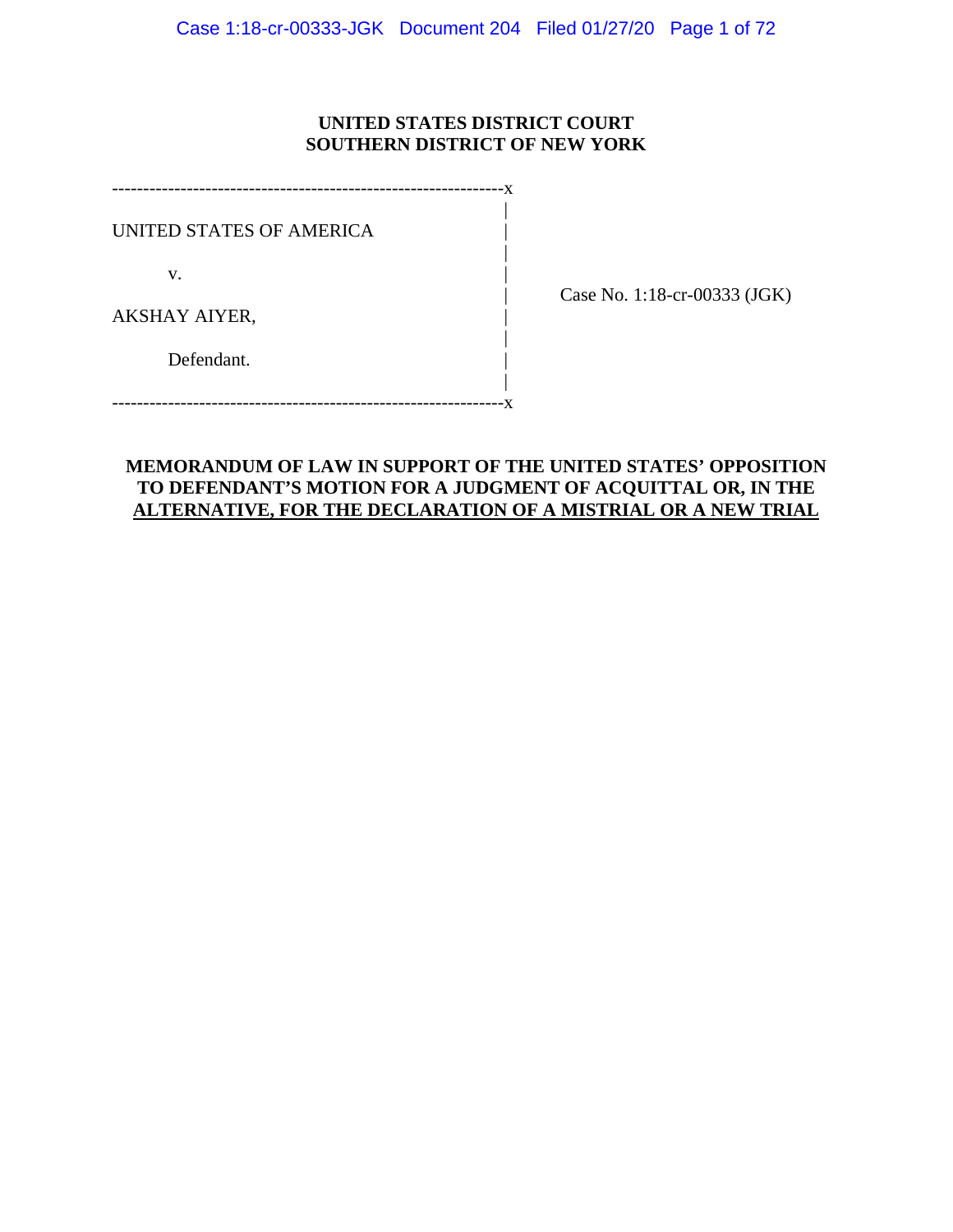## **TABLE OF CONTENTS**

| I.        | The Government Alleged and Proved a Horizontal Price-Fixing and Bid-Rigging        |  |  |
|-----------|------------------------------------------------------------------------------------|--|--|
| А.        |                                                                                    |  |  |
| <b>B.</b> |                                                                                    |  |  |
| C.        |                                                                                    |  |  |
| 1.        | Katz and Cummins Were Defendant's Competitors in Ruble and Zloty  11               |  |  |
| 2.        | The Rule of Reason Does Not Apply to Defendant's Interbank Trading  17             |  |  |
| П.        | The Jury Heard More Than Sufficient Evidence to Find Defendant Guilty  21          |  |  |
| A.        |                                                                                    |  |  |
| <b>B.</b> |                                                                                    |  |  |
| 1.        |                                                                                    |  |  |
| 2.        |                                                                                    |  |  |
| 3.        | Expert Testimony and Summary Exhibits About Specific Trading Episodes 31           |  |  |
| C.        |                                                                                    |  |  |
| 1.        | Co-conspirator Testimony About Defendant's Membership in the Conspiracy  34        |  |  |
| 2.        | Co-conspirator Testimony and Bloomberg Chats About Specific Trading Episodes 35    |  |  |
| 3.        | Co-conspirator Testimony and Bloomberg Chats Not Related to Specific Trading       |  |  |
| D.        |                                                                                    |  |  |
| Ε.        |                                                                                    |  |  |
| 1.        |                                                                                    |  |  |
| 2.        |                                                                                    |  |  |
|           |                                                                                    |  |  |
| A.        |                                                                                    |  |  |
| <b>B.</b> | The Jury Was Properly Instructed as to the Applicable Legal Standard.  56          |  |  |
| C.        |                                                                                    |  |  |
| D.        | Evidence of Procompetitive Justifications and Anticompetitive Effects Was Properly |  |  |
| E.        |                                                                                    |  |  |
| F.        |                                                                                    |  |  |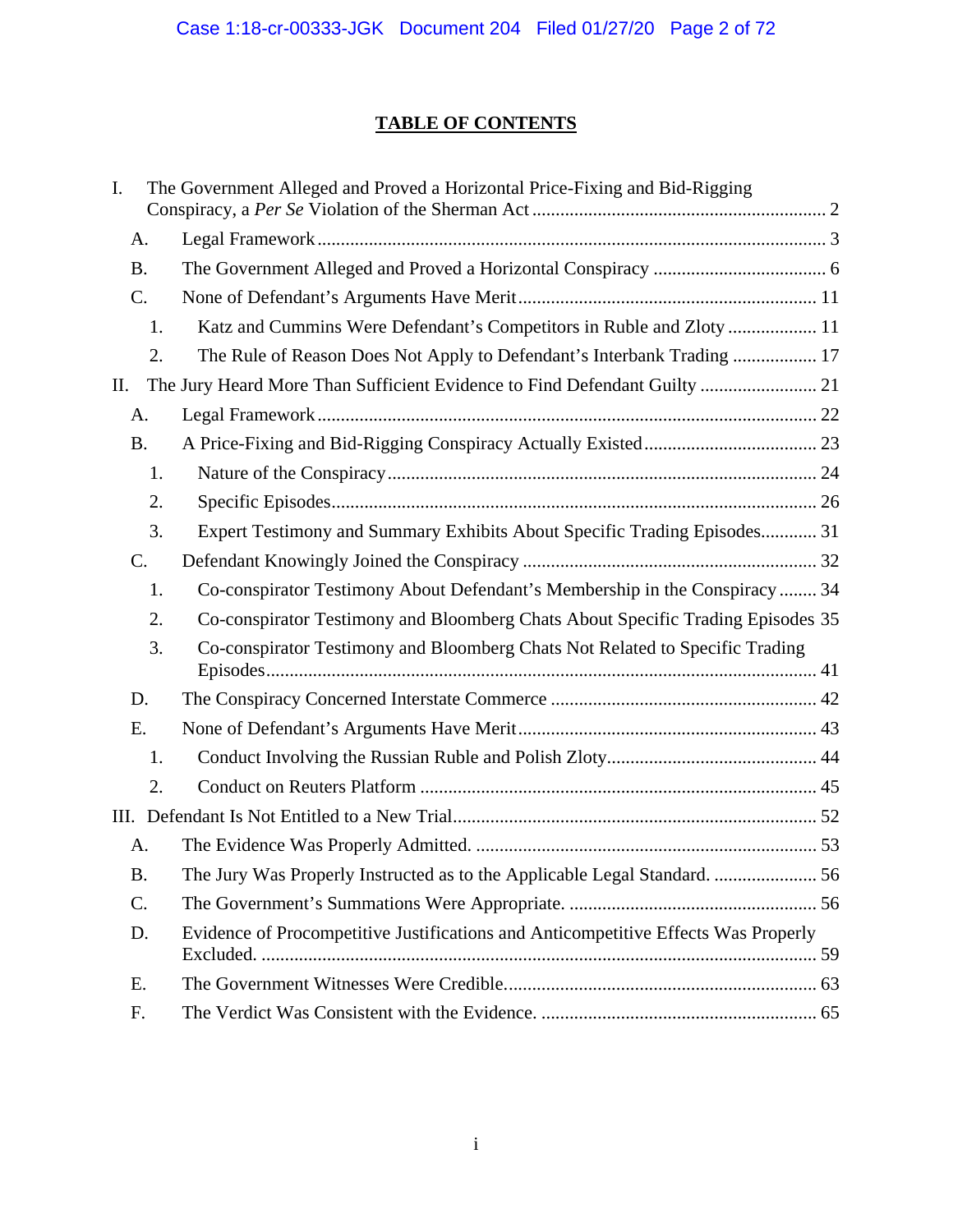## **TABLE OF AUTHORITIES**

## **Cases**

| Alaska Elec. Pension Fund v. Bank of Am. Corp.,            |
|------------------------------------------------------------|
| Am. Needle, Inc. v. Nat'l Football League,                 |
| Apex Oil Co. v. DiMauro,                                   |
| Arizona v. Maricopa Cty Med. Soc'y,                        |
| Bd. of Trade of City of Chicago v. United States,          |
| Broadcast Music, Inc. v. Columbia Broadcasting Sys., Inc., |
| Copperweld Corp. v. Indep. Tube Corp.,                     |
| Curley v. United States,                                   |
| Elizabeth Place, LLC v. Atrium Health Sys.,                |
| Gelboim v. Bank of Am. Corp.,                              |
| Howard Hess Dental Labs. Inc. v. Dentsply Int'l, Inc.,     |
| In re DDAVP Direct Purchaser Antitrust Litig.,             |
| In re Sulfuric Acid Antitrust Litig.,                      |
| Leegin Creative Leather Prods., Inc. v. PSKS, Inc.,        |
| Major League Baseball Properties, Inc. v. Salvino, Inc.,   |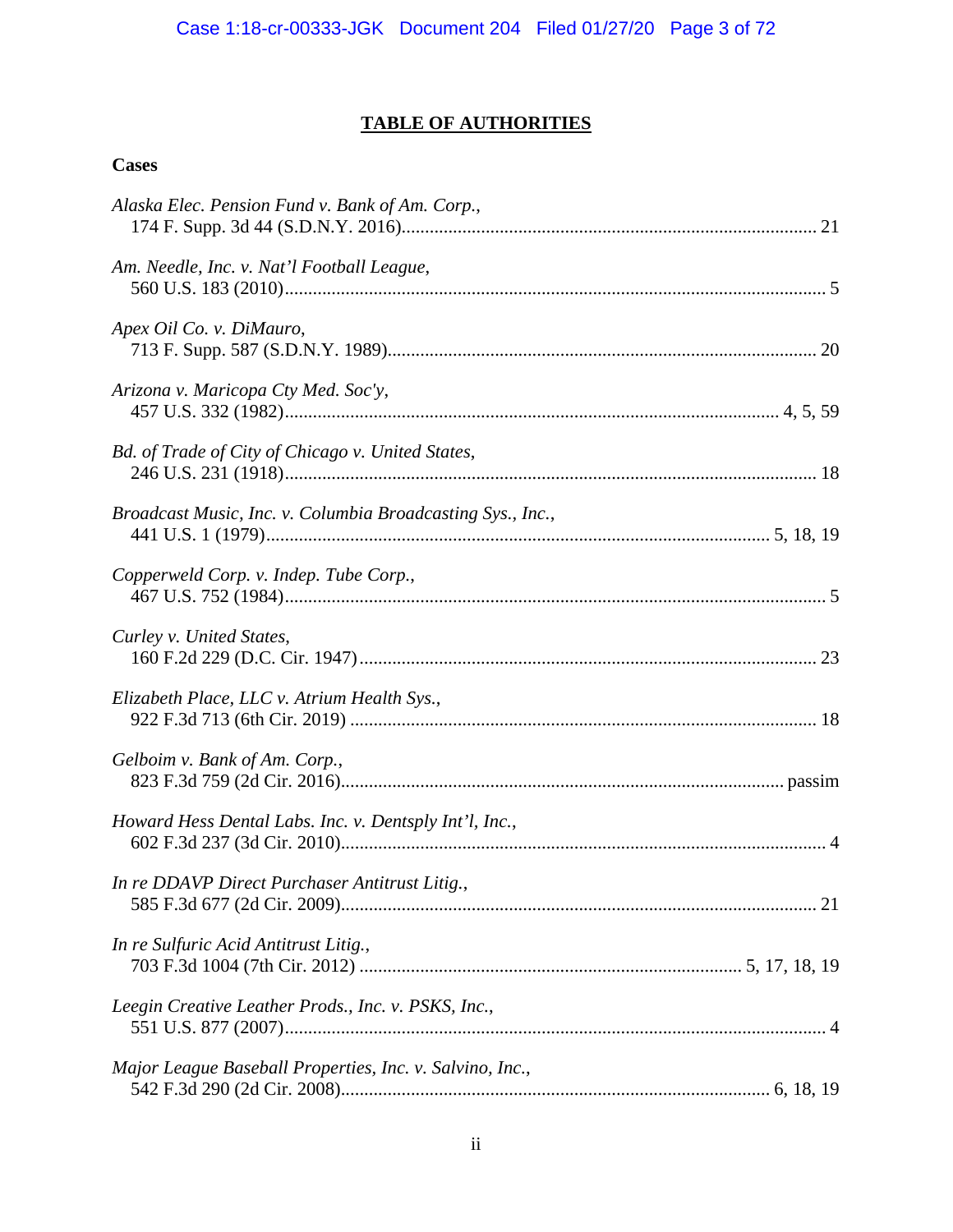# Case 1:18-cr-00333-JGK Document 204 Filed 01/27/20 Page 4 of 72

| Nash v. United States,                                   |  |
|----------------------------------------------------------|--|
| NCAA v. Bd. of Regents of Univ. of Okla.,                |  |
| N. Pac. Ry. v. United States,                            |  |
| Ratino v. Med. Serv. of Dist. of Columbia (Blue Shield), |  |
| Richardson v. Marsh,                                     |  |
| Texaco Inc. v. Dagher,                                   |  |
| United States v. Abelis,                                 |  |
| United States v. Abu-Jihaad,                             |  |
| United States v. Aleskerova,                             |  |
| United States v. Apple, Inc.,                            |  |
| United States v. Binday,                                 |  |
| United States v. Brighton Bldg. & Maint. Co.,            |  |
| United States v. Brock,                                  |  |
| United States v. Canova,                                 |  |
| United States v. Caracappa,                              |  |
| United States v. Carboni,                                |  |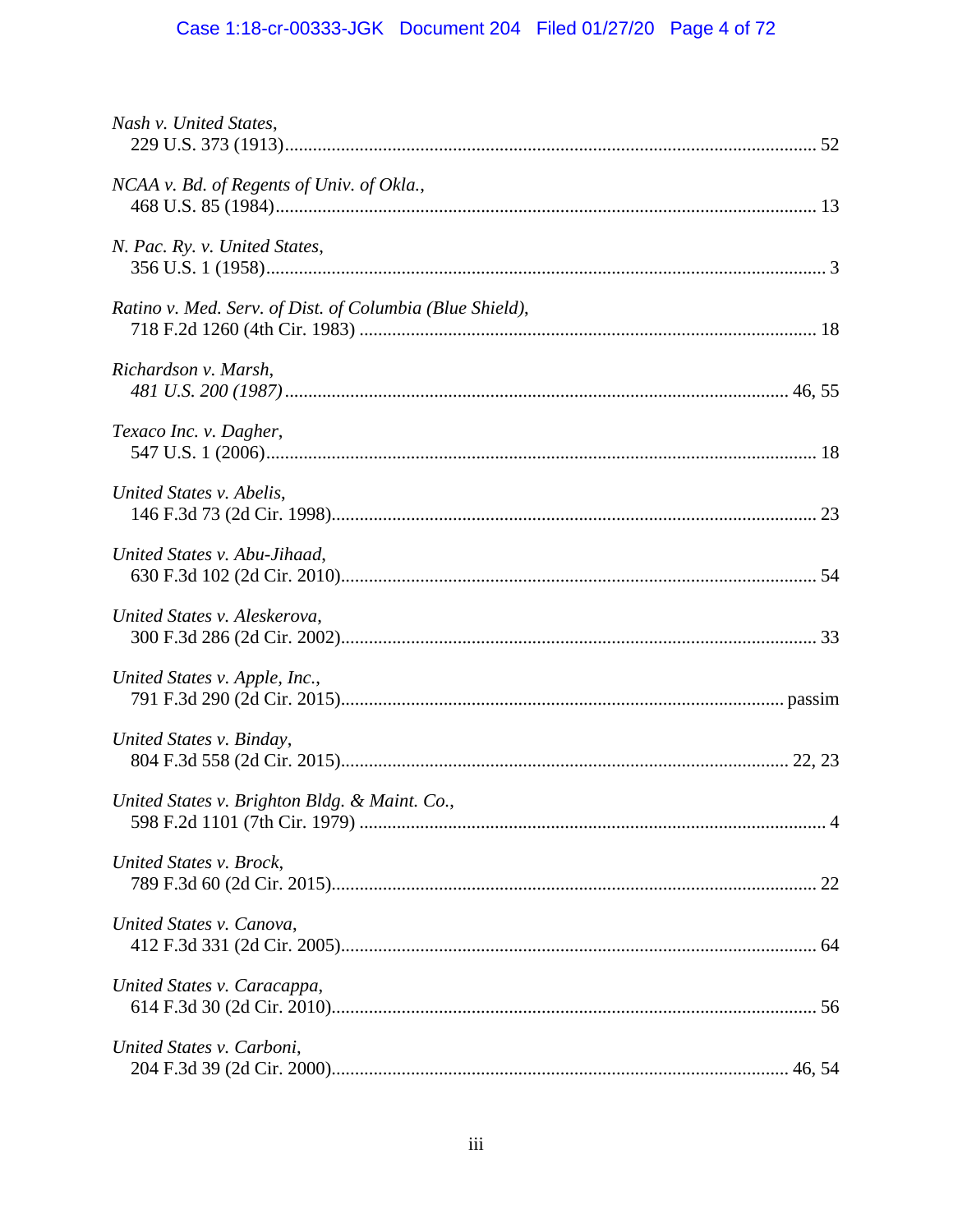# Case 1:18-cr-00333-JGK Document 204 Filed 01/27/20 Page 5 of 72

| United States v. Casamento,                     |  |
|-------------------------------------------------|--|
| United States v. Castro.,                       |  |
| United States v. Certified Envtl. Servs., Inc., |  |
| United States v. Chavez,                        |  |
| United States v. Daugerdas,                     |  |
| United States v. Desimone,                      |  |
| United States v. Ferguson,                      |  |
| United States v. Germosen,                      |  |
| United States v. Gordon,                        |  |
| United States v. Guadagna,                      |  |
| United States v. Guiliano,                      |  |
| United States v. Guillory,                      |  |
| United States v. Huezo,                         |  |
| United States v. Jackson,                       |  |
| United States v. Koppers Co.,                   |  |
| United States v. LeRoy,                         |  |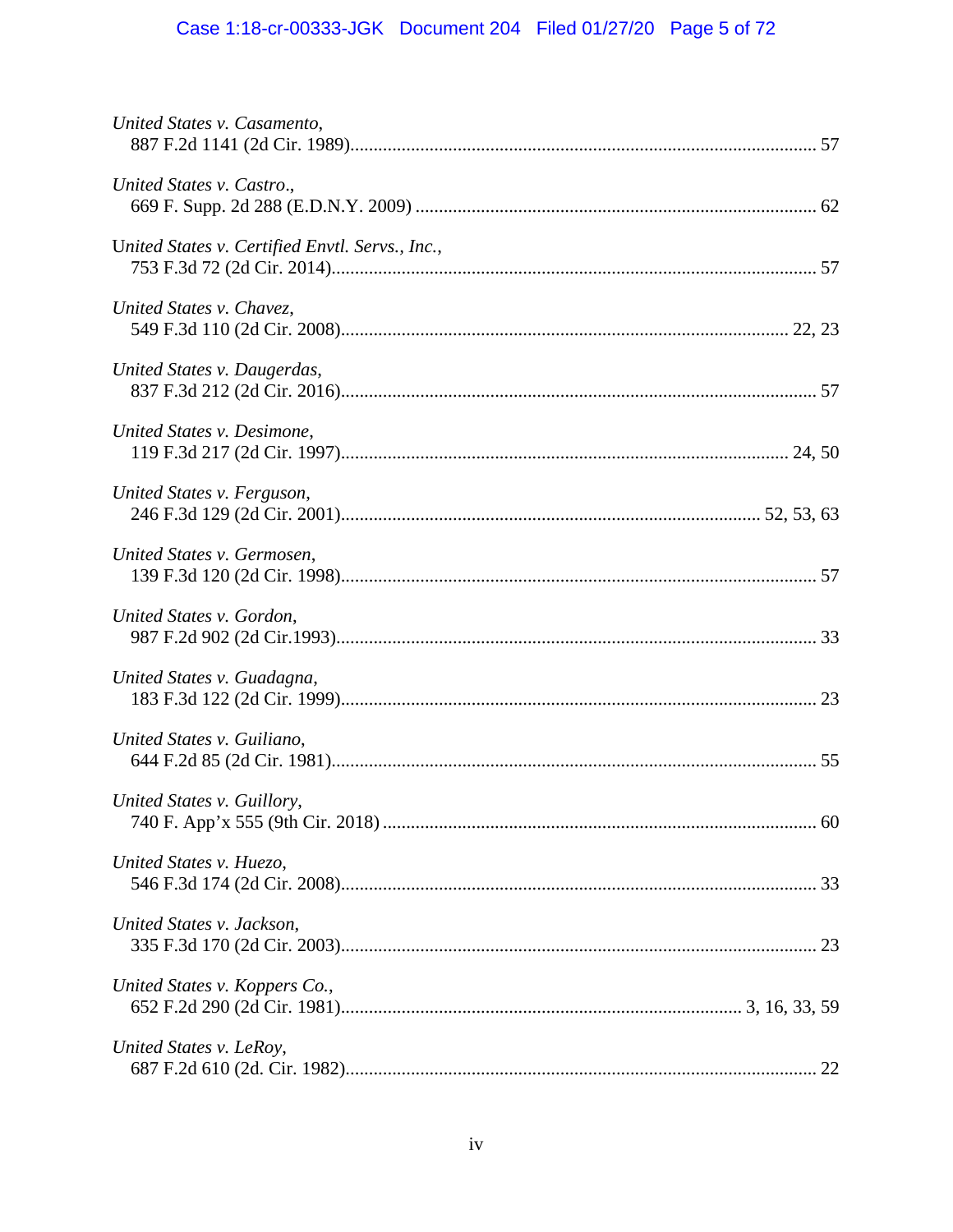# Case 1:18-cr-00333-JGK Document 204 Filed 01/27/20 Page 6 of 72

| United States v. Maldonado-Rivera,      |  |
|-----------------------------------------|--|
| United States v. Martinez,              |  |
| United States v. Matthews,              |  |
| United States v. McCourty,              |  |
| United States v. Mercado,               |  |
| United States v. Napolitano,            |  |
| United States v. Pauling,               |  |
| United States v. Pica,                  |  |
| United States v. Pitre,                 |  |
| United States v. Rodriguez,             |  |
| United States v. Roldan-Zapata,         |  |
| United States v. Sanchez,               |  |
| United States v. Smith,                 |  |
| United States v. Socony-Vacuum Oil Co., |  |
| United States v. Soto,                  |  |
| United States v. Stratton,              |  |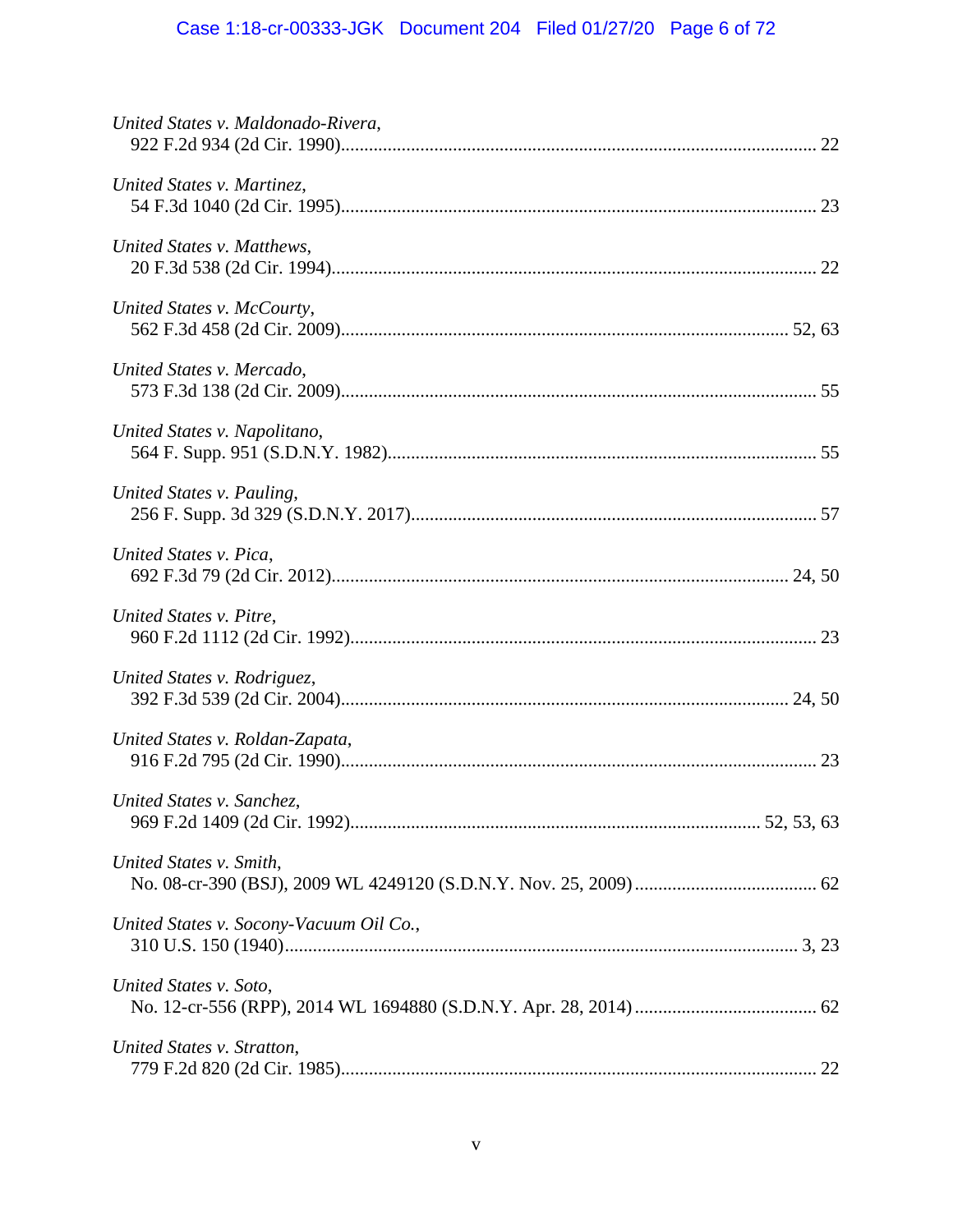# Case 1:18-cr-00333-JGK Document 204 Filed 01/27/20 Page 7 of 72

| United States v. Topco Assocs. Inc.,                    |  |
|---------------------------------------------------------|--|
| United States v. Torres,                                |  |
| United States v. Torres,                                |  |
| United States v. Tramunti,                              |  |
| United States v. U.S. Gypsum Co.,                       |  |
| United States v. Vaval,                                 |  |
| United States v. White,                                 |  |
| United States v. Zackson,                               |  |
| Volvo N. Am. Corp. v. Men's Int'l Prof. Tennis Council, |  |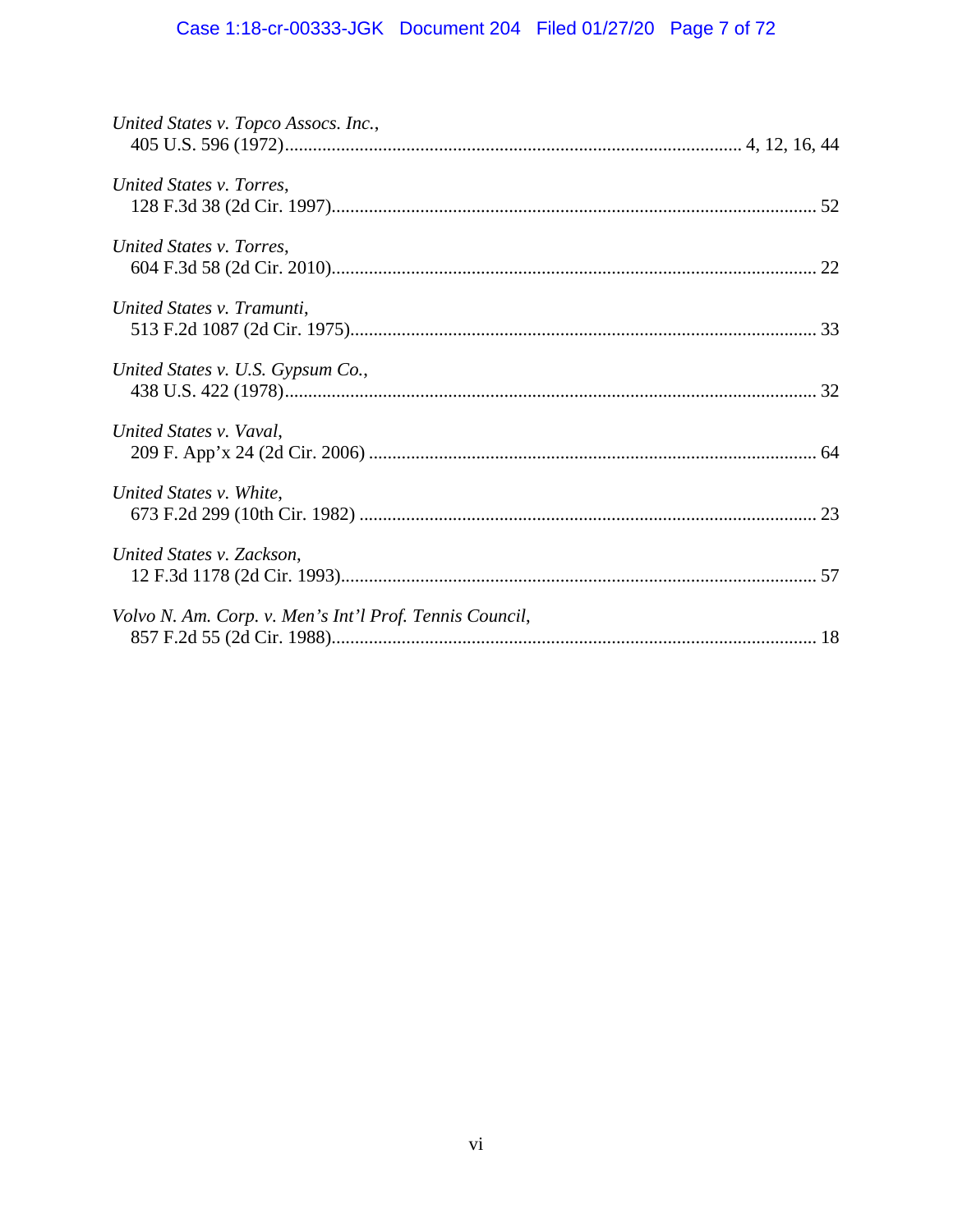#### Case 1:18-cr-00333-JGK Document 204 Filed 01/27/20 Page 8 of 72

At trial, the government proved beyond a reasonable doubt that Defendant Akshay Aiyer was guilty of knowingly joining a conspiracy to fix prices and rig bids in the foreign exchange market for Central and Eastern European, Middle Eastern, and African ("CEEMEA") currencies. The government introduced evidence that proved each element of the crime, namely: (i) a conspiracy to fix prices and rig bids actually existed; (ii) Defendant knowingly joined the conspiracy; and (iii) the conspiracy concerned interstate commerce. That evidence included the testimony of two co-conspirators, three customers, and two experts, as well as a trove of documentary evidence, namely Bloomberg chats, trading data, and audio recordings. Defendant attacked the government's case through cross-examination of its witnesses, and he put on his own case with one witness and a number of exhibits. The jury weighed all of the evidence, assessed the credibility of the witnesses, and found Defendant guilty. Their verdict should not be disturbed.

The case charged by the government was a conspiracy between horizontal competitors to fix prices and rig bids, a *per se* violation of the Sherman Act. The evidence went directly to a horizontal price-fixing and bid-rigging conspiracy, the Court instructed the jury regarding such a conspiracy, and the jury found Defendant guilty of such a conspiracy. Defendant claims that the record demonstrates that he was in a vertical relationship with his co-conspirators, a position that he raised at trial. The record, however, contains abundant evidence that Defendant was in a horizontal relationship with his co-conspirators, including the testimony of two co-conspirators and three customers. The jury found that Defendant was guilty of conspiring with his competitors, thus rejecting Defendant's suggestions that his co-conspirators were not competitors. There is no basis to overturn the jury's finding in this regard.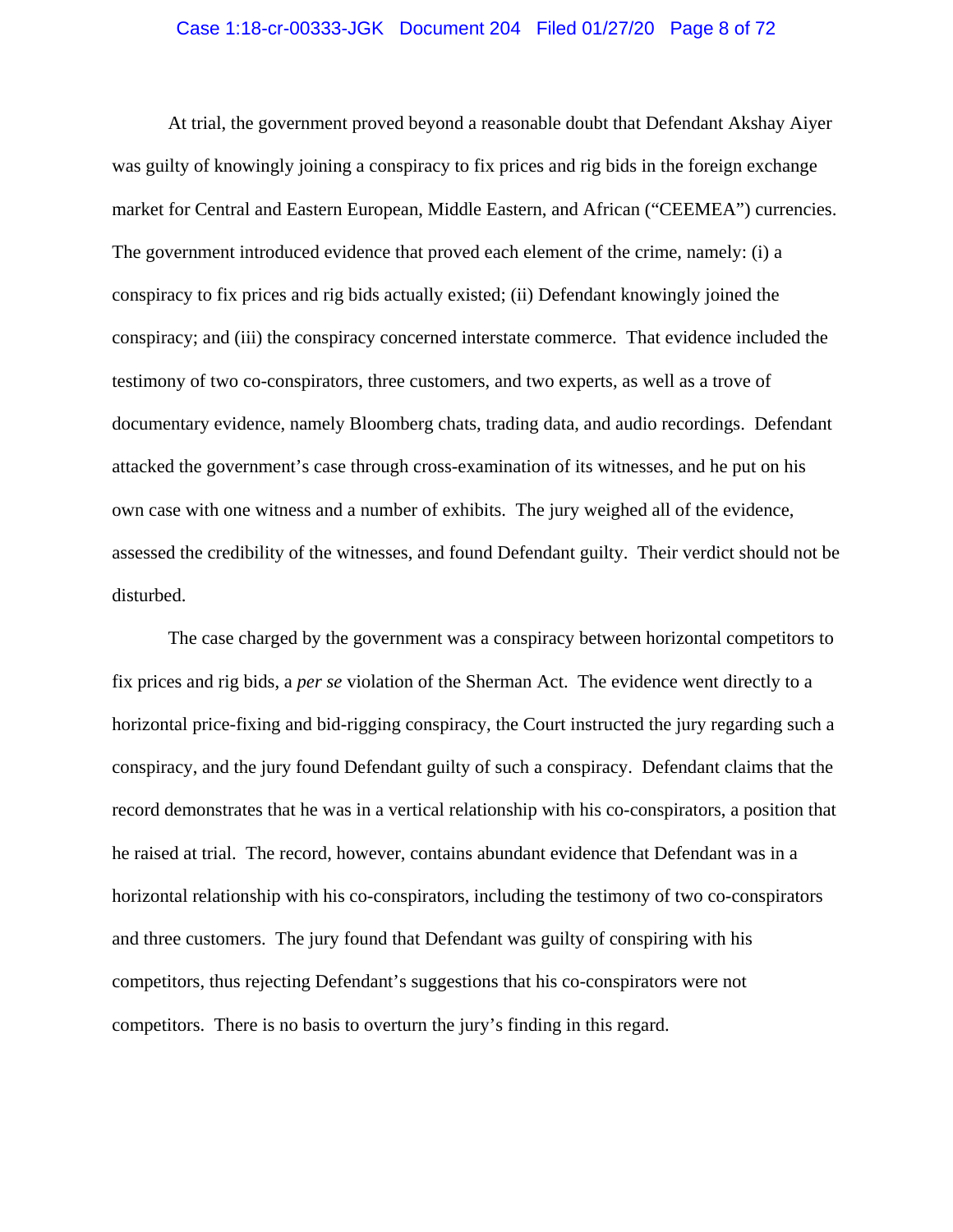#### Case 1:18-cr-00333-JGK Document 204 Filed 01/27/20 Page 9 of 72

Defendant complains that the Court failed to conduct an elaborate economic inquiry in light of his purported procompetitive justifications; such an inquiry is impermissible, however, for *per se* illegal conduct like price-fixing and bid-rigging conspiracies. Nor does Defendant's conduct fall into the narrow category of cases where the ancillary restraints doctrine applies, because there was no evidence of a valid joint venture to which the conduct could have been ancillary. Even if the ancillary restraints doctrine could apply, the horizontal price-fixing and bid-rigging agreement would remain subject to the *per se* rule because the agreement was not reasonably necessary to achieve any of the supposed benefits proffered by Defendant.

In his motion for a judgment of acquittal under Federal Rule of Criminal Procedure 29(c), Defendant fails to identify any genuine gaps in the proof at trial. Instead, he views certain portions of the evidence in isolation, views the evidence in the light most favorable to himself, draws inferences from the evidence in his favor, and challenges the jury's weighing of credibility and the evidence. In other words, Defendant's motion is contrary to fundamental legal principles underpinning Rule 29.

Finally, Defendant moves under Federal Rule of Criminal Procedure 33 for a new trial. He offers six bases for his motion, none of which have merit. The Court should therefore deny Defendant's motions for a judgment of acquittal or a new trial.

## **I. The Government Alleged and Proved a Horizontal Price-Fixing and Bid-Rigging Conspiracy, a** *Per Se* **Violation of the Sherman Act**

 In the indictment, the government alleged that Defendant entered into a horizontal pricefixing and bid-rigging conspiracy with his competitors, a *per se* violation of the Sherman Act. At trial, the government presented evidence of this horizontal conspiracy, the Court instructed the jury regarding this horizontal conspiracy, and the jury found Defendant guilty of this horizontal conspiracy. In his motions, Defendant claims that the record demonstrates that his co-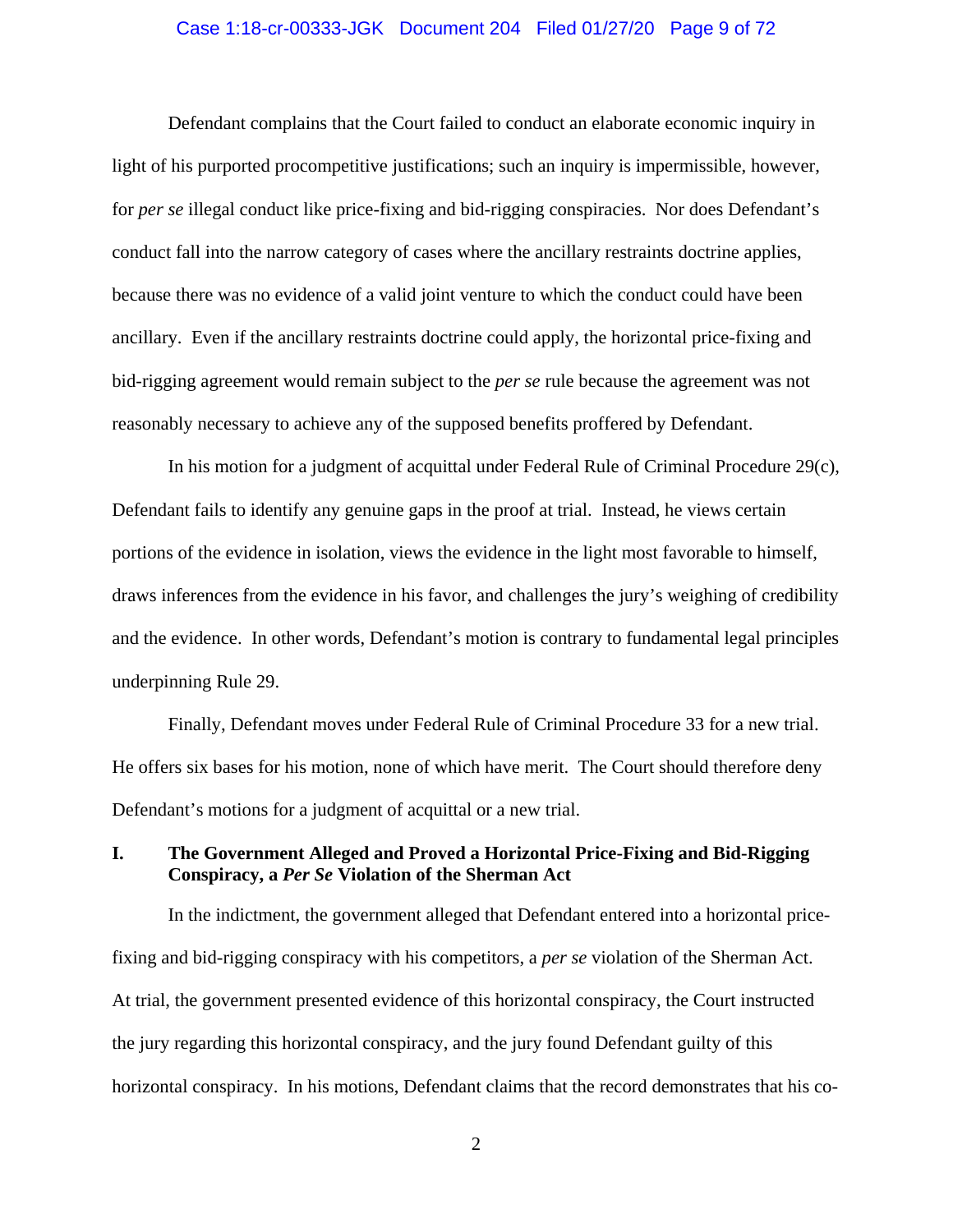#### Case 1:18-cr-00333-JGK Document 204 Filed 01/27/20 Page 10 of 72

conspirators were not competitors in the Russian ruble and Polish zloty, and that in any case he was in a vertical relationship with his co-conspirators. Memorandum of Law in Support of Defendant's Motion for a Judgment of Acquittal, or in the Alternative, for the Declaration of a Mistrial or a New Trial, ECF No. 196 ("Def.'s Mem."), at 20–26. The record, however, contains abundant evidence that Defendant was in competition with, and at the same level of the market structure as, his co-conspirators. Defendant also claims that the Court should have conducted an elaborate economic analysis and considered his procompetitive justifications, Def.'s Mem. at 27– 35, but such an analysis is impermissible under the *per se* rule. Moreover, Defendant's conduct does not fall under the ancillary restraints doctrine because there was no evidence that Defendant was in a bona fide joint venture with his co-conspirators. Even if the ancillary restraints doctrine applied, Defendant's horizontal price-fixing and bid-rigging agreement with his competitors was not reasonably necessary to achieve the procompetitive benefits proffered by Defendant.

#### **A. Legal Framework**

 Courts have long held that certain restraints of trade are *per se* illegal under the Sherman Act "because of their pernicious effect on competition and lack of any redeeming virtue." *N. Pac. Ry. v. United States*, 356 U.S. 1, 5 (1958); *see also United States v. Socony-Vacuum Oil Co.*, 310 U.S. 150, 224 n.59 (1940) ("Whatever economic justification particular price-fixing agreements may be thought to have, the law does not permit an inquiry into their reasonableness. They are all banned because of their actual or potential threat to the central nervous system of the economy."). Among those *per se* illegal restraints are horizontal price-fixing conspiracies. *Socony-Vacuum Oil Co.*, 310 U.S. at 223; *Gelboim v. Bank of America Corp.*, 823 F.3d 759, 771 (2d Cir. 2016) ("Horizontal price-fixing conspiracies among competitors are unlawful *per se*."). Likewise, bid-rigging conspiracies are *per se* illegal. *United States v. Koppers Co.*, 652 F.2d 290, 294 (2d Cir. 1981) ("In cases involving behavior such as bid rigging, which has been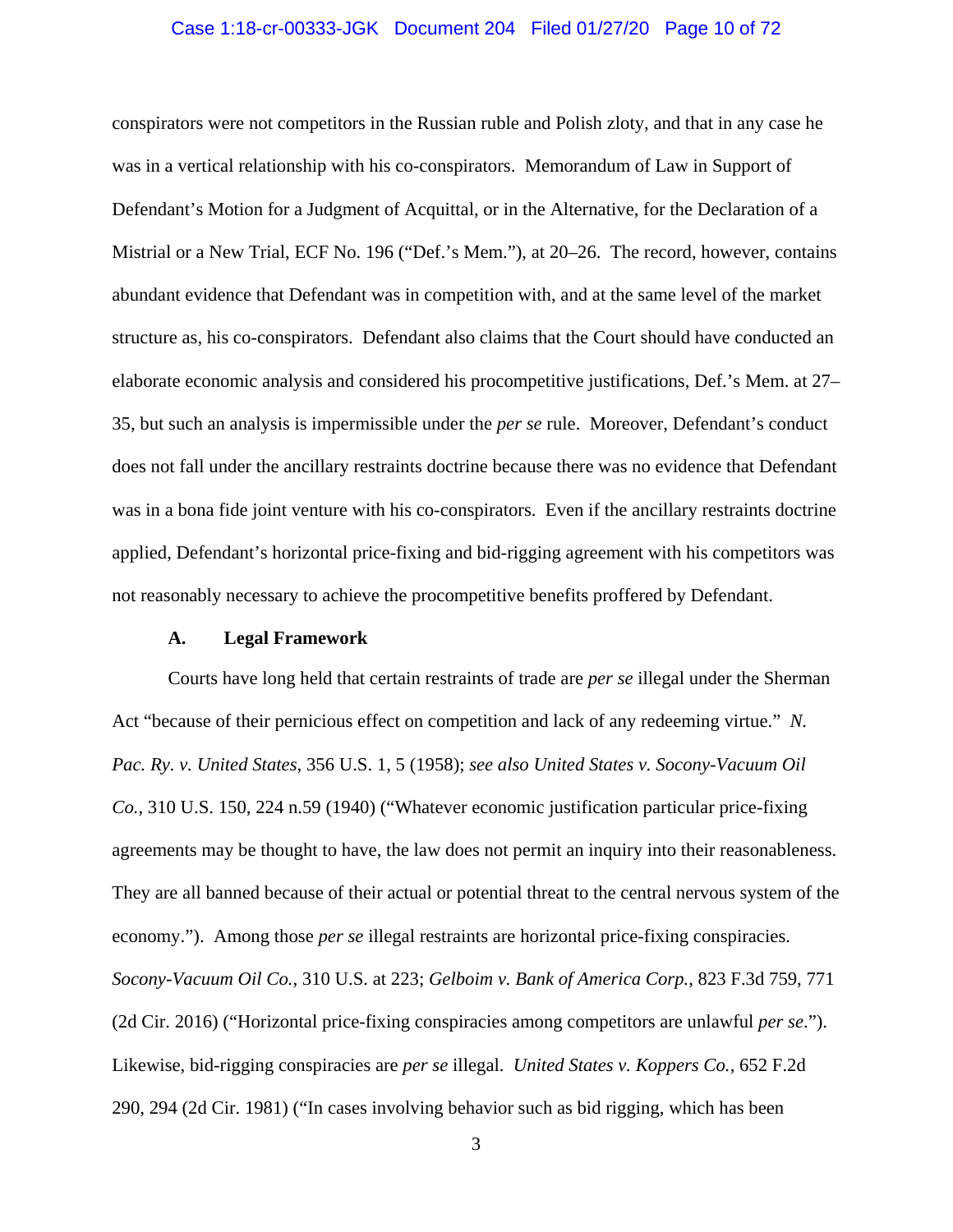#### Case 1:18-cr-00333-JGK Document 204 Filed 01/27/20 Page 11 of 72

classified by courts as a *per se* violation, the Sherman Act will be read as simply saying: 'An agreement among competitors to rig bids is illegal.'") (quoting *United States v. Brighton Bldg. & Maint. Co.*, 598 F.2d 1101, 1106 (7th Cir. 1979)).

 The Supreme Court has spoken on what makes an agreement horizontal: it is "an agreement between competitors at the same level of the market structure," as opposed to "combinations of persons at different levels of the market structure, e.g., manufacturers and distributors." *United States v. Topco Assocs. Inc.*, 405 U.S. 596, 608 (1972). That being said, parties at different levels of the market structure can still be part of a *per se* unlawful agreement, such as a hub-and-spoke conspiracy, where "an entity at one level of the market structure, the 'hub,' coordinates an agreement among competitors at a different level, the 'spokes.'" *United States v. Apple, Inc.*, 791 F.3d 290, 314 (2d Cir. 2015) (citing *Howard Hess Dental Labs. Inc. v. Dentsply Int'l, Inc.*, 602 F.3d 237, 255 (3d Cir. 2010)). The key question is whether the agreement in restraint of trade is horizontal. *Id.* at 323.

If the government establishes a *per se* violation of the Sherman Act, such as a pricefixing or bid-rigging conspiracy, that is the end of the inquiry. *Gelboim*, 823 F.3d at 771 ("Horizontal price-fixing conspiracies among competitors are unlawful *per se*, that is, without further inquiry."). As the Supreme Court explained in *Arizona v. Maricopa County Medical Society*, the *per se* rule eliminates the need for any "elaborate inquiry into the reasonableness of a challenged business practice." 457 U.S. 332, 343 (1982). The *per se* rule "treat[s] categories of restraints as necessarily illegal" and thereby "eliminates the need to study the reasonableness of an individual restraint in light of the real market forces at work." *Leegin Creative Leather Prods., Inc. v. PSKS, Inc.*, 551 U.S. 877, 886 (2007). Thus, procompetitive justifications cannot save *per se* illegal behavior: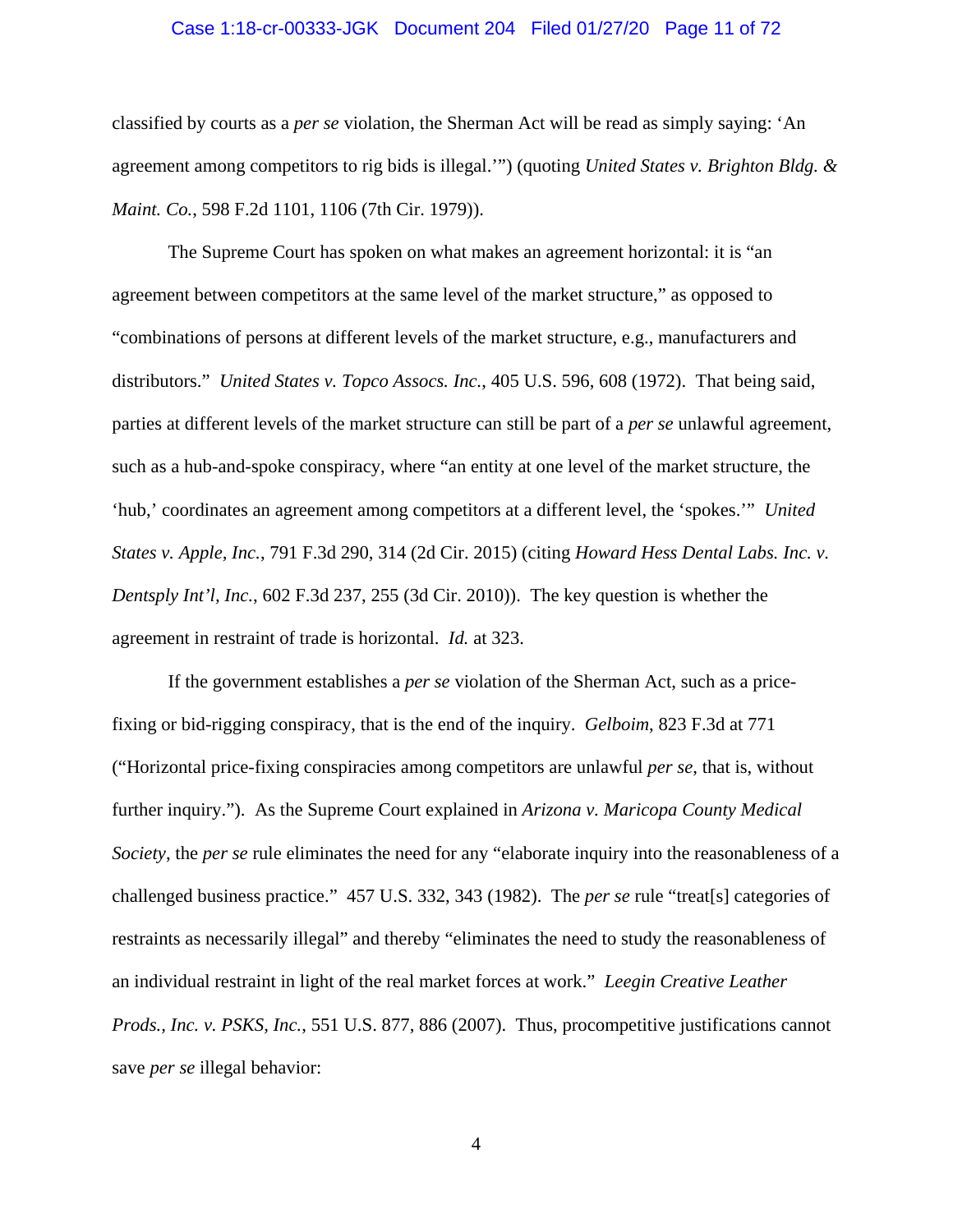The respondents' principal argument is that the *per se* rule is inapplicable because their agreements are alleged to have procompetitive justifications. The argument indicates a misunderstanding of the *per se* concept. The anticompetitive potential inherent in all price-fixing agreements justifies their facial invalidation even if procompetitive justifications are offered for some.

*Maricopa Cty. Med. Soc'y*, 457 U.S. at 351.

 Likewise, in a *per se* case, lack of anticompetitive effects is no defense. "No further showing of actual adverse effect in the marketplace is necessary. This attribute separates evaluation of *per se* violations—which are presumed illegal—from rule of reason violations." *Gelboim*, 823 F.3d at 776; *see also Copperweld Corp. v. Indep. Tube Corp.*, 467 U.S. 752, 768 (1984) ("Certain agreements, such as horizontal price-fixing . . . are thought so inherently anticompetitive that each is illegal per se without inquiry into the harm it has actually caused.").

 There is a "narrow" line of cases where courts have considered procompetitive justifications even when there was a horizontal price-fixing agreement between competitors. *Apple*, 791 F.3d at 325. "The Supreme Court has characterized these decisions as limited to situations where the 'restraints on competition are essential if the product is to be available at all.'" *Id.* at 326 (citing *Am. Needle, Inc. v. Nat'l Football League*, 560 U.S. 183, 203 (2010)). Moreover, such an analysis occurs only "when the restraint at issue was imposed in connection with some kind of potentially efficient joint venture." *Id.* (citing XI Phillip E. Areeda & Herbert Hovenkamp, *Antitrust Law* ¶ 1908b (3d ed. 2010); *In re Sulfuric Acid Antitrust Litig.*, 703 F.3d 1004, 1013 (7th Cir. 2012)). "Put differently, a participant in a price-fixing agreement may invoke only certain, limited *kinds* of 'enterprise and productivity' to receive the rule of reason's advantages." *Id.* If a defendant could invoke procompetitive justifications outside of the joint venture context, "the *per se* rule would lose all benefits of being *per se*." *Id.* (citing *Broadcast Music, Inc. v. Columbia Broadcasting Sys., Inc.*, 441 U.S. 1, 8 & n.11 (1979)).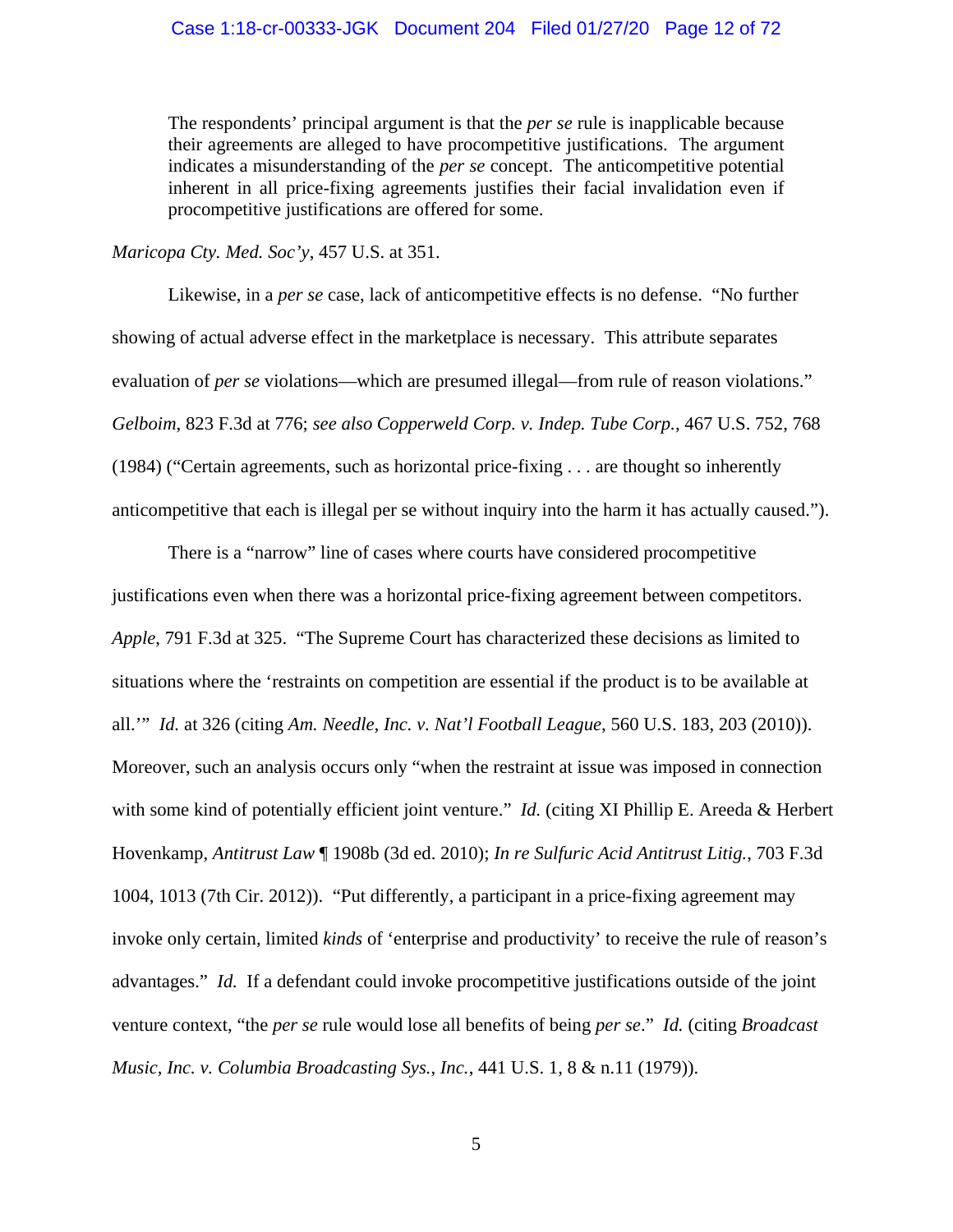#### Case 1:18-cr-00333-JGK Document 204 Filed 01/27/20 Page 13 of 72

 In the context of a joint venture, where a restraint is "reasonably necessary to achieve a joint venture's efficiency-enhancing purposes (i.e., ancillary), it will be analyzed under the rule of reason." *Major League Baseball Properties, Inc. v. Salvino, Inc.*, 542 F.3d 290, 339 (2d Cir. 2008) (Sotomayor, J., concurring). In other words, "a challenged restraint must have a reasonable procompetitive justification, related to the efficiency-enhancing purposes of the joint venture," to be evaluated under the rule of reason. *Id.* If the restraint has no such justification, then the restraint is naked and subject to *per se* analysis. *Id.*

#### **B. The Government Alleged and Proved a Horizontal Conspiracy**

 In its indictment, the government alleged a horizontal price-fixing and bid-rigging conspiracy, a *per se* violation of the Sherman Act. The indictment alleged that Defendant and his co-conspirators were traders at "rival banks," Indictment ¶ 17, ECF No. 1, who were in continuous competition with each other in the FX market: they competed with each other to win customer orders, Indictment ¶ 3, and they competed in the interdealer market, including on electronic platforms, as they sought to offset positions resulting from customer orders, Indictment **[9.** As such, they were competitors. The indictment alleged that, rather than competing with each other, as they should have, they agreed to "suppress and eliminate competition by fixing prices of, and rigging bids and offers for, CEEMEA currencies traded in the United States and elsewhere." Indictment ¶ 20. This agreement was carried out by, *inter alia*, revealing customer information, risk positions, and trading strategies, Indictment  $\mathbb{I}$  22(a); agreeing to coordinate, and in fact coordinating, trading in the interdealer market in order to increase, decrease, and stabilize the price of CEEMEA currencies, Indictment ¶ 22(b)–(d); filling customer orders at prices that the conspiracy sought to increase, decrease, or stabilize, Indictment  $\P$  22(e); and agreeing on prices to quote to customers, Indictment  $\P$  22(f). On June 3, 2019, the Court found that the indictment properly alleged a *per se* violation of the Sherman Act and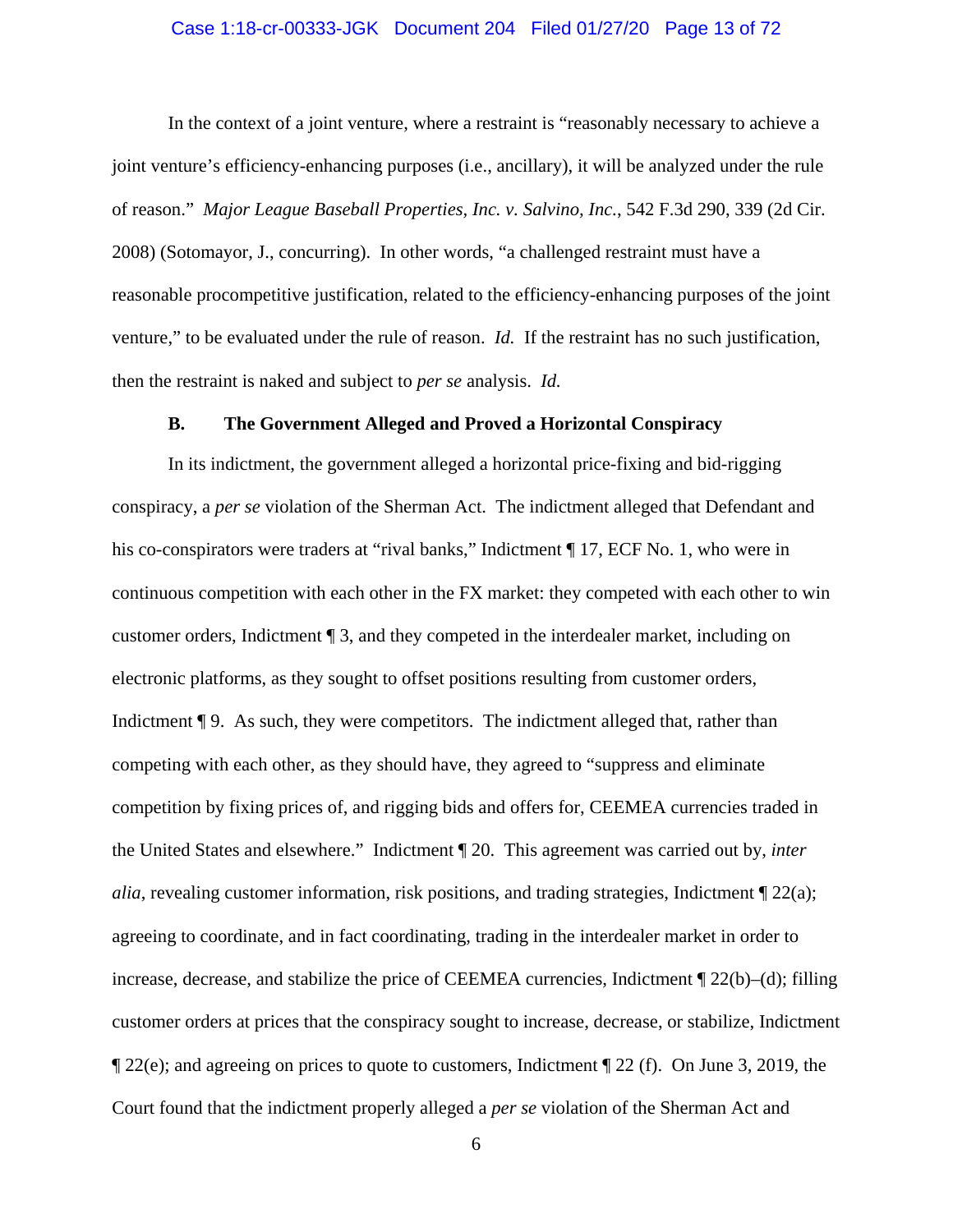#### Case 1:18-cr-00333-JGK Document 204 Filed 01/27/20 Page 14 of 72

denied Defendant's motion to dismiss the indictment. Status Conf. Tr. 40:11–43:20 (June 3, 2019), ECF No. 76.

 At trial, the government presented abundant evidence that Defendant was at the same level of the market structure as his co-conspirators and that they were competitors. Defendant, Jason Katz, Christopher Cummins, and Nicholas Williams all traded CEEMEA currencies for their respective banks, namely J.P. Morgan, Barclays, BNP Paribas, and Citibank. Trial Tr. 161:10–164:7. The government's expert, Dr. DeRosa, testified that dealers in the foreign exchange market, such as the ones that employed Defendant and his co-conspirators, competed with one another for customer business, and they did so by competing on price. Trial Tr. 96:1– 23. Likewise, Dr. DeRosa testified that dealers competed with one another in the interbank market, again on price. Trial Tr. 108:18–22.

 Co-conspirators Katz and Cummins testified specifically to the horizontal nature of their relationship with Defendant. Cummins testified that he, Katz, Williams, and Defendant were traders at competing banks who traded similar menus of emerging market currencies. Trial Tr. 161:10–164:7. In other words, the conspirators were at the same level of the market structure, i.e., they were horizontal. Cummins repeatedly acknowledged that his co-conspirators were his competitors or "the competition." *See, e.g.*, Trial Tr. 166:22–23; 191:3–12; 213:13–18; 238:19– 20. He explained how traders competed with one another: first, they competed to buy low and sell high in order to make a profit; and second, they competed for client business by showing better prices. Trial Tr. 191:13–20. In his testimony related to specific trading episodes, Cummins explained how he and his co-conspirators were competitors, and how they subverted the competitive process. For example, on February 28, 2012, a customer approached Cummins,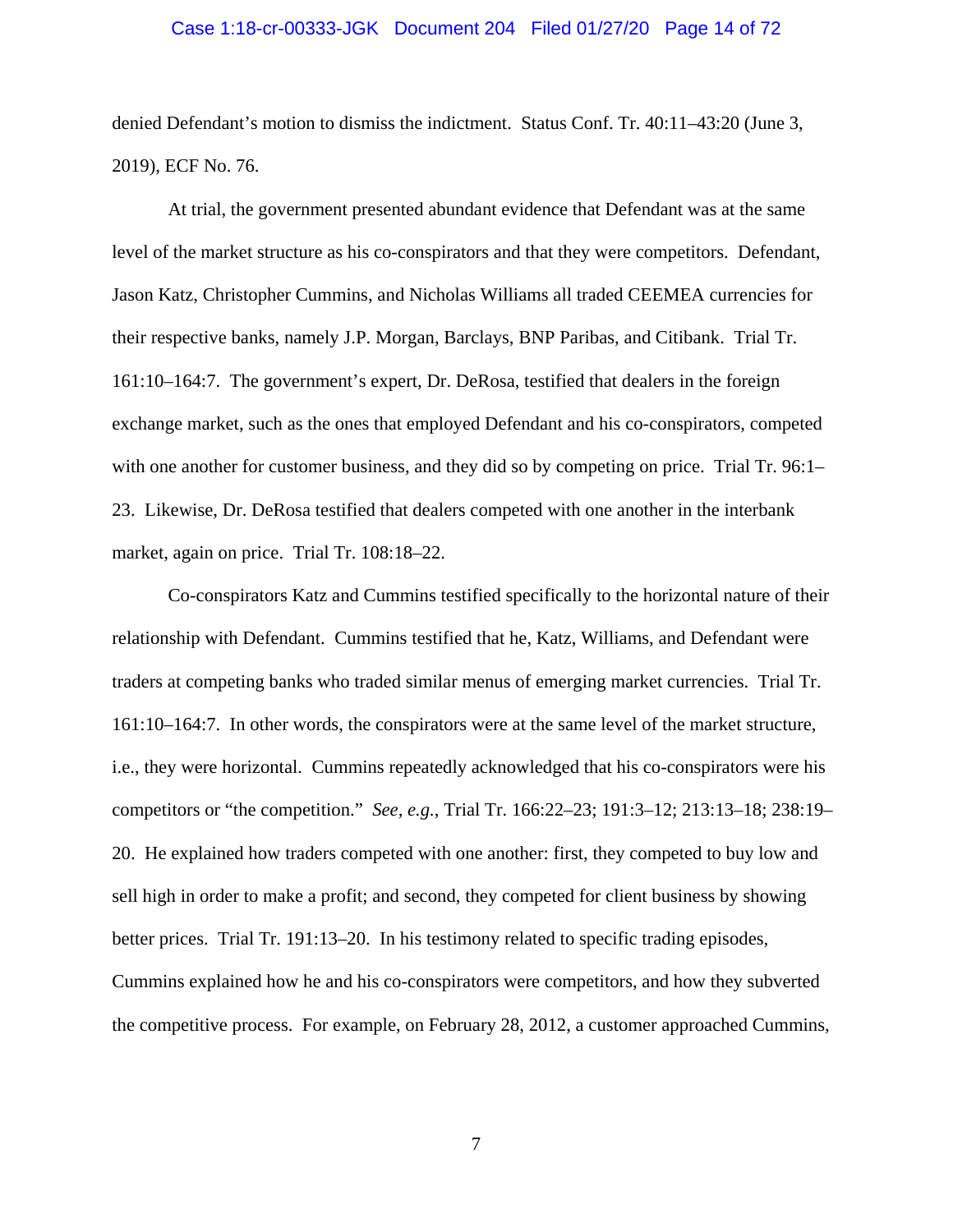#### Case 1:18-cr-00333-JGK Document 204 Filed 01/27/20 Page 15 of 72

Williams, and Defendant looking for a quote in the Russian ruble. Trial Tr. 246:9–18. Cummins testified:

Q. And who, to your knowledge, was in competition for this customer trade?

A. All three of us: Citi, Barclays, and J.P. Morgan Chase.

Trial Tr. 248:5–7. Similarly, Cummins testified that he was in competition with Williams and Defendant for a PLN/CZK trade on February 23, 2012. Trial Tr. 253:19–21.

 Likewise, Katz repeatedly acknowledged that Cummins, Williams, and Defendant were his competitors. *See, e.g.*, Trial Tr. 822:7–11; 867:9–10; 877:23–878:1; 883:17–18; 885:8–12; 917:18–19. He explained how his co-conspirators were also traders in CEEMEA currencies; in other words, they were at the same level of the market structure. Trial Tr. 865:21–866:2; 867:3– 8. Katz testified how a customer would approach multiple banks when looking for a price quote in order to comparison shop. Trial Tr. 857:15–23. Katz explained how he competed against Defendant to win customer business. Trial Tr. 930:24–931:1. Katz testified that he competed against Defendant in ruble. Trial Tr. 943:1–3. He testified that he agreed with his competitors on prices to show customers. Trial Tr. 975:1–5. Katz also testified that he agreed with his competitors to coordinate their trading on the interbank platform. Trial Tr. 1018:19–1019:6.

 The testimony from the three customers also demonstrates that Defendant and his coconspirators were at the same level of the market structure and were in fact competitors. Amy Flynn, of the asset management firm Mellon, described how Mellon put banks, such as the ones that employed the conspirators, in competition with one another:

Q. You mentioned best execution.

A. Yes.

Q. To what extent at all does that principle play into this stage of the life cycle?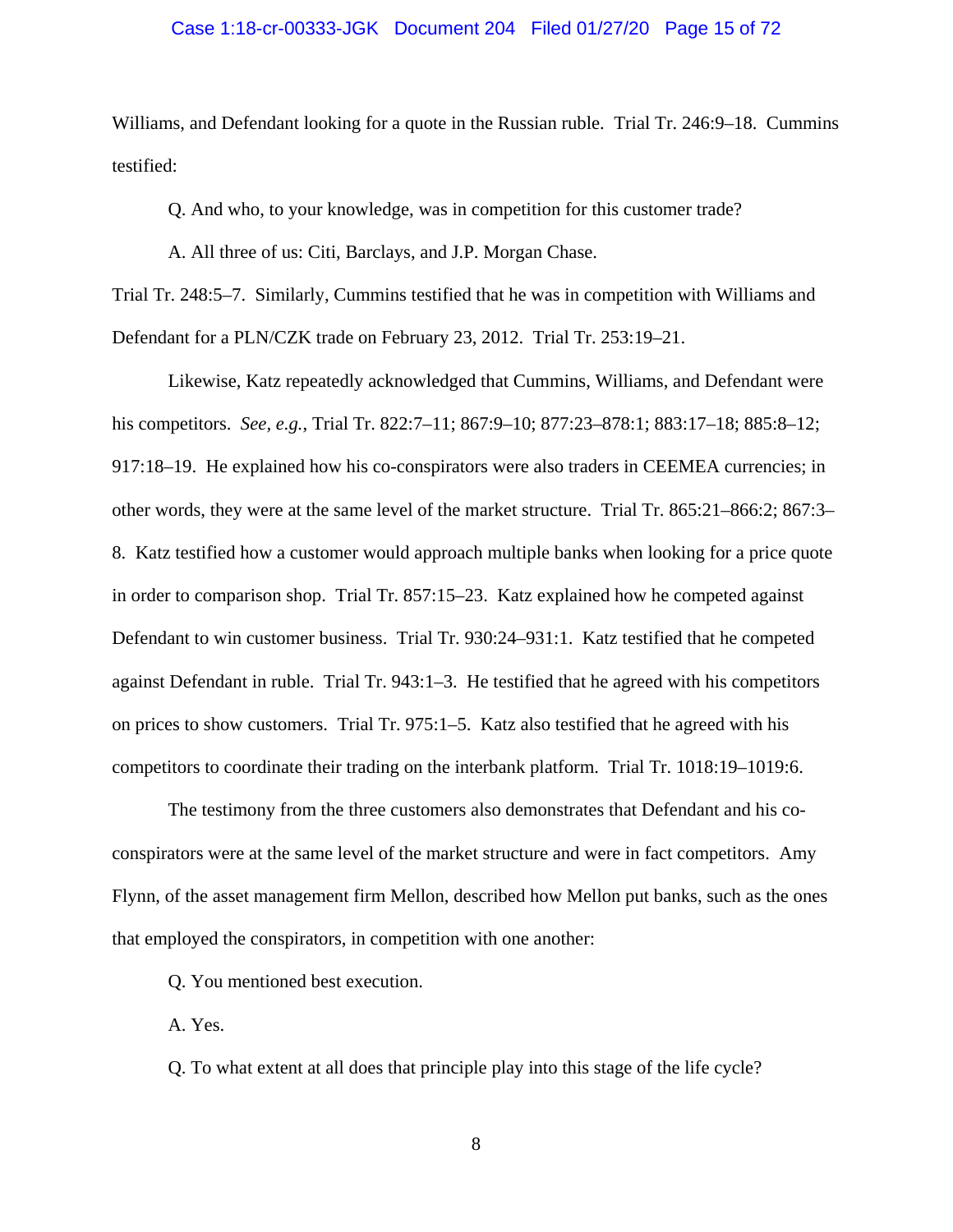A. So, best execution would be the specialist traders understanding and having a view into who they should be transacting the transaction with. And then it's also – for us, it's trading in competition, meaning they go out to bid or offer any particular trade to two or more banks.

Q. And if the trader goes to two or more banks, then what happens?

A. They wait for the prices to come back and they would take the best price for the trade.

Trial Tr. 766:16–767:3. Flynn testified about the November 4, 2010 ruble transaction executed

by Mellon with J.P. Morgan. *See infra* Part II.B.2.a. Flynn testified that there were only three or

four banks capable of executing the transaction: J.P. Morgan, Barclays, and Citigroup, the banks

that employed Defendant, Katz, and Cummins. Trial Tr. 769:7–11. The evidence showed that

Mellon went to Defendant and Katz for competing price quotes, and instead of competing

against one another, they colluded against Mellon. Trial Tr. 929:18–939:9.

Robert Davis of Putnam Investments also testified how his company put banks in

competition with one another for trades:

Q. Can you give some examples of these banks, Mr. Davis?

A. Sure. Credit Suisse, UBS, Citibank, JP Morgan, Deutsche Bank, RBS. I can give a few more if that's --

Q. Why wouldn't you use just one bank, Mr. Davis?

A. So, we have a large volume of business. Part of why we trade with a number of banks is we want them to compete for our business. Our business is -- you know, we deal and we trade in large size. And there's a lot of volume that goes through. So part of how we can measure our counterparties is the pricing that they give us when we go to trade with them.

Q. How do they compete for your business?

A. Through their pricing, generally. I mean, that's the most important portion of how they compete for our business, is that they give us competitive prices.

Trial Tr. 771:11–24.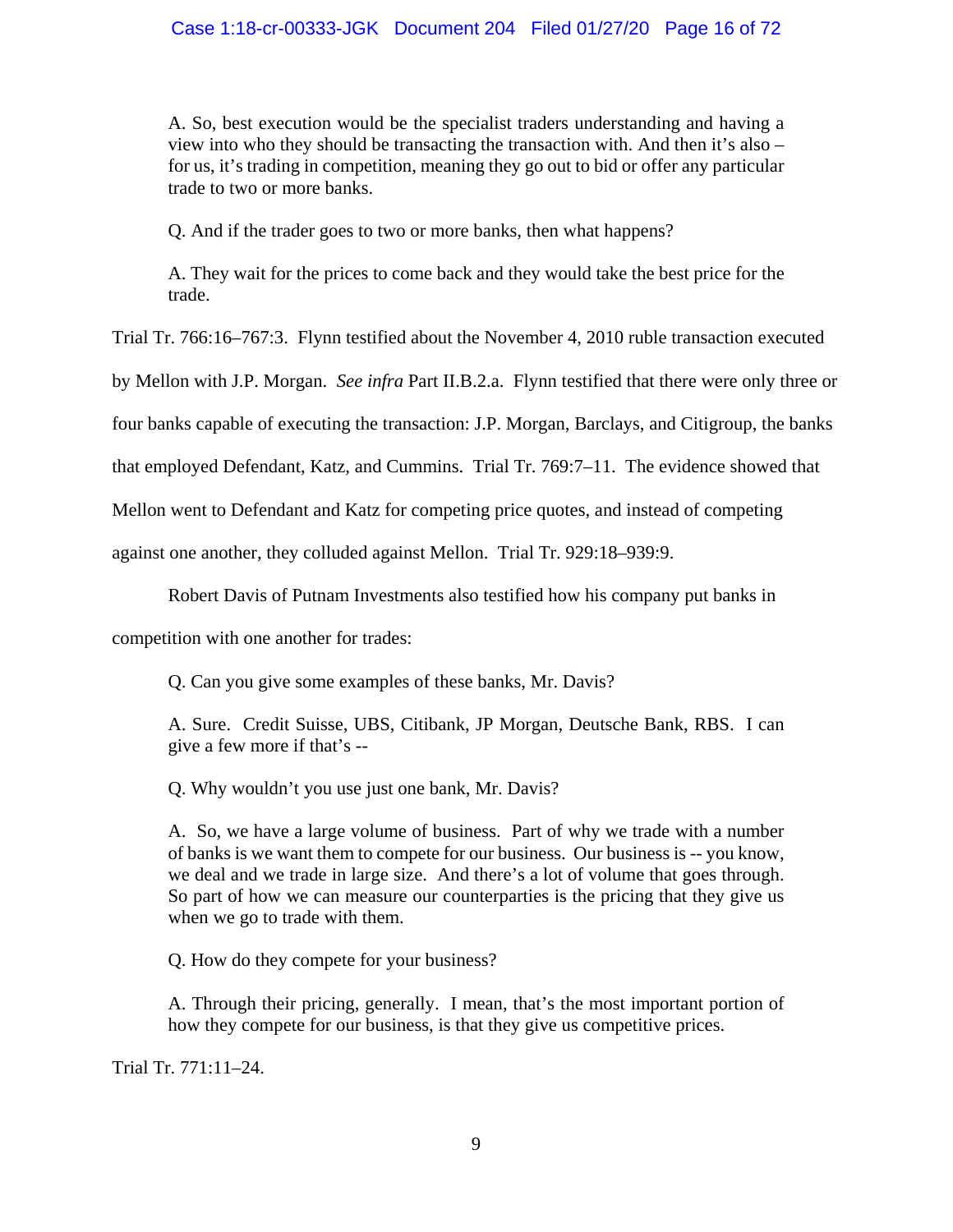#### Case 1:18-cr-00333-JGK Document 204 Filed 01/27/20 Page 17 of 72

Finally, Denise Simon of Lazard Asset Management testified about how banks competed

for Lazard's business:

Q. And why might you go to two banks if you had time?

A. To make sure that we get the best price.

Q. And when you get the price quotes from two different banks, how do you choose which bank to transact with?

A. Well, if we are selling U.S. dollars and buying a foreign currency, then the higher exchange rate means we get more currency for the dollar, and that's the one that we would execute on.

Q. And by higher exchange rate, do you mean higher price?

A. Yes, higher price.

Trial Tr. 1460:1–10. Simon testified to a February 28, 2012 ruble trade that Lazard executed with J.P. Morgan. Trial Tr. 1460:15–18. Simon testified that there were four banks who could have executed the trade with Lazard: Citibank, Bank of America, Barclays, and J.P. Morgan. Trial Tr. 1461:21–1462:3. The evidence showed that Lazard approached Cummins at Citibank, Williams at Barclays, and Defendant at J.P. Morgan for price quotes for the trade, and the three of them colluded against Lazard. Trial Tr. 245:13–251:22.

 After the government and Defendant rested, the Court instructed the jury on the law. During the charge, the Court repeatedly instructed that the conspiracy needed to be between competitors for the jury to find Defendant guilty. *See, e.g.*, Trial Tr. 2138:10–13 ("A price fixing conspiracy is an agreement or mutual understanding between two or more competitors to fix, control, raise, lower, maintain, or stabilize the prices charged for products or services.") (emphasis added); 2141:8–11 ("Bid rigging is an agreement between two or more competitors to eliminate, reduce, or interfere with competition for a job or contract that is to be awarded to the basis of competitive bids.") (emphasis added); *see also* Trial Tr. 2171:2–6 ("The existence of a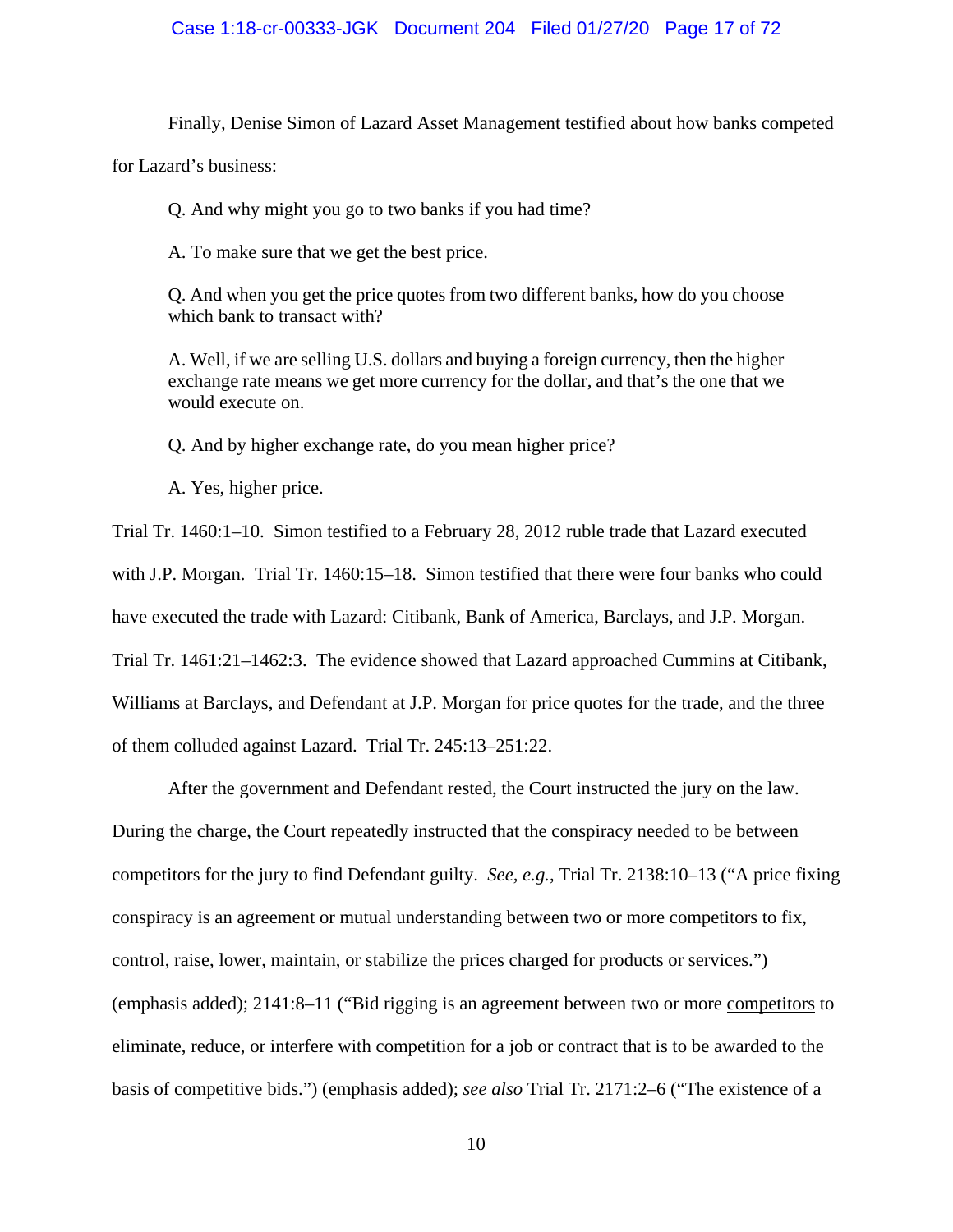#### Case 1:18-cr-00333-JGK Document 204 Filed 01/27/20 Page 18 of 72

conspiracy is important because the part of the Sherman Act we are concerned with outlaws certain joint activities by competitors, but it does not outlaw actions taken by a single firm or a single person.") (emphasis added); 2136:14–18 ("The antitrust laws involved in this case are concerned only with joint action and agreements among competitors – not with actions taken independently by a single competitor. The independent actions of a person can never constitute a restraint of trade in violation of the Sherman Act.") (emphasis added); 2136:21–25 ("Indeed, a person may adopt policies and prices identical to those of his or her competitors as long as such actions are the result of an independent business decision, and not the result of an agreement or understanding among competitors.") (emphasis added).

 After the charge and deliberation, the jury found Defendant guilty. Trial Tr. 2185:7– 2187:13.

#### **C. None of Defendant's Arguments Have Merit**

 In the face of the jury's guilty verdict, the result of proper instructions and sufficient evidence, Defendant makes two arguments: (i) Defendant was not in competition with his coconspirators in the Russian ruble and Polish zloty; and (ii) the Court should have conducted an economic analysis, considered his procompetitive justifications, and found that the rule of reason applied to the interbank trading. Neither of these arguments has merit.

### **1. Katz and Cummins Were Defendant's Competitors in Ruble and Zloty**

 Defendant first argues that Katz and Cummins were not competitors in Russian ruble and Polish zloty. With respect to Katz, Defendant argues that he was more skilled in trading ruble, and Katz did not have an interest in trading ruble. Def.'s Mem. at 21. With respect to Cummins, Defendant argues that Cummins was not responsible for trading ruble or zloty and avoided winning trades in those currency pairs. *Id.* at 22.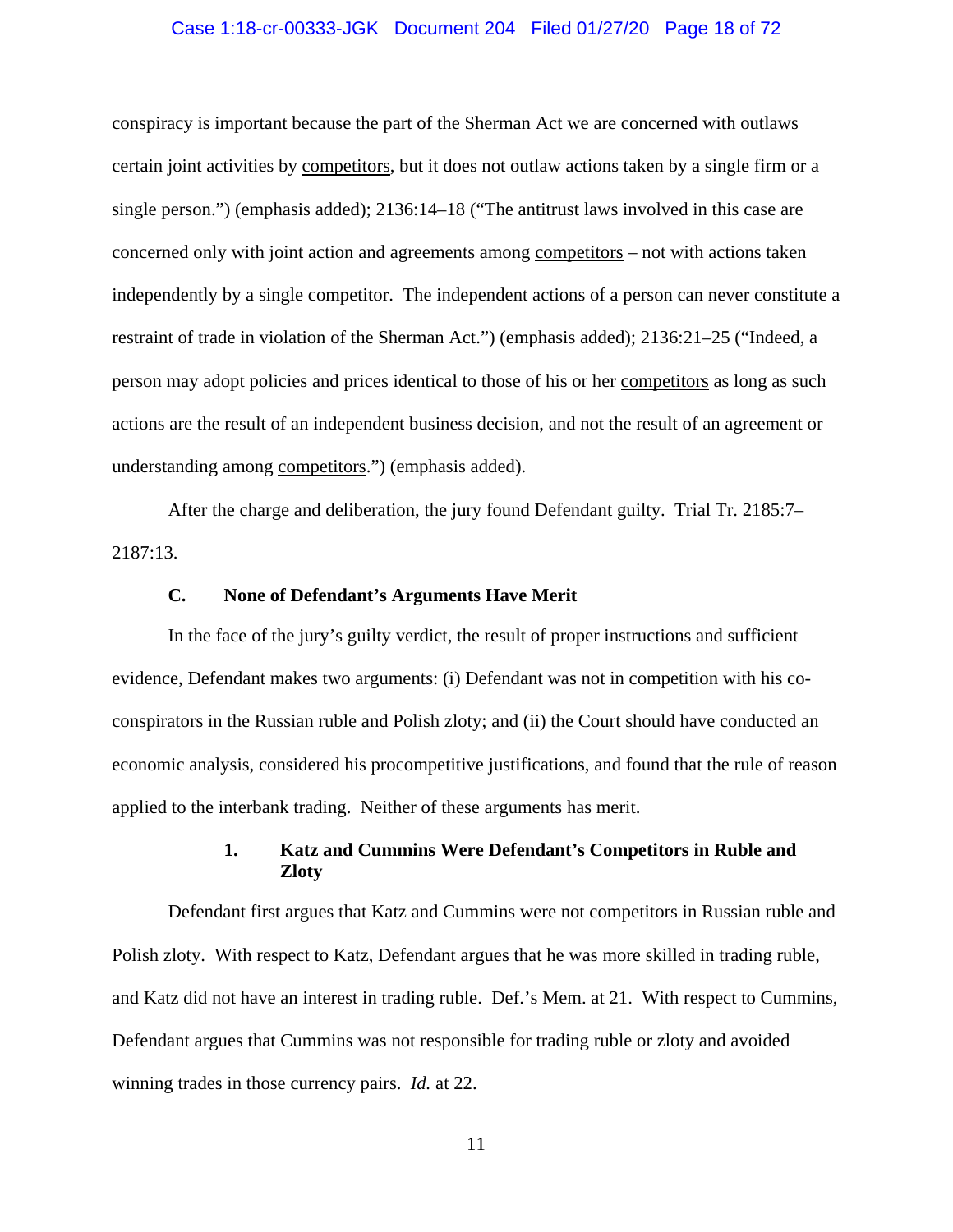#### Case 1:18-cr-00333-JGK Document 204 Filed 01/27/20 Page 19 of 72

 Defendant's arguments misapprehend what it means to be a competitor subject to liability under the *per se* rule. As the Supreme Court explained in *Topco*, competitors are "at the same level of the market structure" and are therefore horizontal. 405 U.S. at 608. There is no question Katz and Cummins were at the same level of the market structure as Defendant. When Katz was at Barclays, he was responsible for trading ruble, just as Defendant was responsible for trading ruble at J.P. Morgan. Trial Tr. 867:6–8; 930:18–23; 942:20–25. When a customer came to Katz looking for a ruble quote, Katz provided a price because that was his job. Trial Tr. 942:20–22. At Citibank, Cummins was the backup ruble trader, and when the primary ruble trader was off the desk, Cummins took over the responsibility of pricing ruble transactions. Trial Tr. 248:8–19. Likewise, Cummins was the backup trader for zloty. Trial Tr. 662:13–22. Thus, just like Defendant, Katz and Cummins were responsible for making prices to customers in ruble and zloty, so that all three were at the same level of the market structure.

 Indeed, the evidence established that customers viewed Defendant, Katz, and Cummins as competitors in the ruble and zloty. When asked which banks could have executed the ruble trade at issue on November 4, 2010, Amy Flynn of Mellon testified that there were only three or four banks capable of doing so: J.P. Morgan, Barclays, and Citigroup, the banks that employed Defendant, Katz, and Cummins. Trial Tr. 769:7–11. In fact, the evidence showed that Mellon went to Defendant and Katz looking for price quotes for that November 4, 2010 trade. GX-102 at 1–2; GX-S02. Likewise, Denise Simon of Lazard testified regarding a February 28, 2012 ruble trade at issue, Trial Tr. 1460:15–18, and stated that there were four banks who could have executed the trade with Lazard: Citibank, Bank of America, Barclays, and J.P. Morgan. Trial Tr. 1461:21–1462:3. The evidence showed that Lazard went to Defendant, Cummins, and Williams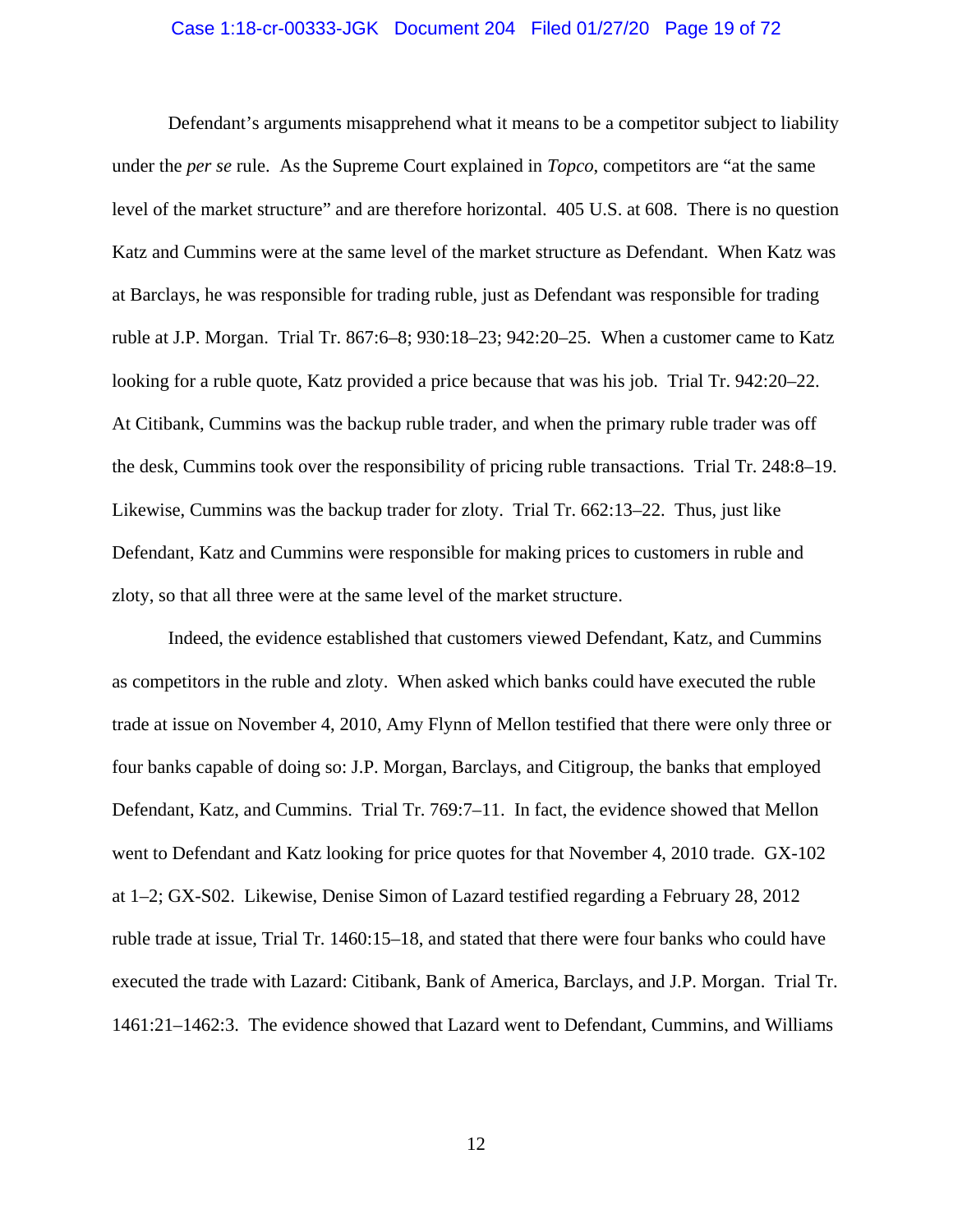#### Case 1:18-cr-00333-JGK Document 204 Filed 01/27/20 Page 20 of 72

to look for price quotes on that trade. Trial Tr. 245:13–251:22; GX-S17. Finally, with respect to the zloty trade on February 23, 2012, Cummins testified:

Q. Thank you, Mr. Cummins. Let's take a look at lines 21:42:43 to 21:42:59. Describe for the jury what's happening in this part of the chat.

A. I tell the other guys that I'm quoting Poland/Czech. Nick indicates that he was asked as well. And Akshay indicates that he is being asked as well and publishes his price.

Q. So in this case, who, to your knowledge, is in competition for this customer business?

A. All three of us.

Trial Tr. 253:12–21. In other words, a customer came to Defendant, Cummins, and Williams looking for a price quote in zloty, and the three gave price quotes.

 In short, Defendant, Katz, and Cummins were at the same level of the market structure with respect to ruble and zloty, since they were responsible for providing price quotes to customers in those currencies, and customers viewed them as competitors in those currencies. Neither their varying levels of skill in trading those currencies, nor their varying levels of interest in trading those currencies, changes the fact that they were at the same level of the market structure. *See NCAA v. Bd. of Regents of Univ. of Okla.*, 468 U.S. 85, 99 (1984) (restraints imposed by agreements between "competitors on the way in which they will compete with each other" are horizontal). Defendant cites to *Apple*, Def.'s Mem. at 24, and the language in that case that states "determining the orientation of an agreement can be difficult as a matter of fact and turns on more than simply identifying whether the participants are at the same level of the market structure." 791 F.3d at 314. But the *Apple* court was explaining how a party at a different level of the market structure (Apple) could be in a price-fixing conspiracy when it orchestrated an agreement between parties at the same level of the market structure (the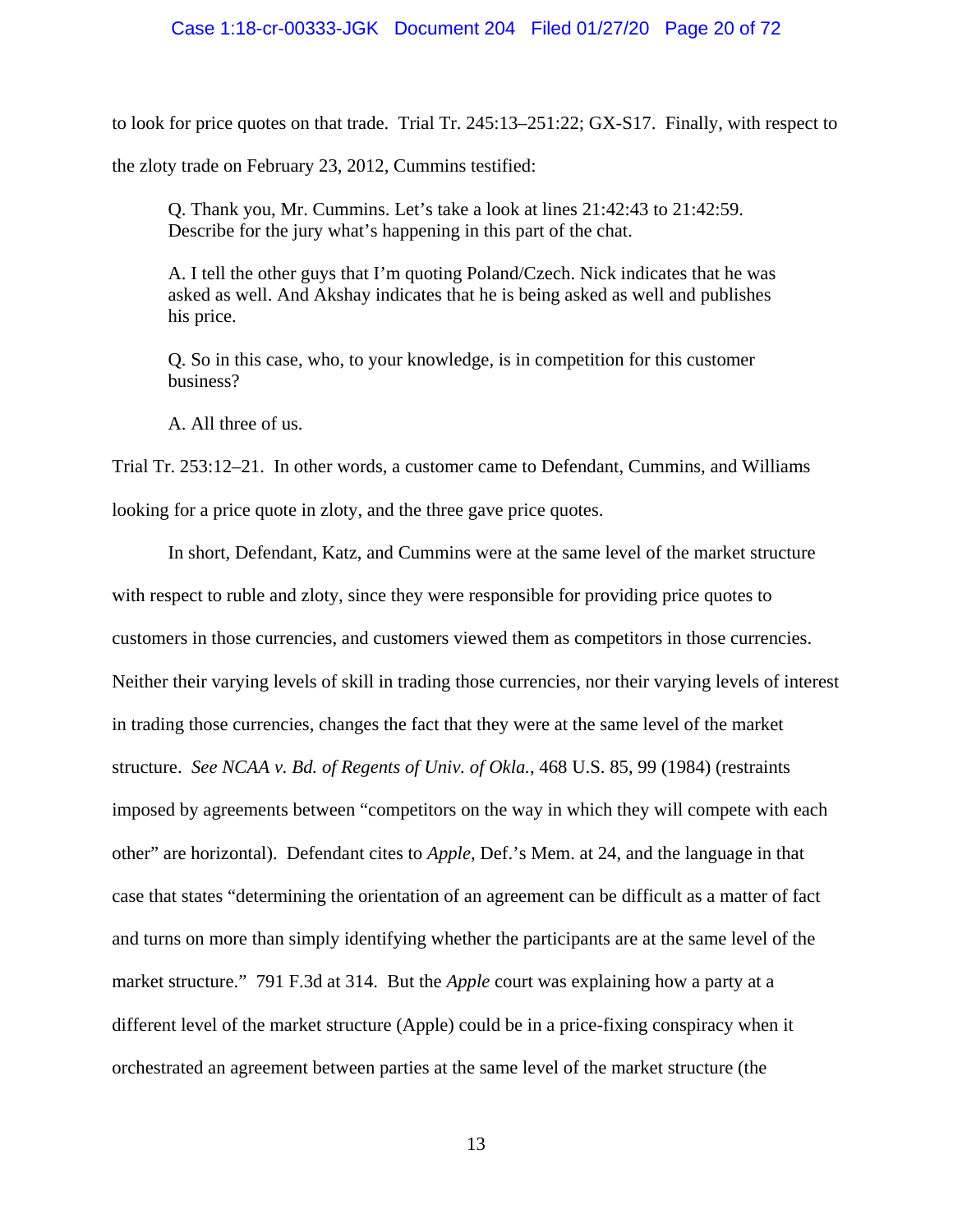publishers). *Id. Apple* simply does not stand for the proposition that parties at the same level of the market structure are not horizontal for *per se* analysis.

 Defendant then argues that he was a supplier of rubles to his co-conspirators and so was in a vertical (or mixed horizontal and vertical) relationship with them. Def.'s Mem. at 23–25. But in the trading episodes presented at trial regarding ruble, in only one episode did Defendant "supply" ruble to another co-conspirator;<sup>1</sup> in all other instances, Defendant did not trade with his co-conspirators, so he did not supply them with ruble and could not have been in a vertical relationship with them, even according to Defendant's logic.

 In any event, Defendant misunderstands that even if there were vertical elements in his relationship with his co-conspirators with respect to ruble, the key question is whether the

<sup>&</sup>lt;sup>1</sup> In one trading episode, which took place on October 14, 2010, Defendant did trade ruble with Katz in connection with their collusion, but the restraint was still horizontal. In that episode, a customer came to Katz for a ruble trade, and a broker came to Defendant for the same trade (meaning that the customer was the ultimate counterparty); Katz showed a price of 20/23 (buying price/selling price), Defendant showed a price of 19/22, the customer was a buyer, so Defendant won the trade with his lower selling price of 22. Trial Tr. 945:20–947:16. That same customer appeared to come to Katz again asking for a ruble price in a similar quantity as the trade Defendant won. Trial Tr. 947:5–22. Defendant then suggested that they shift price up against the customer to 22/25. Trial Tr. 947:23–948:10. Katz then told Defendant to show this higher price through the brokers, and then he (Katz) would undercut the price slightly to win the customer trade in order to give it to Defendant, all as part of a plan to deceive the customer. Trial Tr. 949:25–950:20. The two executed the plan using slightly different prices, with Defendant moving his price from 16.5/19.5 to 19/22 through the brokers, Katz showing the slightly lower selling price of 21.5 to the customer, Katz winning the trade, and then Katz transferring the trade to Defendant. Trial Tr. 957:5–959:17.

Because Katz transferred the trade to Defendant, Defendant claims that he was supplying liquidity to Katz in a vertical relationship. Def.'s Mem. at 23–25. But the key inquiry here is the nature of the restraint. *Apple*, 791 F.3d at 322. The issue is not Defendant trading with Katz; the issue is Defendant coordinating with Katz, moving his price in the brokers from 16.5/19.5 to 19/22 to deceive the customer as to the state of the market, and Katz taking advantage of this deception by pricing slightly under at 21.5 to the customer. Though Defendant was making a price in the brokers, and Katz was making a price directly to the customer, they were both making prices in their capacity as competing dealers in the ruble market, which means that they were at the same level of the market structure and their restraint was horizontal.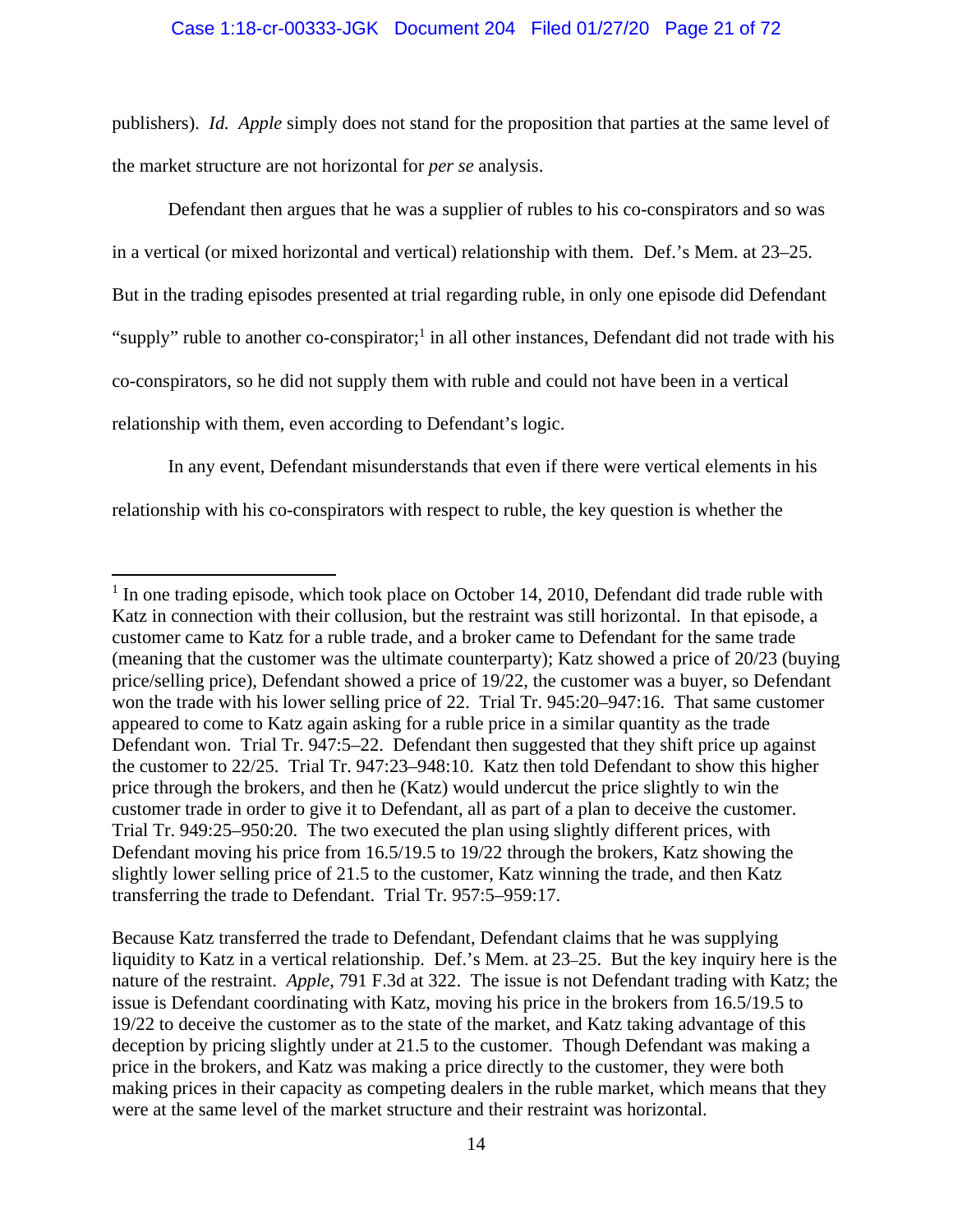### Case 1:18-cr-00333-JGK Document 204 Filed 01/27/20 Page 22 of 72

restraint amongst them was horizontal. *Apple*, 791 F.3d at 322. In explaining the agreement

with respect to customer trades, Cummins testified:

Q. Who else was involved?

A. The other guys in the chat room, Nic, Akshay, and Jason.

Q. You said that you rigged bids. What exactly did you do?

A. There were times, for example, when a client would call up and ask a number of us in the chat room for the same thing all at the same time, so we would convey to the others what we were being asked, as far as what currency and what size, and then indicate what price we were showing to the client, and in that way we could kind of coordinate what we would show and whether or not we wanted to win the trade and kind of denote who might be the winner of the trade but still maintain the look of a competition in the eyes of the client.

Trial Tr. 165:4–15. Likewise, Katz testified:

Q. What did you do to violate the Sherman Antitrust Act?

A. Sure. I submitted false trades into a global trading system. I agreed not to compete with competitor banks. And basically, you know, overall -- excuse me. I agreed to, you know, not to compete.

Q. What, if anything, did you do with customers?

A. I rigged bids and offers for customer prices.

Q. Is this something that you did alone?

A. It is not.

Q. With whom did you agree not to compete, submit fake bids, and agree to specific prices to customers?

A. Sure. Akshay Aiyer, Nic Williams, and Chris Cummins.

Q. Were these traders your competitors?

A. They were.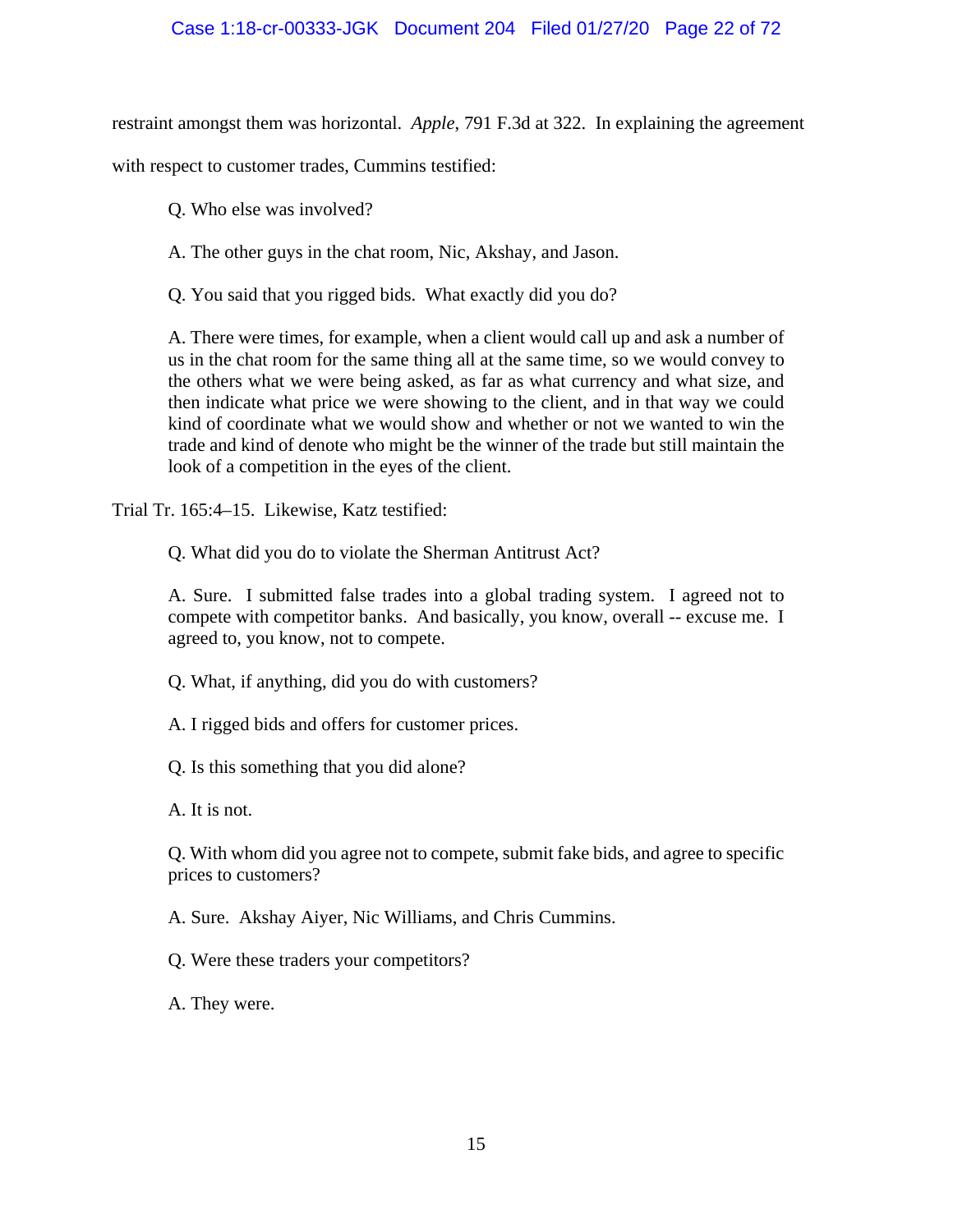Trial Tr. 821:23-822:11.<sup>2</sup> The coordination of traders employed by different banks in fixing prices and rigging bids to customers is a horizontal restraint because it goes to how the traders, operating at the same level of the market structure, agreed not to compete with one another for customer business.

*Koppers* is particularly instructive in this regard. In that case, the state of Connecticut solicited bids for the sale and application of road tar, which was used to resurface and repair roads. 652 F.2d at 291–92. The conspiracy was between two companies, Dosch-King and Koppers, where they agreed to divide the state with respect to road tar bidding, with Dosch-King to be the low bidder in the western half of the state, and Koppers to be the low bidder in the eastern half of the state. *Id.* at 292. Critically, Dosch-King purchased some road tar from Koppers in the beginning of the indictment period, but it subsequently purchased all of its road tar from Koppers through the remainder of the indictment period. *Id.* Quoting *Topco* and its language regarding competitors at the same level of the market structure, the Court of Appeals for the Second Circuit held that the market allocation between Dosch-King and Koppers was a horizontal restraint and a *per se* violation of the Sherman Act. *Id.* at 294 (quoting *Topco*, 405 U.S. at 608). The court also rejected the contention that the district court erred in refusing to give a vertical jury instruction.<sup>3</sup> *Id.* at 296. The court focused on the horizontal agreement between Koppers and Dosch-King as competing retailers of road tar, which was not transformed into something different because of the vertical elements between the companies. *Id.* at 297.

 $2$  The agreement to fix prices and rig bids to customers therefore went far beyond mere information sharing or the disclosure of bid information, as Defendant claims. Def.'s Mem. at  $25 - 26.$ 

<sup>3</sup> Defendant in this case never asked for a vertical jury instruction. *See* Defendant's Proposed Jury Instructions, ECF No. 123; Defendant's Supplemental Submission Regarding Jury Instructions, ECF No. 144.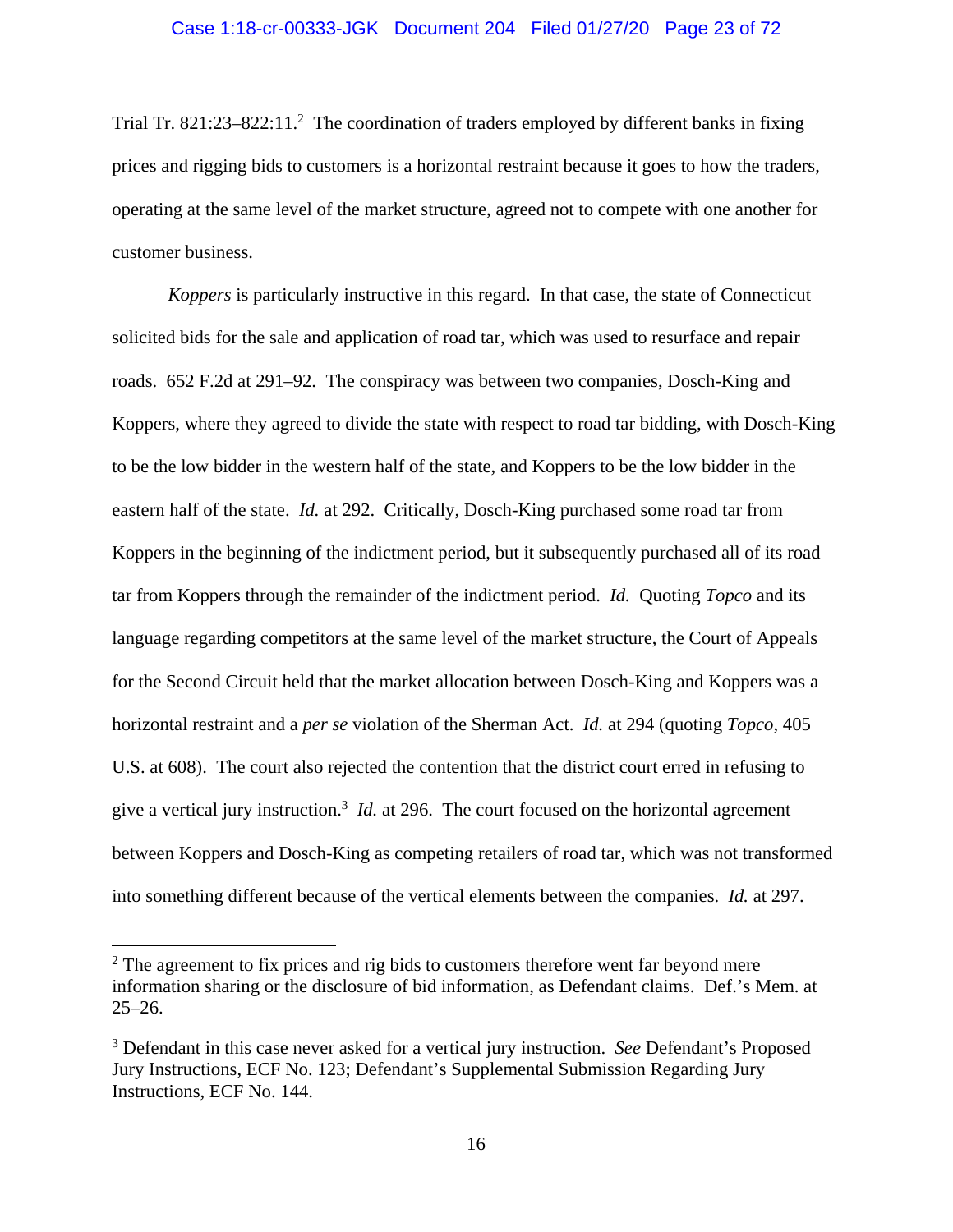#### Case 1:18-cr-00333-JGK Document 204 Filed 01/27/20 Page 24 of 72

Likewise, the horizontal price-fixing and bid-rigging agreement between Defendant and his coconspirators was not transformed into something different merely because Defendant "supplied" ruble to his co-conspirators on occasions not relevant to the government's case.

 The government notes that Defendant presented the narrative throughout trial that Defendant was a more skilled ruble trader than Katz and Cummins, that Katz and Cummins did not want to trade ruble, and that Defendant supplied ruble to his co-conspirators so that they were not, in fact, competitors. *See* Def.'s Mem. at 20–25. The jury had the opportunity to weigh the evidence, assess the credibility of the witnesses, and consider Defendant's narrative. However, as the Court noted when it denied Defendant's Rule 29 motion at the close of the government's case:

The defendant argues that transactions in the ruble couldn't be part of a price-fixing conspiracy because the alleged coconspirators were in fact in a vertical, rather than a horizontal, relationship with the defendant, but the jury could well conclude that in fact the members of the conspiracy were in a horizontal relationship in offering dollar/ruble pairs to customers and setting the price at which those dollar/ruble pairs would be offered to customers.

Trial Tr. 1598:4–11. The jury found Defendant guilty of conspiring with his competitors to fix prices and rig bids, and it rejected Defendant's arguments that his co-conspirators were not competitors. The Court should defer to the jury's well-supported factual finding in this respect.

### **2. The Rule of Reason Does Not Apply to Defendant's Interbank Trading**

 Defendant argues that the Court should conduct an economic analysis, consider his procompetitive justifications, and find that the rule of reason applies to the interbank trading because such trading allegedly was "ancillary and integral to a continuing productive buy-sell vertical relationship among the Rand Chat Room members." Def.'s Mem. at 6–17, 30. But such an inquiry is warranted only in a narrow line of cases where there is a joint venture. *Apple*, 791 F.3d at 326 (citing XI Areeda & Hovenkamp, *Antitrust Law* ¶ 1908b; *In re Sulfuric Acid*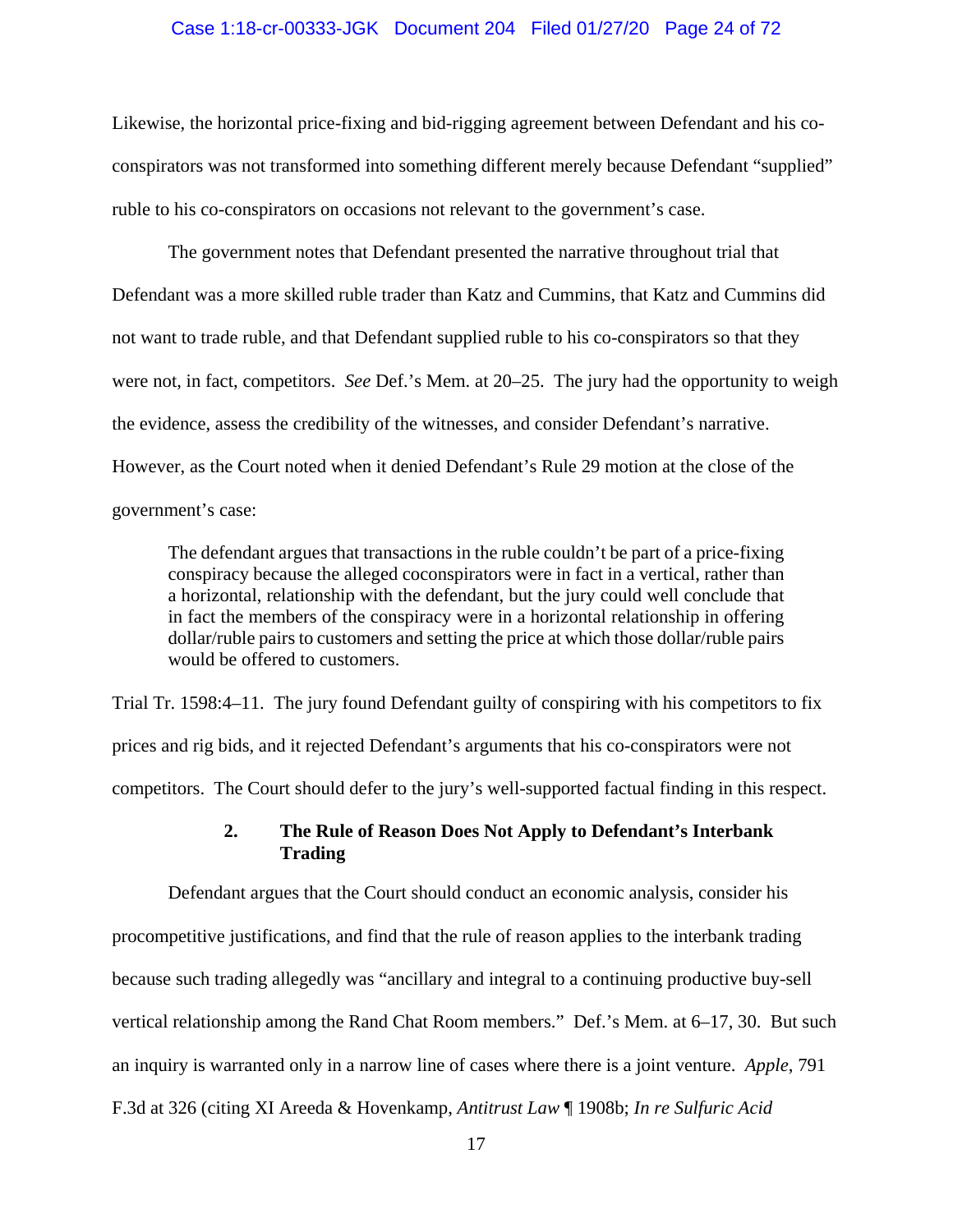*Antitrust Litig.*, 703 F.3d at 1013). Indeed, most of Defendant's citations are to joint venture cases: *BMI*, 441 U.S. at 4–6 (organizations of individual copyright holders that offered blanket licenses); *Bd. of Trade of City of Chicago v. United States*, 246 U.S. 231, 235 (1918) (board of trade consisting of grain brokers, merchants, dealers, malsters, manufacturers of corn products, and proprietors of elevators); *Med. Ctr. at Elizabeth Place, LLC v. Atrium Health Sys.*, 922 F.3d 713, 719 (6th Cir. 2019) (joint venture between hospitals); *In re Sulfuric Acid Antitrust Litig.*, 703 F.3d at 1009 (contractual arrangement between Canadian producers of sulfuric acid and American distributors); *Volvo N. Am. Corp. v. Men's Int'l Prof. Tennis Council*, 857 F.2d 55, 71 (2d Cir. 1988) (joint venture between national tennis associations, tournament owners and directors, and professional tennis players); *Ratino v. Med. Serv. of Dist. of Columbia (Blue Shield)*, 718 F.2d 1260, 1271–72 (4th Cir. 1983) (peer review committee composed of competing physicians). There must be a joint venture before the court can consider whether the horizontal restraint was reasonably necessary (i.e., ancillary) to the asserted procompetitive benefits of that venture. *Major League Baseball Properties, Inc.*, 542 F.3d at 339 (Sotomayor, J., concurring). Absent ancillarity, the restraint remains subject to *per se* treatment.

 The record is devoid of any evidence that that the banks, on whose behalf Defendant and his co-conspirators traded, formed a joint venture in connection with the trading of CEEMEA currencies. There was no evidence of the banks pooling their capital, sharing the risks of loss and the opportunities for profit, or otherwise economically integrating their trading businesses for CEEMEA currencies.<sup>4</sup> See Texaco Inc. v. Dagher, 547 U.S. 1, 5–6 (2006) (explaining hallmarks of a joint venture). Because there was no joint venture between the co-conspirators or

 $\overline{a}$ 

<sup>4</sup> Defendant in this case never asked for a joint venture instruction. *See* Defendant's Proposed Jury Instructions, ECF No. 123; Defendant's Supplemental Submission Regarding Jury Instructions, ECF No. 144.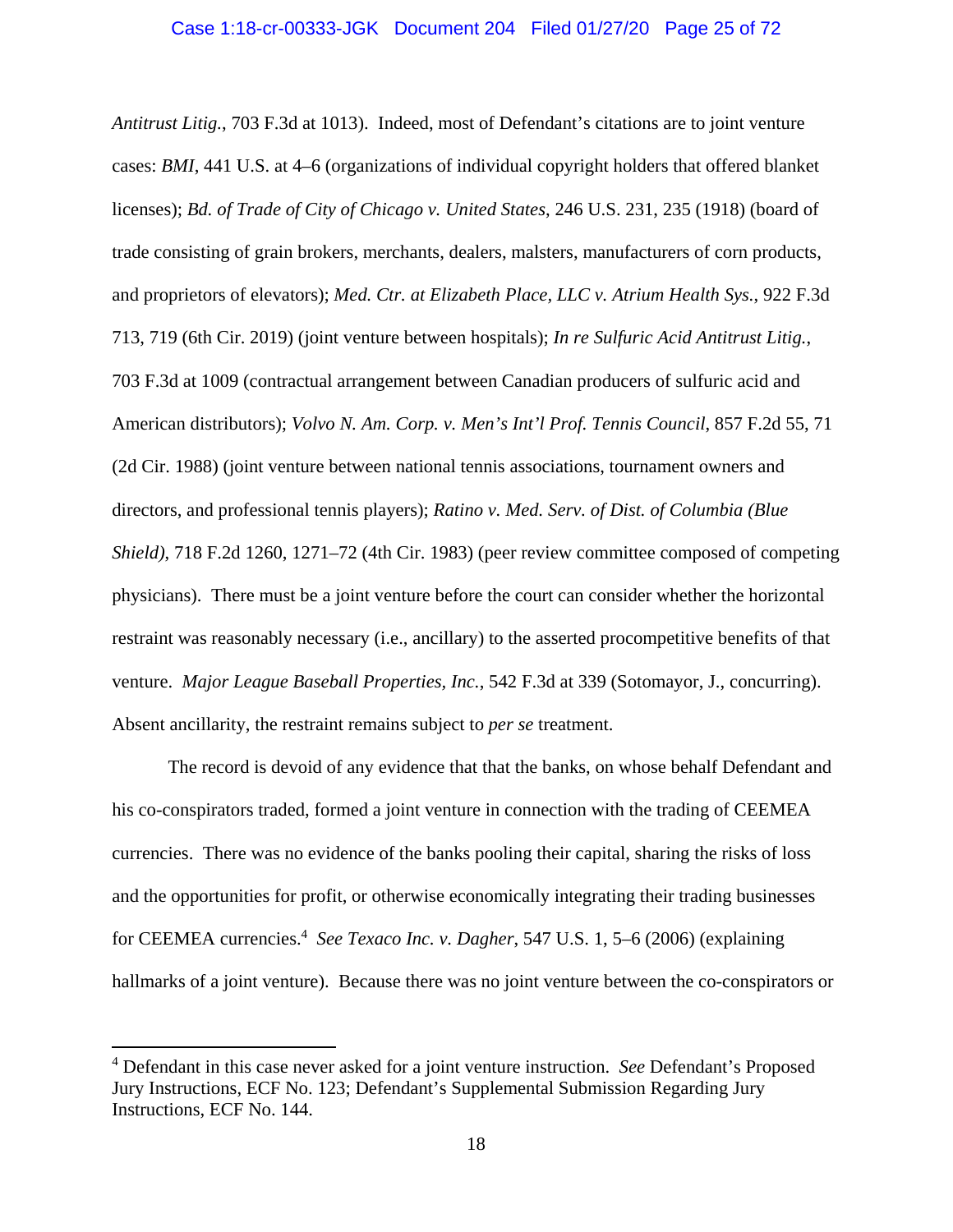their banks, the instant case falls outside the narrow exception where the Court would conduct an economic inquiry and consider Defendant's procompetitive justifications. It is critical that there be an actual joint venture; as the *Apple* court noted:

But even if read broadly, these cases, and others in this category, apply the rule of reason only when the restraint at issue was imposed in connection with some kind of potentially efficient joint venture. XI Areeda & Hovenkamp, *supra,* ¶ 1908b; *see, e.g., Sulfuric Acid,* 703 F.3d at 1013 (describing joint venture formed by defendants). Put differently, a participant in a price-fixing agreement may invoke only certain, limited *kinds* of "enterprise and productivity" to receive the rule of reason's advantages. As the Supreme Court has explained—including in *BMI* itself, *see* 441 U.S. at 8 & n. 11, 99 S.Ct. 1551—the *per se* rule would lose all the benefits of being "*per se*" if conspirators could seek to justify their conduct on the basis of its purported competitive benefits in every case.

791 F.3d at 326. Defendant's argument that the Court must characterize Defendant's conduct,

Def.'s Mem. at 6–10, ignores jurisprudence where the Supreme Court has already characterized horizontal price fixing and bid rigging as *per se* illegal, and the only way a rule of reason analysis could apply is through a joint venture defense, which is unsupported here.

 Even if there were a joint venture between Defendant and his co-conspirators, which there was not, Defendant's case would still be *per se* because the horizontal restraint was not reasonably necessary to achieve the proffered procompetitive benefits. *Major League Baseball Properties, Inc.*, 542 F.3d at 339 (Sotomayor, J., concurring). Defendant raises two procompetitive justifications for the chatroom that he and his co-conspirators used to execute their conspiracy: (i) information sharing; and (ii) matching off risk positions. Def.'s Mem. at 27–28. The horizontal restraints proven by the government, however, were not reasonably necessary to achieve these purported benefits. The conspirators did not need to fix prices and rig bids against customers in order to share information or match off risk positions. Likewise, the conspirators did not need to coordinate their interbank trading, such as by staggering the timing of their orders or trading together when they were in the same direction, in order to share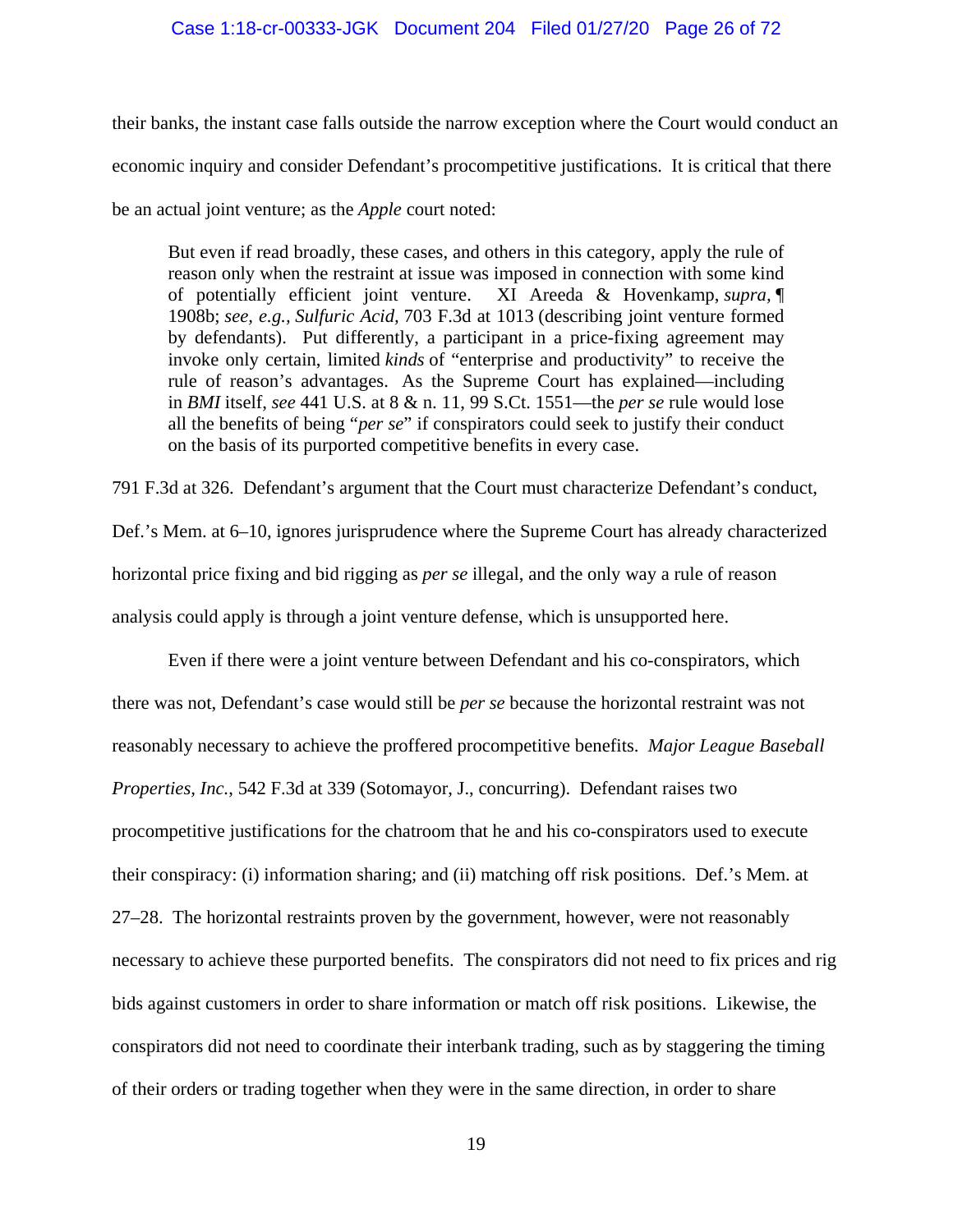#### Case 1:18-cr-00333-JGK Document 204 Filed 01/27/20 Page 27 of 72

information or match off. Specifically, when the conspirators shared their risk positions to match off, and then subsequently found out that they were in the same direction (i.e., both long or both short), such that they could not match off, the conspirators could have chosen at that point not to coordinate. Instead, as the government proved, the conspirators coordinated their orders in the interbank market, where the person with the smaller position would let the person with the larger position go first, or they would trade together, with one person hiding the trading interest of the other. *See, e.g.*, Trial Tr. 262:18–263:15; 300:7–301:5. This is price fixing and bid rigging, and it simply has no nexus to the purported benefits of information sharing and matching off.

 Defendant continues his misplaced reliance on *Apex Oil Co. v. DiMauro*, 713 F. Supp. 587 (S.D.N.Y. 1989), but as the Court pointed out in denying Defendant's Rule 29 motion at the close of the government's case, the plaintiff in *Apex Oil* failed to establish that the purpose of the conspiracy in that case was price fixing. Trial Tr. 1597:13–19. Instead, the facts presented by the plaintiff were at least equally susceptible to the interpretation that the defendants conspired to squeeze the plaintiff so that it would default on certain heating oil contracts or have to purchase heating oil from the physical market. 713 F. Supp. at 597. Here, the government alleged that the purpose of the conspiracy was price fixing and bid rigging, the government presented evidence of that purpose, the Court instructed the jury regarding a price-fixing and bid-rigging conspiracy, and the jury found Defendant guilty of such a conspiracy.

 Defendant also raises a number of arguments related to effect: that the interbank conduct had little, if any market impact, Def.'s Mem. at 29; that there was no tendency to decrease output or raise prices, *id.*; that the interbank conduct only affected counterparties and not customers, *id.* at 30; and that any removal of supply or demand was not permanent but instead only deferred, *id.* at 32. These arguments ignore the rule in *per se* cases that effect, or lack thereof, is irrelevant.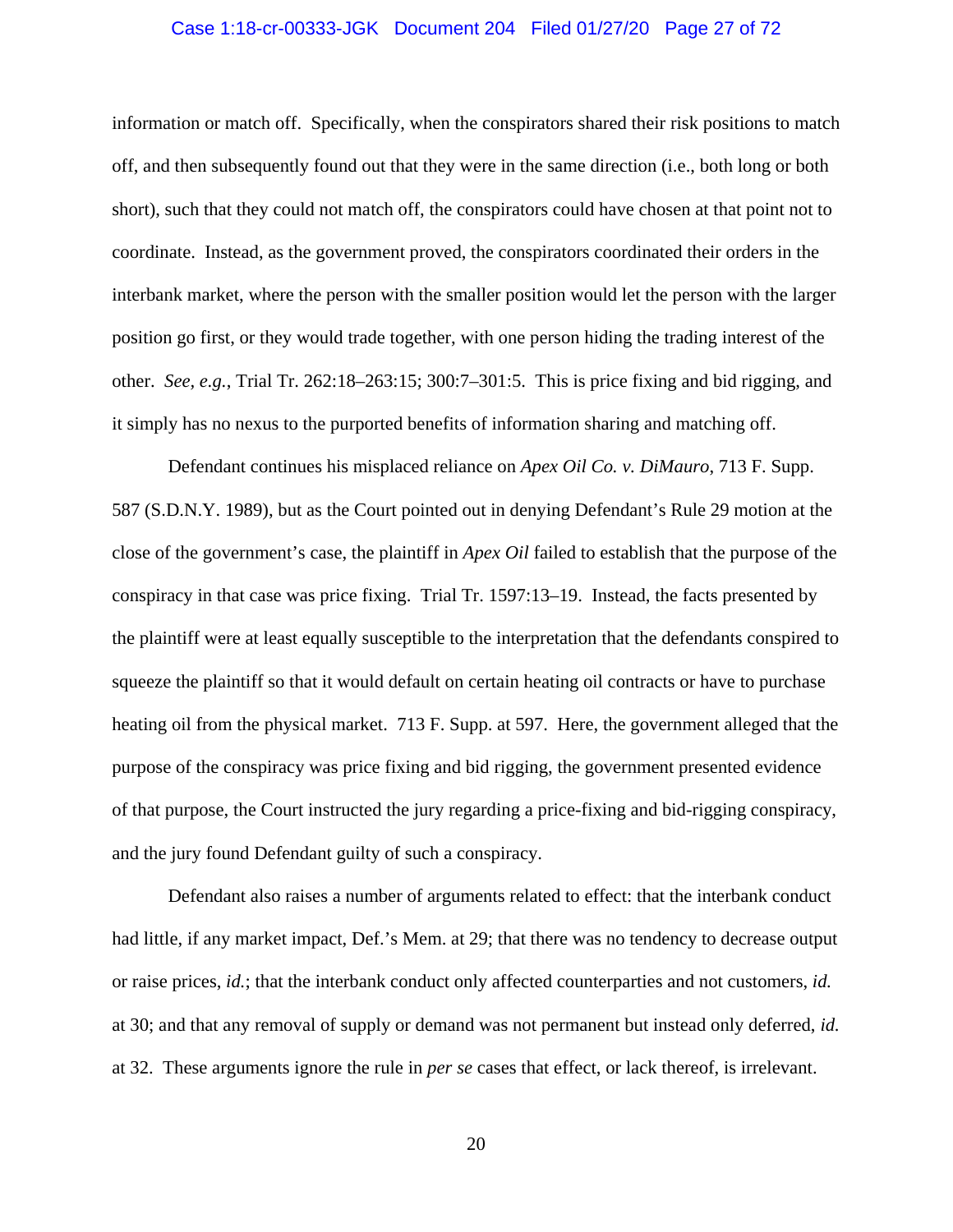#### Case 1:18-cr-00333-JGK Document 204 Filed 01/27/20 Page 28 of 72

"No further showing of actual adverse effect in the marketplace is necessary. This attribute separates evaluation of *per se* violations—which are presumed illegal—from rule of reason violations." *Gelboim*, 823 F.3d at 776. In a related vein, Defendant makes the quizzical argument that the spoofing and fake trade conduct was meant to trick other market participants into increasing supply or demand, and so was not an antitrust violation. Def.'s Mem. at 29. As noted, *infra* Part II.C.2.d., the spoofing and fake trades were relevant to show Defendant's relationship with his co-conspirators and his state of mind. Moreover, to the extent that Defendant argues that an increase of output is a defense to an allegation of a price-fixing and bid-rigging conspiracy, he is mistaken. In *Alaska Electrical Pension Fund v. Bank of America Corp.*, a court in this district addressed a nearly identical argument. There, the defendant banks were accused of conspiring to fix prices through manipulating a benchmark interest rate, ISDAfix. 174 F. Supp. 3d 44, 49 (S.D.N.Y. 2016). The defendant banks argued that price fixing involved a restriction of supply, and that their manipulation involved an increase of transactions. *Id.* at 57. In rejecting the defendants' "surprising" argument, the court reasoned:

Plaintiffs allege that, instead of competing in the inter-dealer market, the Defendant Banks conspired and agreed to artificially flood the market with transactions to manipulate ISDAfix. That sort of coordinated action in a supposedly competitive market is precisely the sort of anticompetitive behavior the antitrust laws "were intended to prevent."

*Id.* (quoting *In re DDAVP Direct Purchaser Antitrust Litig.*, 585 F.3d 677, 688 (2d Cir. 2009)).

Likewise, any suggestion that spoofing or fake trades can escape antitrust scrutiny simply because the conduct tricked others into increasing supply or demand is incorrect.

#### **II. The Jury Heard More Than Sufficient Evidence to Find Defendant Guilty**

As instructed by the Court, in order to prove that Defendant engaged in a price-fixing and

bid-rigging conspiracy, the government needed to prove three elements: (i) the conspiracy

actually existed; (ii) Defendant knowingly joined the conspiracy; and (iii) the conspiracy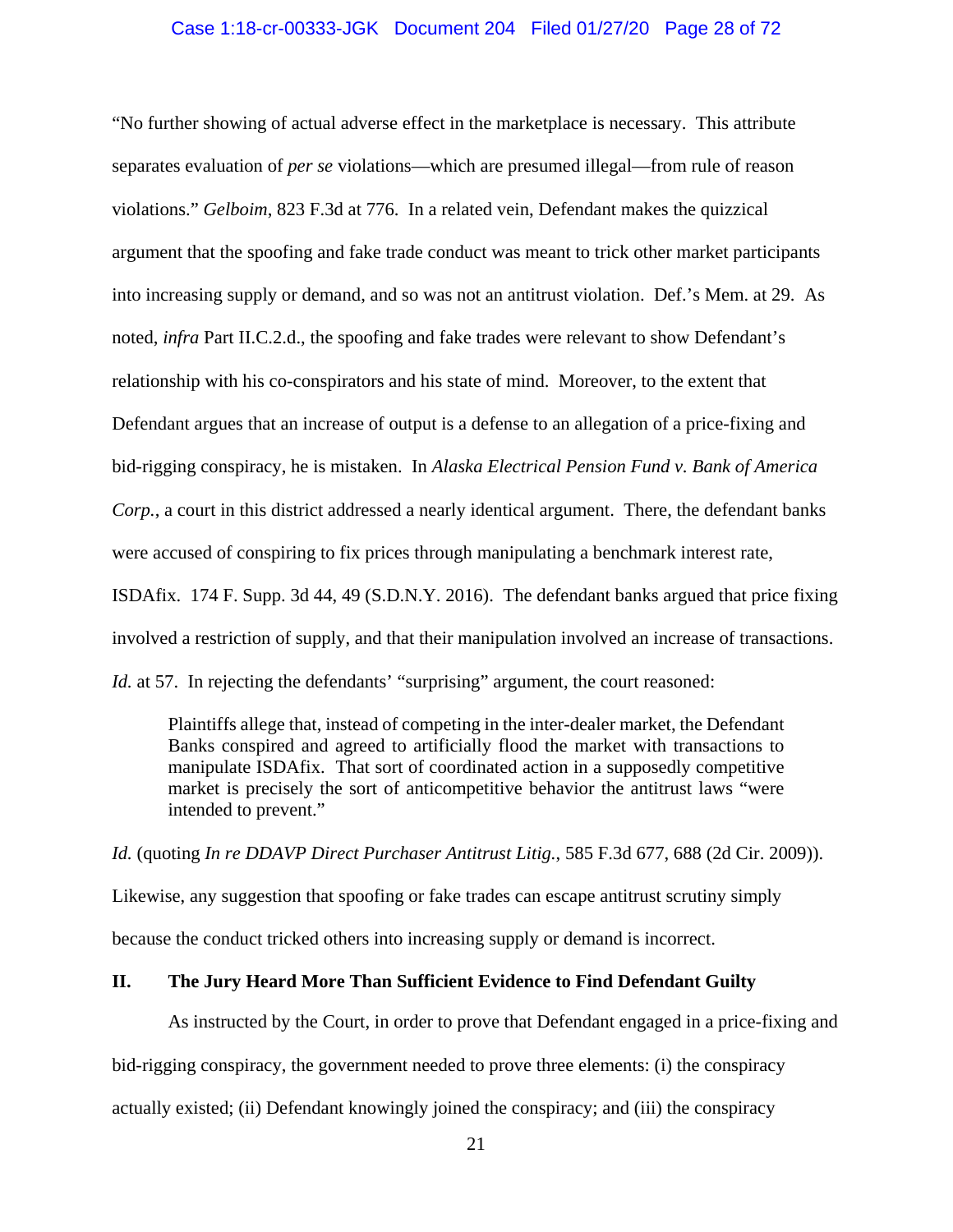#### Case 1:18-cr-00333-JGK Document 204 Filed 01/27/20 Page 29 of 72

concerned interstate commerce. Trial Tr. 2131:12–21. At trial, the government introduced more than sufficient evidence for the jury to find all three elements proven beyond a reasonable doubt. In his Rule 29 motion, Defendant attempts to recast the evidence to support his own narrative rejected by the jury. In doing so, Defendant ignores the bedrock legal principles that the evidence must be viewed in its totality and in the light most favorable to the government, that all inferences must be drawn in favor of the government, and that the Court must defer to the jury's credibility determinations and weighing of the evidence. Properly viewing the evidence through this prism, the Court should deny the motion.

#### **A. Legal Framework**

A defendant making an insufficiency claim under Rule 29 faces a "heavy burden, as the standard of review is exceedingly deferential." *United States v. Binday*, 804 F.3d 558, 572 (2d Cir. 2015) (quoting *United States v. Brock*, 789 F.3d 60, 63 (2d Cir. 2015)). The sufficiency of the evidence is analyzed "in the light most favorable to the government, crediting every inference that could have been drawn in the government's favor, and deferring to the jury's assessment of witness credibility and its assessment of the weight of the evidence." *Id.* (quoting *United States v. Chavez*, 549 F.3d 110, 124 (2d Cir. 2008)). "[I]n assessing whether the government has met its burden, [the court] view[s] pieces of evidence 'not in isolation but in conjunction.'" *United States v. Torres*, 604 F.3d 58, 67 (2d Cir. 2010) (quoting *United States v. Maldonado-Rivera*, 922 F.2d 934, 978 (2d Cir. 1990)). When there are conflicts in the testimony, the court "must defer to the jury's resolution of the weight of the evidence and the credibility of the witnesses." *United States v. Matthews*, 20 F.3d 538, 548 (2d Cir. 1994) (citing *United States v. Stratton*, 779 F.2d 820, 828 (2d Cir. 1985); *United States v. LeRoy*, 687 F.2d 610, 616 (2d. Cir. 1982)). Likewise, the court must defer to the jury's choices regarding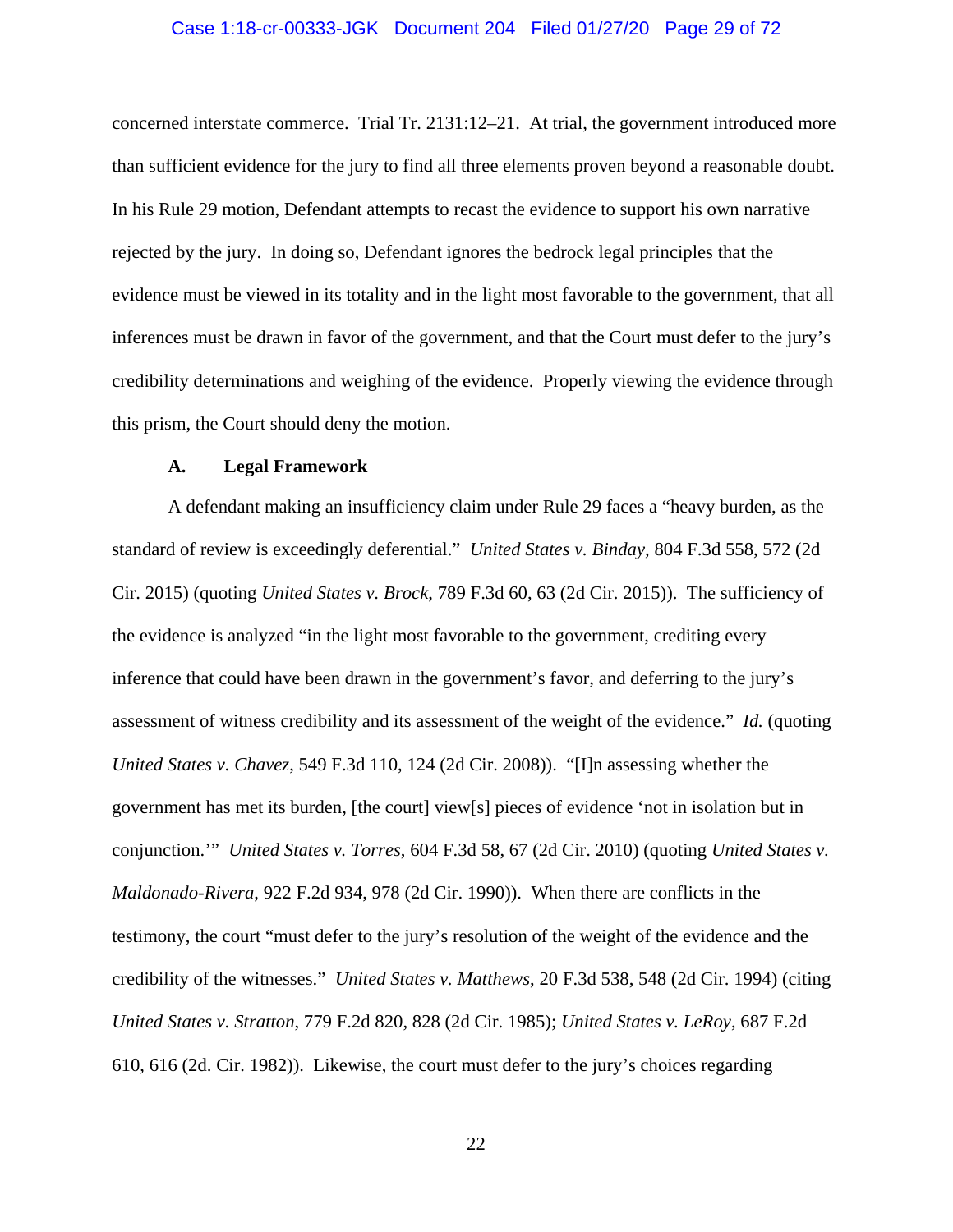#### Case 1:18-cr-00333-JGK Document 204 Filed 01/27/20 Page 30 of 72

competing inferences that can be drawn from the evidence. *United States v. Jackson*, 335 F.3d 170, 180 (2d Cir. 2003) (citing *United States v. Martinez*, 54 F.3d 1040, 1043 (2d Cir. 1995)).

"The traditional deference accorded to a jury's verdict 'is especially important when reviewing a conviction for conspiracy . . . because a conspiracy by its very nature is a secretive operation, and it is a rare case where all aspects of a conspiracy can be laid bare in court with the precision of a surgeon's scalpel.'" *Id.* (quoting *United States v. Pitre*, 960 F.2d 1112, 1121 (2d Cir. 1992)). To sustain the jury's verdict, the government need not disprove "every possible hypothesis" of the defendant's innocence. *United States v. Abelis*, 146 F.3d 73, 80 (2d Cir. 1998) (quoting *United States v. Roldan-Zapata*, 916 F.2d 795, 802 (2d Cir. 1990)).

A conviction must be upheld "if any rational trier of fact could have found the essential elements of the crime beyond a reasonable doubt." *Binday*, 804 F.3d at 572 (quoting *Chavez*, 549 F.3d at 124). "[I]f the court 'concludes that either of the two results, a reasonable doubt or no reasonable doubt, is fairly possible, [the court] must let the jury decide the matter.'" *United States v. Guadagna*, 183 F.3d 122, 129 (2d Cir. 1999) (quoting *Curley v. United States*, 160 F.2d 229, 232 (D.C. Cir. 1947)) (second alteration in the original). "[T]he court may enter a judgment of acquittal only if the evidence that the defendant committed the crime alleged is 'nonexistent or so meager that no reasonable jury could find guilt beyond a reasonable doubt.'" *Id.* (quoting *United States v. White*, 673 F.2d 299, 301 (10th Cir. 1982)).

#### **B. A Price-Fixing and Bid-Rigging Conspiracy Actually Existed**

The government demonstrated through sufficient evidence that a price-fixing and bidrigging conspiracy actually existed. As instructed by the Court, a price-fixing conspiracy is an agreement or mutual understanding between two or more competitors to fix, control, raise, lower, maintain, or stabilize price. Trial Tr. 2138; *see also Socony-Vacuum Oil Co.*, 310 U.S. at 223 (defining a price-fixing conspiracy as "a combination formed for the purpose and with the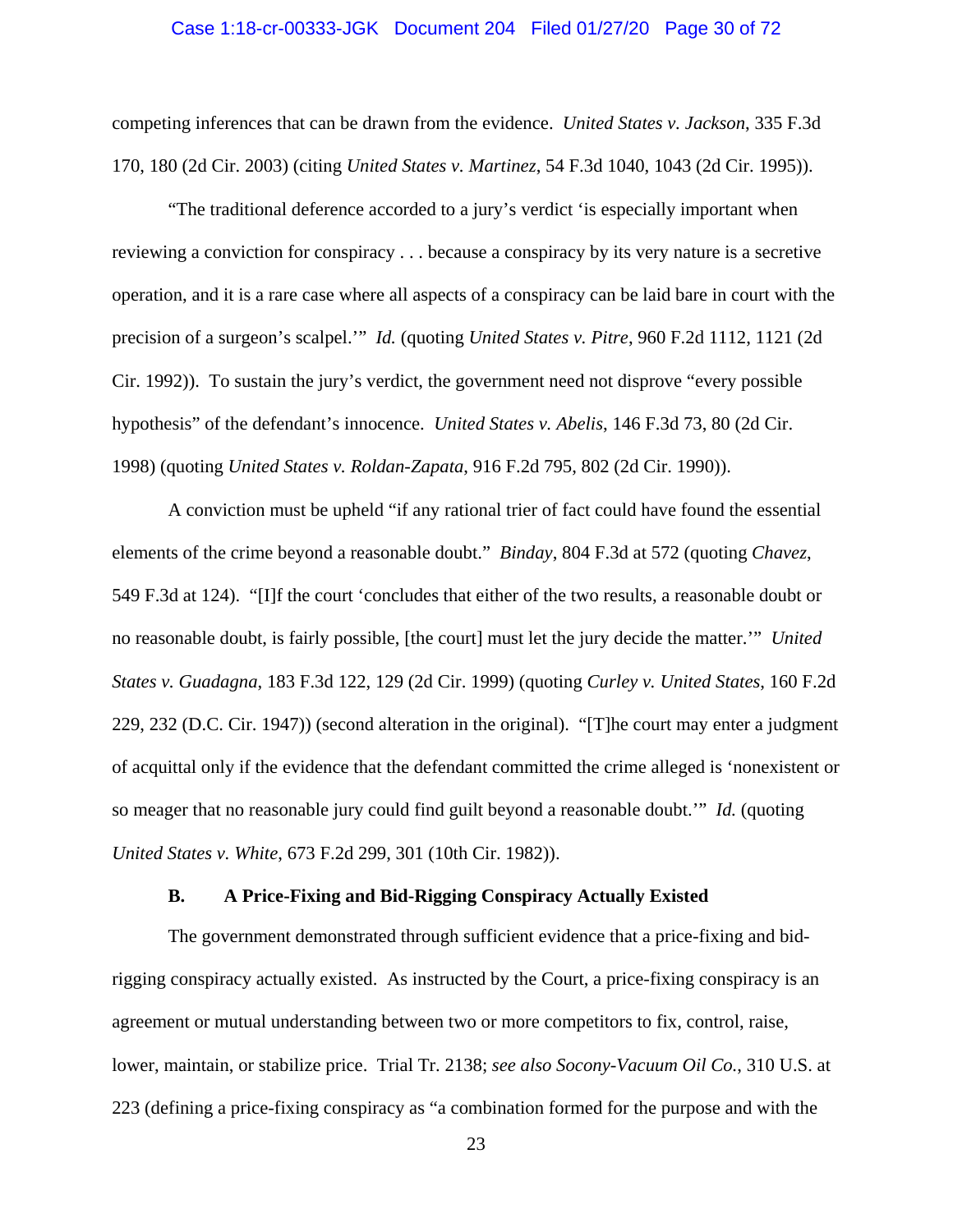#### Case 1:18-cr-00333-JGK Document 204 Filed 01/27/20 Page 31 of 72

effect of raising, depressing, fixing, pegging, or stabilizing the price of a commodity"). Bid rigging is an agreement between two or more competitors to eliminate, reduce, or interfere with competition in the bidding process, including an agreement about the price to be bid, who should be the successful bidder, who should bid high, who should bid low, or who should refrain from bidding. Trial Tr. 2141. As a general matter, "the conspiratorial agreement itself may be established by proof of a tacit understanding among the participants, rather than by proof of an explicit agreement." *United States v. Desimone*, 119 F.3d 217, 223 (2d Cir. 1997). "[I]n a conspiracy case, as in any other, 'the government is entitled to prove its case solely through circumstantial evidence.'" *United States v. Pica*, 692 F.3d 79, 86 (2d Cir. 2012) (quoting *United States v. Rodriguez*, 392 F.3d 539, 544 (2d Cir. 2004)).

At trial, the government proved the existence of the conspiracy through documentary evidence, in the form of Bloomberg chat communications, audio recordings, and trading data; the testimony of Katz and Cummins about the nature of the conspiracy; their testimony about specific trading episodes, contained in Bloomberg chats, executed in furtherance of the conspiracy; and the testimony and summary exhibits of the government's expert, Ross Waller, analyzing the data for those specific trading episodes.

#### **1. Nature of the Conspiracy**

 Both Katz and Cummins testified that they were in a price-fixing and bid-rigging conspiracy with Defendant, and both testified as to the nature of that conspiracy. For example, both co-conspirators testified that they coordinated their bidding to customers to affect price. *See, e.g.*, Trial Tr. 165:4–15 (Cummins); 821:23–822:11 (Katz). As Katz testified:

Q. Mr. Katz, this process that you just described in terms of quoting a customer, did that always happen?

A. No.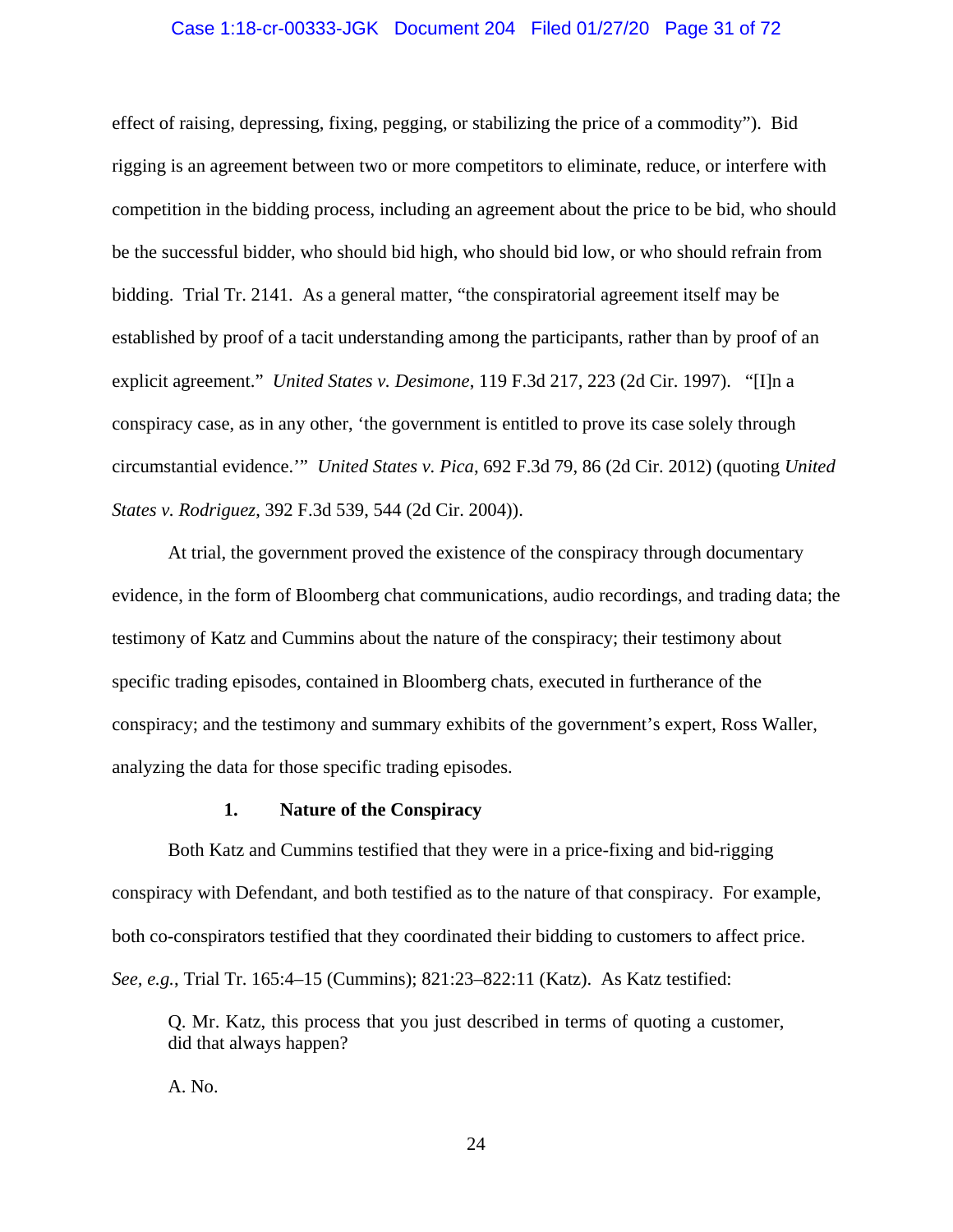Q. Why not?

A. Because we were communicating. The banks in the chatrooms, we were talking about the customers as they came in. So we were using the information that we had between them to price in a way that they weren't effectively comparison-shopping. They may have the idea that they were, but in reality it wasn't.

Trial Tr. 859:16–24.

In addition to this customer-facing conduct, Katz and Cummins testified about how their

conspiracy was carried out in the interbank market, where banks traded with each other.

Specifically, both co-conspirators testified how they coordinated their bids and offers in the

interbank market to affect supply and demand, with the ultimate goal to affect price. For

example, Cummins testified:

Q. Mr. Cummins, I'm going to shift focus now from customers to the interbank market. And part of your testimony you testified that under your understanding, when you guys were both the same way. Can you describe that conduct for the jury again?

A. Yes. What that means is if I need to buy, and someone else needs to buy, or three of us need to buy, if we all rushed into the market at the same time to buy, we'd risk pushing the market higher and we would pay more and earn less money or concur losses. So I would suggest – I'll put in a price and if I'm able to buy any, we'll all split it; that way, we won't create a commotion in the market and risk pushing the market against us.

Q. So in supply-and-demand terms, can you translate your conduct?

A. So if three of us entered the market at the same time, that would indicate to the market that there is more demand. If only one of us enters the market at a time, the market won't see the full demand to buy, and, therefore, we don't risk pushing the market away from us with all of our demand.

Q. When you say "pushing the market away" from you, what does that mean in pricing terms?

A. That means the price would go higher if the market gets pushed away from us.

Trial Tr. 259:19–260:18. Likewise, Katz testified: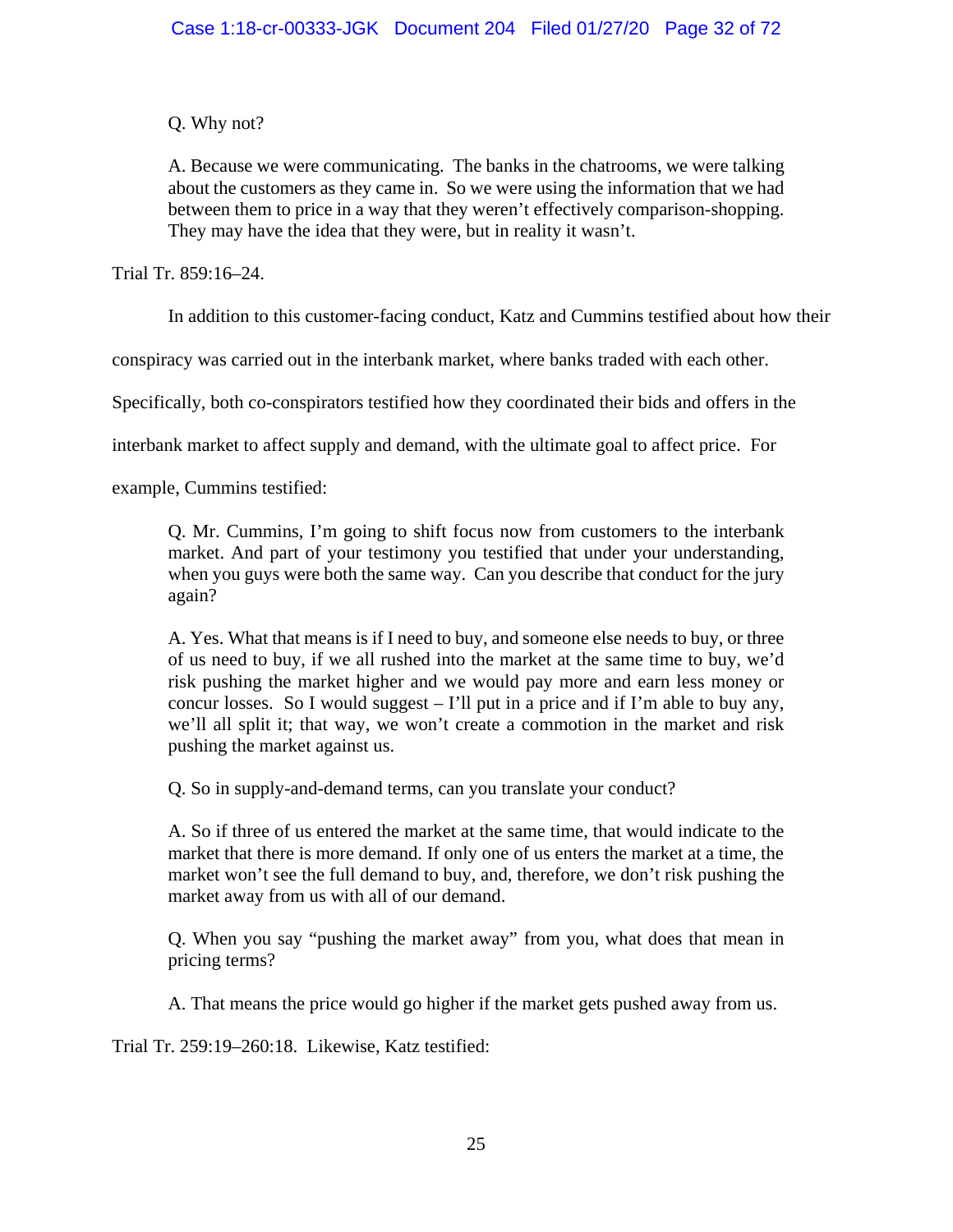Q. Were there other ways in which you use the Reuters matching machine for your agreement?

A. Yes.

Q. What were they?

A. Another way would be to influence the volume numbers. So if you go back next to the best and you see the one-by-two with the parentheses two, you could do a couple things there.

Q. And could you just share with the jury what you could do there?

A. One you could do is we would try to -- if we both had similar interests to sell, if we both put our interests in the market, you know, that volume number would get bigger, and people could take that number and say, Oh, there's good sellers here, and maybe move the market against us. Or someone could go in front of us to sell. So what we do is say, Okay, we both want to sell, I'll do it for both of us, or you do it for both of us, and we'll hide our interest from the market that there's actually two sellers here.

Trial Tr. 854:11–855:3.

The testimony of Katz and Cummins regarding the nature of their price-fixing and bid-

rigging conspiracy with Defendant is more than sufficient to establish the actual existence of the

conspiracy.

## **2. Specific Episodes**

In addition to testifying about the nature of their conspiracy with Defendant, both Katz

and Cummins testified about specific trading episodes where the co-conspirators effectuated the

conspiracy using Bloomberg chats and phone calls. The testimony and the documentary

evidence related to these episodes corroborated the existence of the charged conspiracy. The

government presented evidence of twenty-four trading episodes:

- October 14, 2010 (GX-101)
- November 4, 2010 (GX-102)
- April 20, 2011 (GX-106)
- April 26, 2011 ( $GX-107$ )
- June 9, 2011 ( $GX-112$ )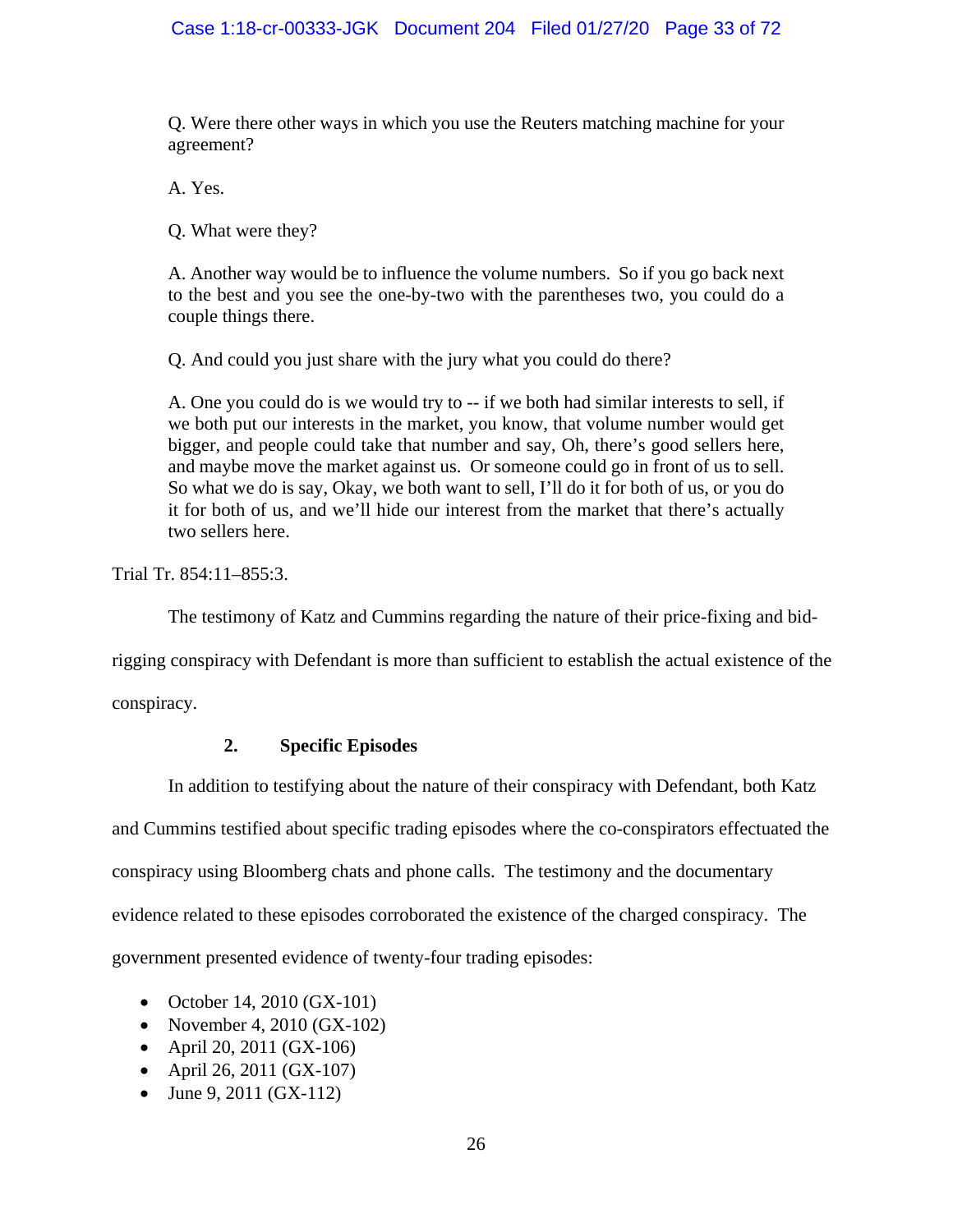- August 25, 2011 ( $GX-121$ )
- September 23, 2011 (GX-128)
- November 22, 2011 (GX-139)
- December 21, 2011 (GX-144)
- January 18, 2012 (GX-171 and 172)
- January 27, 2012 (GX-181)
- February 23, 2012 (GX-189)
- February 28, 2012 (GX-193)
- March 1, 2012 ( $GX-197$ )
- March 8, 2012 ( $GX-199$ )
- March 16, 2012 ( $GX-209$ )
- April 2, 2012 (GX-213)
- May 8, 2012 ( $GX-220$ )
- September 10, 2012 ( $GX-244$ )
- November 30, 2012 (GX-278)
- December 12, 2012 (GX-279)
- January 15, 2013 (GX-283)
- May 20, 2013 for EUR/CZK (GX-300)
- May 20, 2013 for USD/TRY  $(GX-300)$

For each episode, the relevant co-conspirator testified about the conduct contained in the

Bloomberg chat, and he explained how the conduct was part of the price-fixing and bid-rigging

conspiracy with Defendant. For the sake of brevity, the government will go through three

examples.

a) November 4, 2010

On November 4, 2010, Defendant and Katz coordinated their bidding to a customer so

that Defendant would win the trade at his desired price. Communicating via Bloomberg chat,

they wrote the following:

20:02:57 AIYER: May10 20:03:02 AIYER: im getting asked 30 usd rub now 20:03:07 KATZ: here too 20:03:14 AIYER: 30.99 20:03:16 AIYER: i have shown 20:03:37 KATZ: ok will show 30.98 20:03:39 AIYER: haha 20:03:42 KATZ: you can have ahah . . .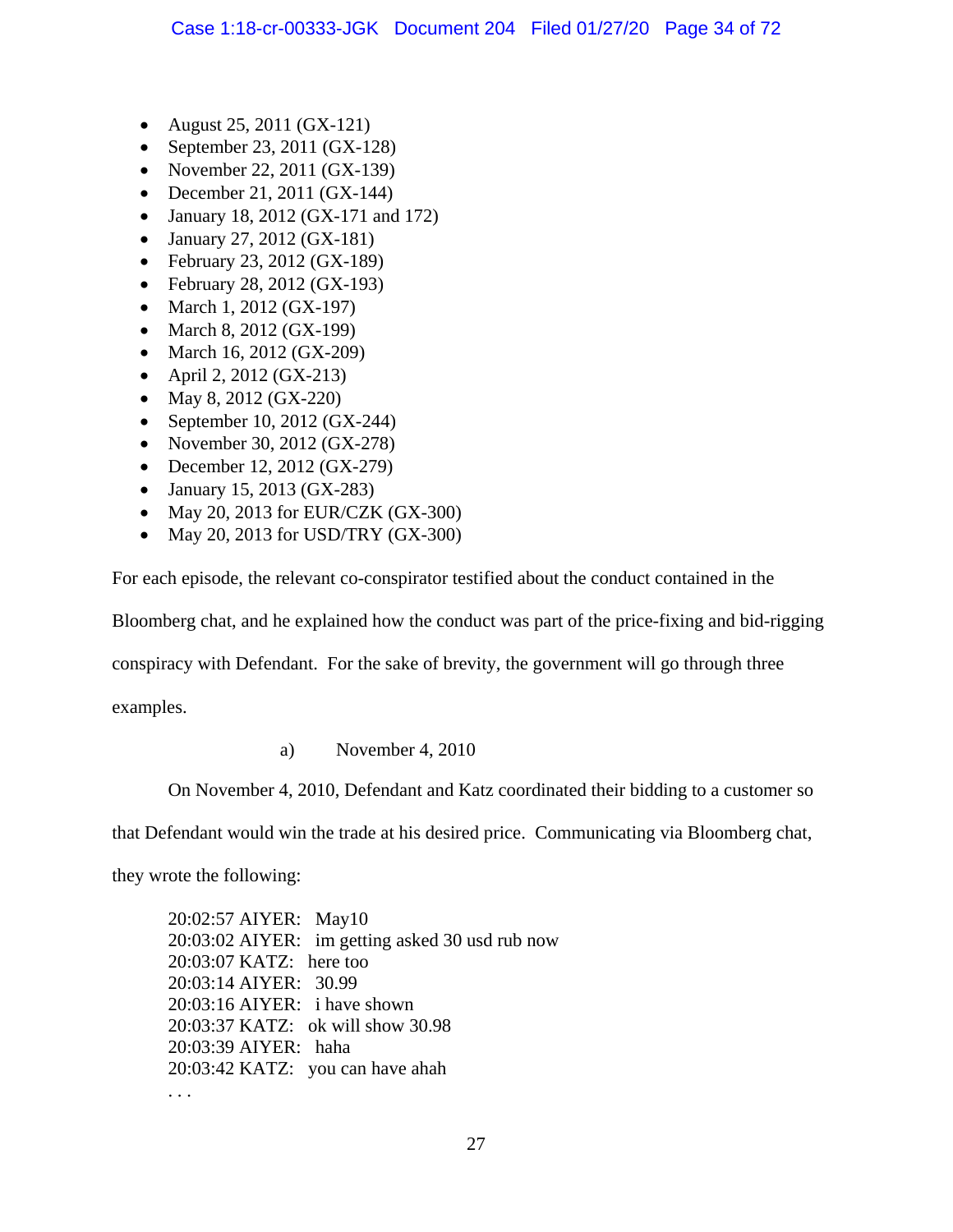|                        | 20:04:08 KATZ: showing 30.98                                                |
|------------------------|-----------------------------------------------------------------------------|
|                        | 20:04:09 KATZ: ahhahaha                                                     |
|                        | 20:05:07 KATZ: he passes slightly better away                               |
|                        | 20:05:23 AIYER: hahahahaha                                                  |
| 20:05:25 AIYER: yep    |                                                                             |
|                        | 20:05:30 AIYER: u shud show it 98.5                                         |
|                        | 20:05:34 AIYER: then we both look good                                      |
|                        | 20:05:44 KATZ: if you win this we should coordinate you can show a real low |
|                        | one and i will still mark it little lower haha                              |
|                        | 20:05:50 KATZ: sales says sooo close                                        |
| 20:06:00 AIYER: yeah   |                                                                             |
|                        | 20:06:05 AIYER: and switch it up now and then                               |
|                        | 20:06:09 AIYER: tht way u get called                                        |
| 20:06:09 KATZ: yep     |                                                                             |
|                        | 20:06:11 AIYER: and not like hypo                                           |
|                        | 20:06:16 KATZ: true haha                                                    |
|                        | 20:06:23 KATZ: conspiracies are nice                                        |
| 20:07:01 AIYER: hahaha |                                                                             |
|                        | 20:07:06 AIYER: prolly shudnt puot this on perma chat                       |
|                        | 20:08:18 KATZ: ahahahahah                                                   |

GX-102 at 1–2. At trial, Katz testified that he and Defendant both traded ruble for their respective banks, and that they competed for customer business. Trial Tr. 930:18–931:1. He noted that in the specific chat, a customer had come to both Defendant and Katz for ruble pricing. Trial Tr. 931:25–932:2. Katz testified that he and Defendant agreed to coordinate on the prices that they showed the customer, and that this conduct was part of the underlying agreement between the two. Trial Tr. 933:16–934:4. Katz testified that, pursuant to this agreement, he showed the customer an intentionally worse bid so that Aiyer would win. Trial Tr. 935:7–25. In other words, Defendant and Katz coordinated their bidding to select a winner.

b) September 23, 2011

On September 23, 2011, Defendant and Cummins coordinated their bids in the interbank

market, specifically on the Reuters platform, in an effort to affect the price of the USD/TRY

currency pair. The two had the following conversation via Bloomberg chat:

16:59:03 CUMMINS: you bidding try at 15? 16:59:07 CUMMINS: I was at 10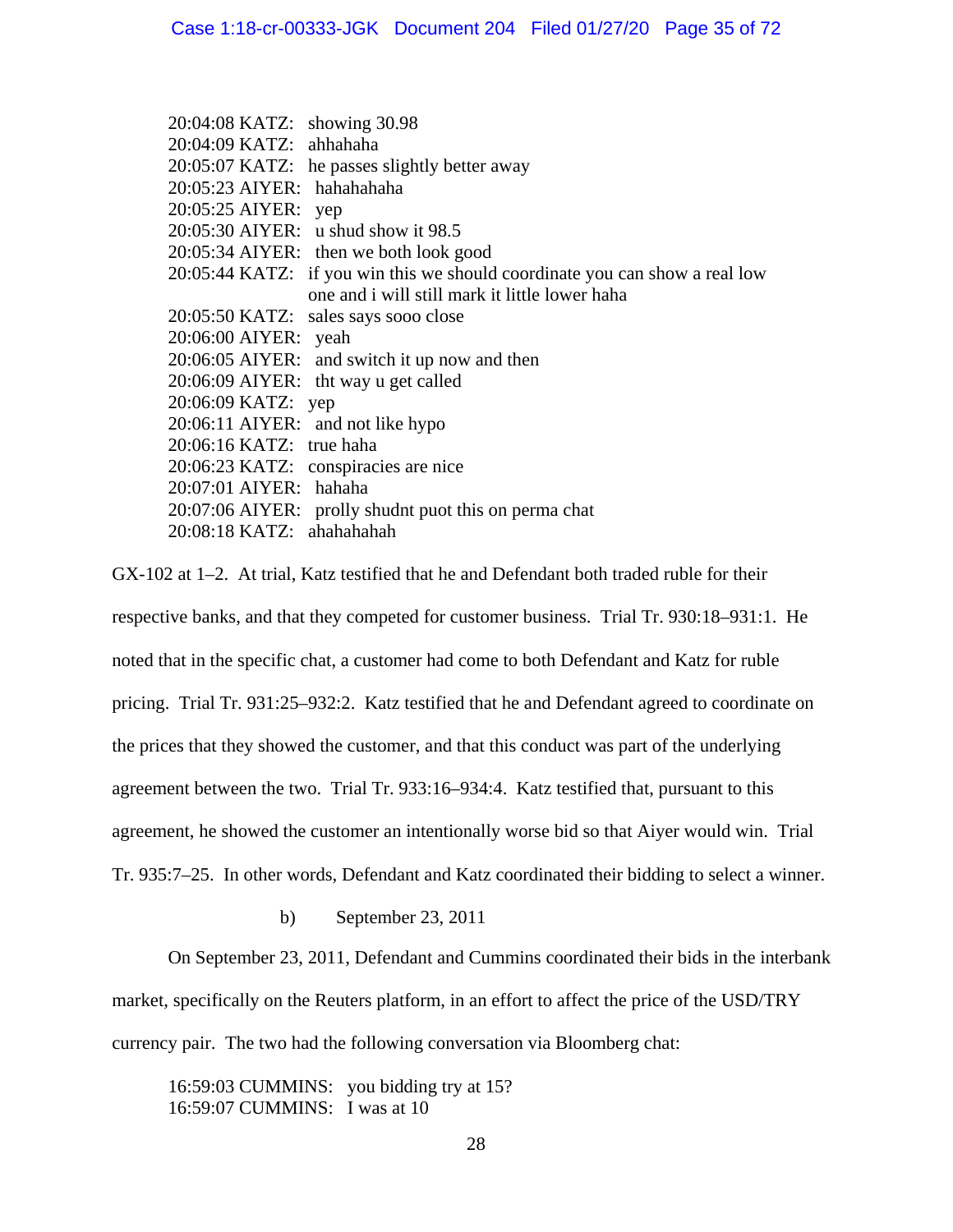16:59:14 CUMMINS: dont want to get in front of each other 16:59:22 CUMMINS: i pull my bids 16:59:48 AIYER: hey its me for 2 usd 16:59:50 AIYER: sry i ll pull 16:59:55 CUMMINS: no worres 16:59:56 AIYER: but i am eating lunch 16:59:57 CUMMINS: leav eit 16:59:59 CUMMINS: hide \$3 for me 17:00:01 AIYER: so dont want to miss it 17:00:11 CUMMINS: hah anow orries 17:00:11 AIYER: ok me at 16 17:00:13 AIYER: hid for ou

GX-128 at 3–4. At trial, Cummins testified:

Q. Can you describe for the jury the big picture of what you're trying to achieve in this part of the chat?

A. Yes. Both Akshay and I are interested in buying dollars against Turkish lira. And I ask if he's bidding in the market at a certain price. I tell him where I've been bidding. And then we kind of go back and forth and saying, "I will bid," "You bid," bid at this level. Eventually we agree that he would leave his price in the market and bid for me as well as his interest.

Q. Mr. Cummins, would you mind using the demonstrative and the microphone for the next couple of questions -- Well, actually, could you describe for the you jury supply-and-demand terms, what your conduct looked like?

A. Okay. So we both have interests to buy dollars. So we're both on this side. We both have demand. So we're on this side of the market. And it's better for us if we buy at a lower price. So we go back and forth and discuss. And I suggest rather than the market see us bidding, both of us, which may push the price higher against us, why don't we leave one price in there and you pay for me, and then the market will only see this much demand; and in that way, there's a chance the price won't move higher and will move lower toward us, because we won't represent that much demand.

Trial Tr. 262:18–263:15. In other words, Defendant and Cummins coordinated their bidding to

mask their demand, with the intention to stabilize or lower price.

c) January 18, 2012

On January 18, 2012, Defendant and Cummins coordinated their trades in the interbank

market, specifically on the Reuters platform, in an effort to drive down the price of the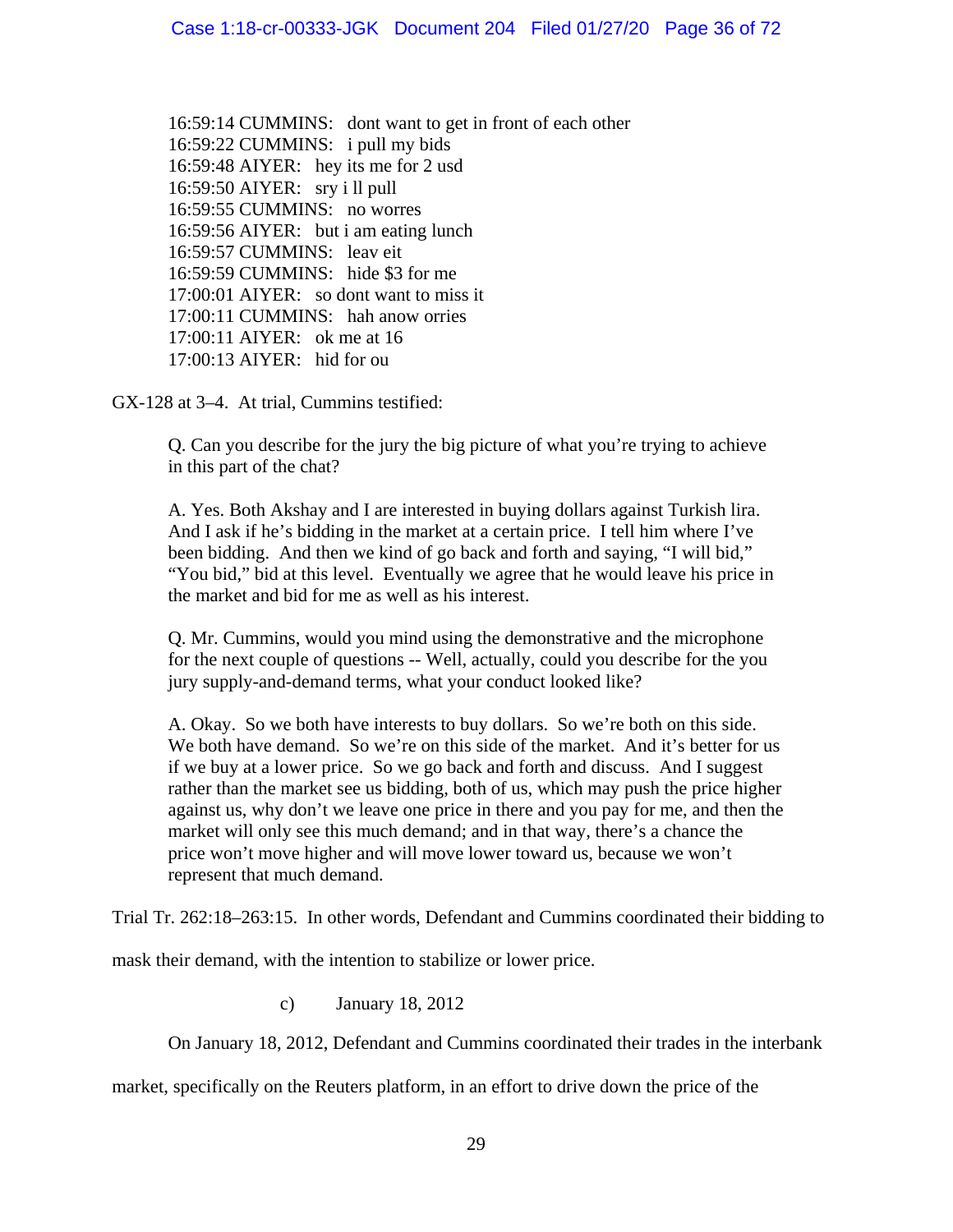USD/ZAR currency pair to trigger a customer stop-loss order. Using Bloomberg chat, the two

had the following conversation:

19:40:06 AIYER: i have a 7.9500 19:40:15 AIYER: s/l 19:40:17 AIYER: 25 usd zar 19:40:19 AIYER: hmmm 19:40:26 KATZ: i have a buy of 1.5 there if you want me to hold 19:40:31 KATZ: nic is running stops now 19:40:53 CUMMINS: hold on 19:41:00 CUMMINS: ditto 7.95 19:41:08 AIYER: 25 usd? 19:41:11 CUMMINS: yup 19:41:13 KATZ: nice 19:41:16 AIYER: fking clonw 19:41:23 CUMMINS: prob is 7.95 should be a good lvl 19:41:26 KATZ: yep 19:41:46 KATZ: will get done in asia though 19:42:04 KATZ: why dont we drive it down there and keep some 19:42:22 AIYER: i think we re gonna run ino bids 19:42:26 AIYER: lets see how stocks close? 19:42:38 AIYER: alktho nic has some at 9600 19:42:45 KATZ: yep do it at 4 when no one paying attention 19:45:37 CUMMINS: grabbing coffee 19:45:41 CUMMINS: dont jam it yet 19:45:42 CUMMINS: ahahaha 19:48:07 AIYER: ahah . . . 19:54:24 AIYER: cc u there? 19:54:29 CUMMINS: yo 19:54:37 AIYER: this is going to go 19:54:39 AIYER: on any uptick 19:54:42 CUMMINS: yea h it is 19:54:44 AIYER: in stocks 19:54:52 KATZ: i have small bid at 95 19:55:07 AIYER: im sure between us 19:55:09 AIYER: we take it out 19:55:19 CUMMINS: better get to weork

GX-172 at 13–14. At trial, Cummins testified that through the chat, Defendant revealed that he

had a \$25 million stop-loss order at a trigger price of 7.9500, and Cummins revealed that he had an identical order. Trial Tr. 227:9–228:1. In the chat, Katz suggested that they drive down the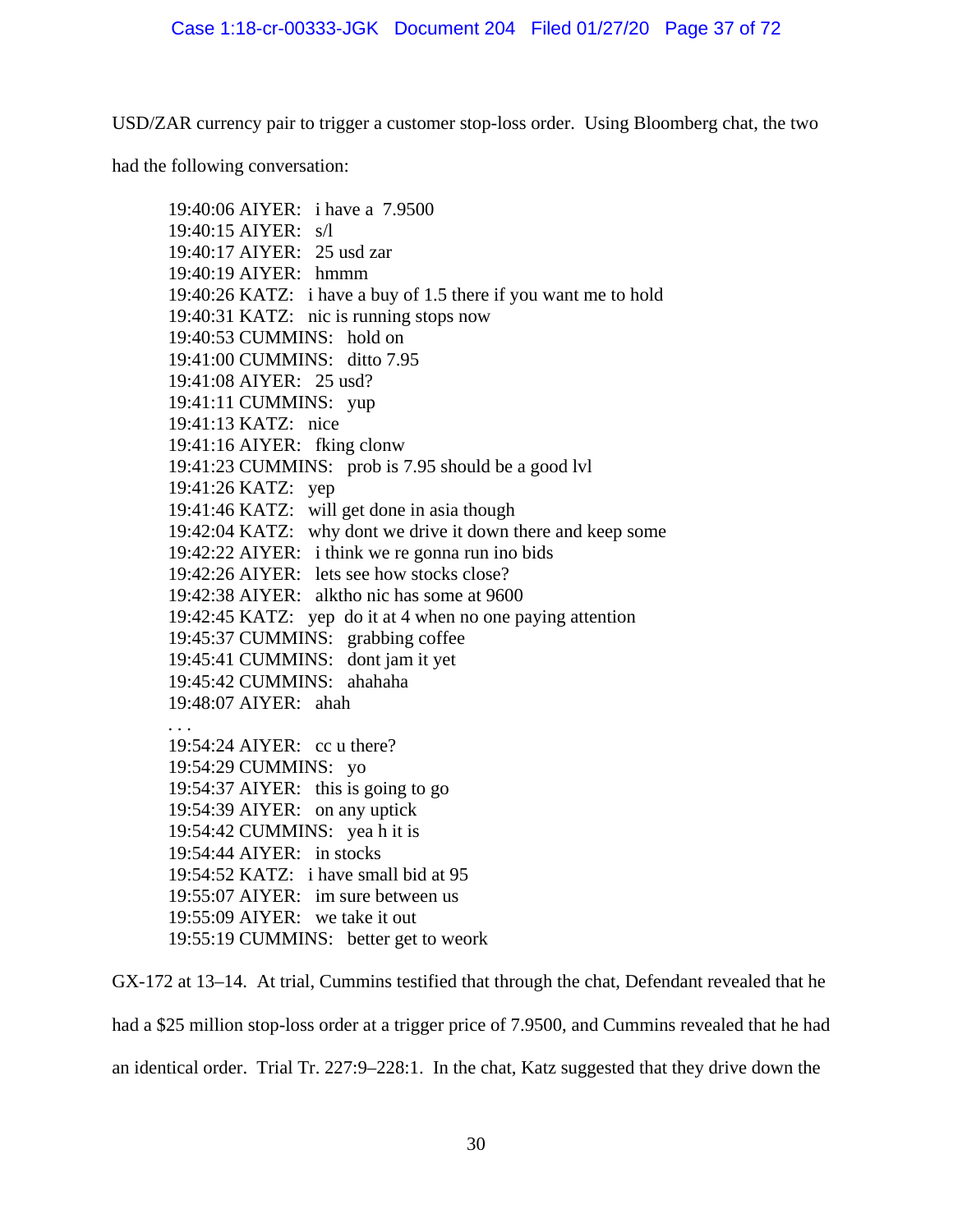#### Case 1:18-cr-00333-JGK Document 204 Filed 01/27/20 Page 38 of 72

price in order to profit if the market bounced higher. Trial Tr. 228:13–16. In the chat, Defendant suggested that they wait and see, and Katz suggested that they drive down the price at 4 pm, when no one was paying attention. Trial Tr. 228:17–229:10. In the chat, Cummins said that he was going to grab coffee, and he said, "don't jam it yet," which meant not to push the order through; Cummins testified that jamming a stop was the same thing as running a stop. Trial Tr. 229:15–20. With respect to the portion of the chat where Aiyer stated "im sure between us . . . we take it out" and Cummins responded "better get to weork." Cummins testified: "And Akshay says, 'I'm sure between us we take it out,' meaning we have got enough to sell to push the market through 95. And I say 'better get to work,' like, okay, let's do it." Trial Tr. 230:7–11. In reviewing his trading on Reuters, Cummins testified that he then traded aggressively and through the stop level of 7.9500, thereby triggering the stop. Trial Tr. 232:6–234:10.

Later that day, the group had the following exchange in the Bloomberg chat:

21:56:09 AIYER: btw 21:56:14 AIYER: salute to first coordinated 21:56:16 AIYER: zar effort 21:56:19 KATZ: yep 21:56:23 KATZ: many more to come

GX-171 at 6. The chats and Cummins' testimony demonstrate the coordination between Defendant and Cummins to drive price down.

## **3. Expert Testimony and Summary Exhibits About Specific Trading Episodes**

At trial, Ross Waller testified as an expert witness in foreign exchange trading. Trial Tr.

1473:8–12. In connection with his testimony, Waller created summary exhibits for each trading

episode that compiled the relevant communications, Reuters data, and bank data into a single

document. Trial Tr. 1475:22–1476:24. These summary exhibits, and Waller's related testimony,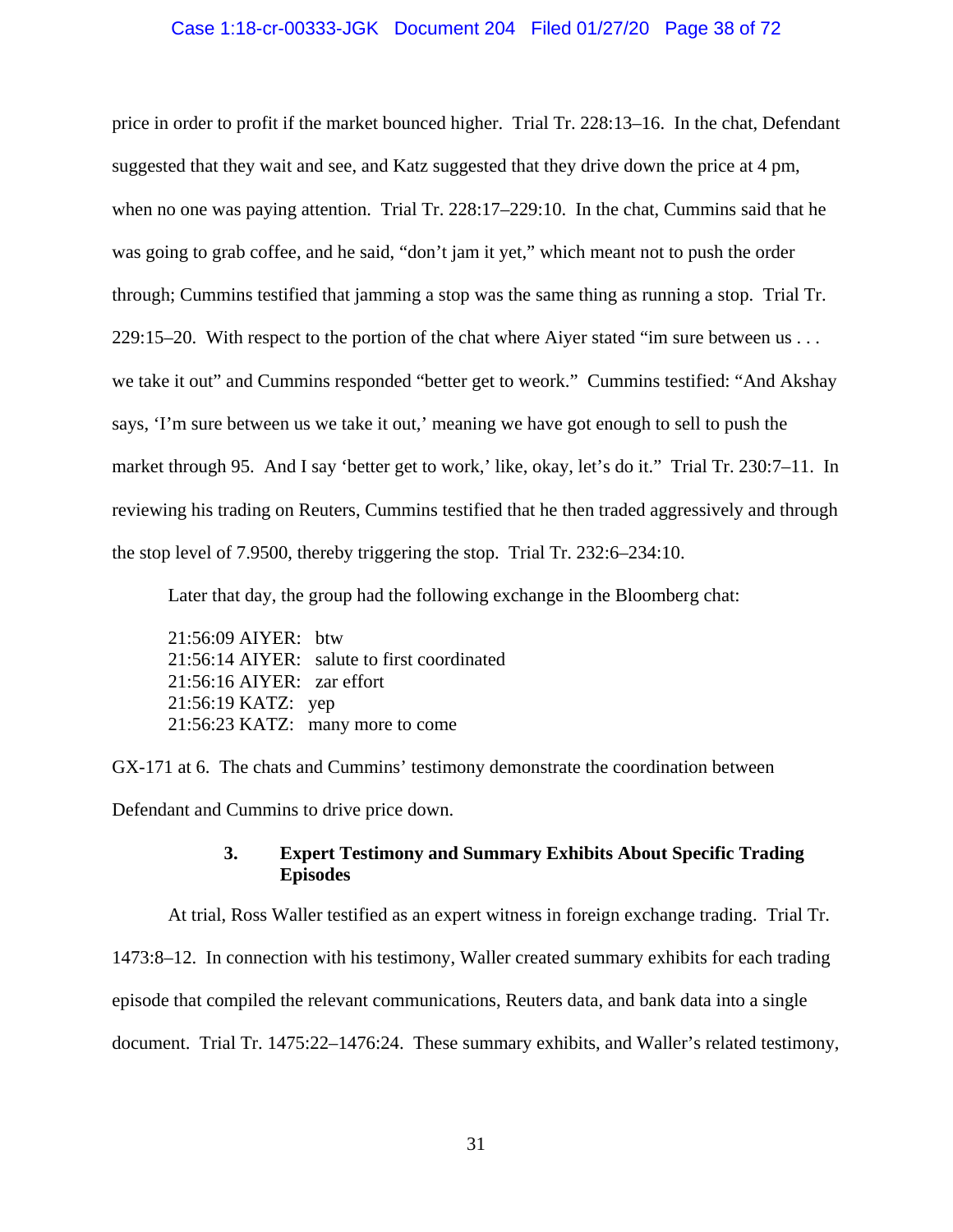#### Case 1:18-cr-00333-JGK Document 204 Filed 01/27/20 Page 39 of 72

corroborate the existence of the price-fixing and bid-rigging conspiracy evidenced in the Bloomberg chats and discussed by Katz and Cummins in their testimony.

 For example, Waller created and testified about GX-S02, the summary exhibit for the November 4, 2010 episode. As Waller testified, he found data from Defendant's trading book that was consistent with the chat, namely a number of trades that totaled \$30 million in the USD/RUB currency pair, at a price of 30.99, with a forward date of May 10, 2011. Trial Tr. 1481:1–4. Waller also testified that the counterparty to the relevant trades was Bank of New York Mellon. Trial Tr. 1481:6–11.

 Similarly, Waller created and testified about GX-S08, the summary exhibit for the September 23, 2011 episode. Waller found that the Reuters data was consistent with the chat: the data showed that Cummins placed a bid for USD/TRY at a price of 10, Defendant placed a bid at a price of 15, Cummins then canceled his bid, and Defendant placed a bid of 16 with a hidden quantity of 7. Trial Tr. 1491:16–1492:24. In other words, the chat between Defendant and Cummins was actually carried out in substance by their actions on the Reuters platform.

 Waller's summary exhibits and testimony further support the existence of the price-fixing and bid-rigging conspiracy by demonstrating that Defendant and his co-conspirators traded in a manner consistent with their statements in Bloomberg chats.

### **C. Defendant Knowingly Joined the Conspiracy**

 $\overline{a}$ 

 The government introduced sufficient evidence to demonstrate that Defendant knowingly joined the conspiracy. As the Court instructed, the government needed to prove that Defendant joined the conspiracy with the intent to aid or advance price fixing and bid rigging, and not because of mistake, accident, or some other innocent reason.<sup>5</sup> Trial Tr. 2144:4–9. The

<sup>5</sup> To the extent that Defendant cites *United States v. U.S. Gypsum Co.*, 438 U.S. 422, 446 (1978), for the proposition that intent in a *per se* criminal case requires knowledge of likely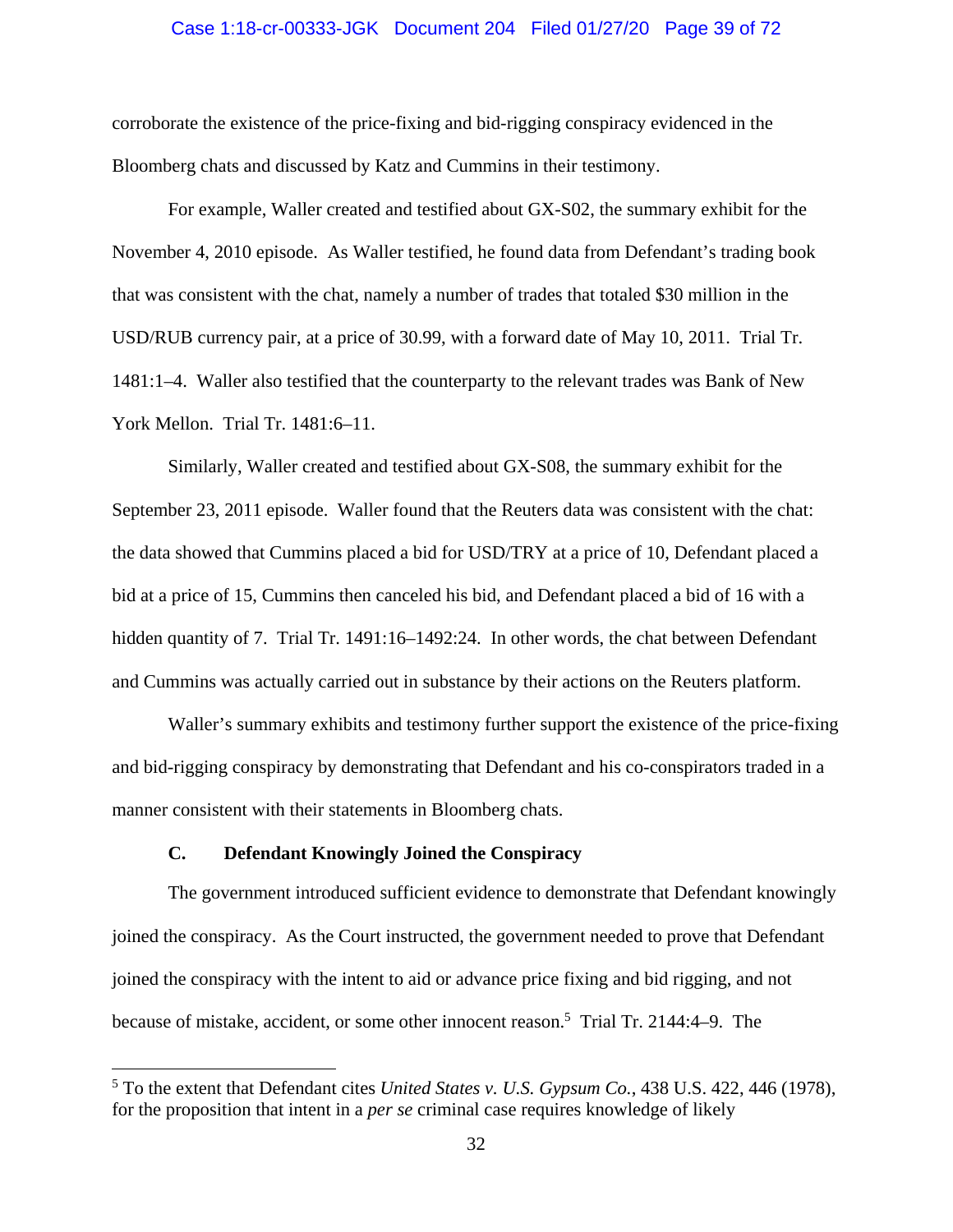#### Case 1:18-cr-00333-JGK Document 204 Filed 01/27/20 Page 40 of 72

government may prove the defendant's knowing participation in a conspiracy through circumstantial evidence. *United States v. Huezo*, 546 F.3d 174, 180 (2d Cir. 2008); *United States v. Gordon*, 987 F.2d 902, 906–07 (2d Cir.1993). Circumstantial evidence probative of participation in a conspiracy may include, for example, a defendant's association with conspirators "in furtherance of the conspiracy." *United States v. Aleskerova*, 300 F.3d 286, 292– 93 (2d Cir. 2002). Additionally, acts that exhibit "a consciousness of guilt" may establish Defendant's participation. *Gordon*, 987 F.2d at 907. "[A] single act may be sufficient for an inference of involvement in a criminal enterprise of substantial scope at least if the act is of a nature justifying an inference of knowledge of the broader conspiracy." *United States v. Tramunti*, 513 F.2d 1087, 1112 (2d Cir. 1975).

 The government proved that Defendant knowingly joined the conspiracy in a number of ways: the testimony of Katz and Cummins about Defendant's membership in the conspiracy; their testimony about the underlying Bloomberg chats related to specific trading episodes; and their testimony about other Bloomberg chats not related to specific trading episodes.

652 F.2d at 295 n.6.

 $\overline{a}$ 

anticompetitive effects, Def.'s Mem. at 37, Defendant is mistaken. The Second Circuit explicitly rejected this argument in *Koppers*:

Since the per se rule makes certain conspiracies illegal without regard to their actual effects on trade, it would be illogical to refuse to allow a jury to consider whether the defendant's acts had resulted in an unreasonable restraint, on the one hand, and then require it to find the specific intent to produce those effects, on the other. Where per se conduct is found, a finding of intent to conspire to commit the offense is sufficient; a requirement that intent go further and envision actual anticompetitive results would reopen the very questions of reasonableness which the per se rule is designed to avoid.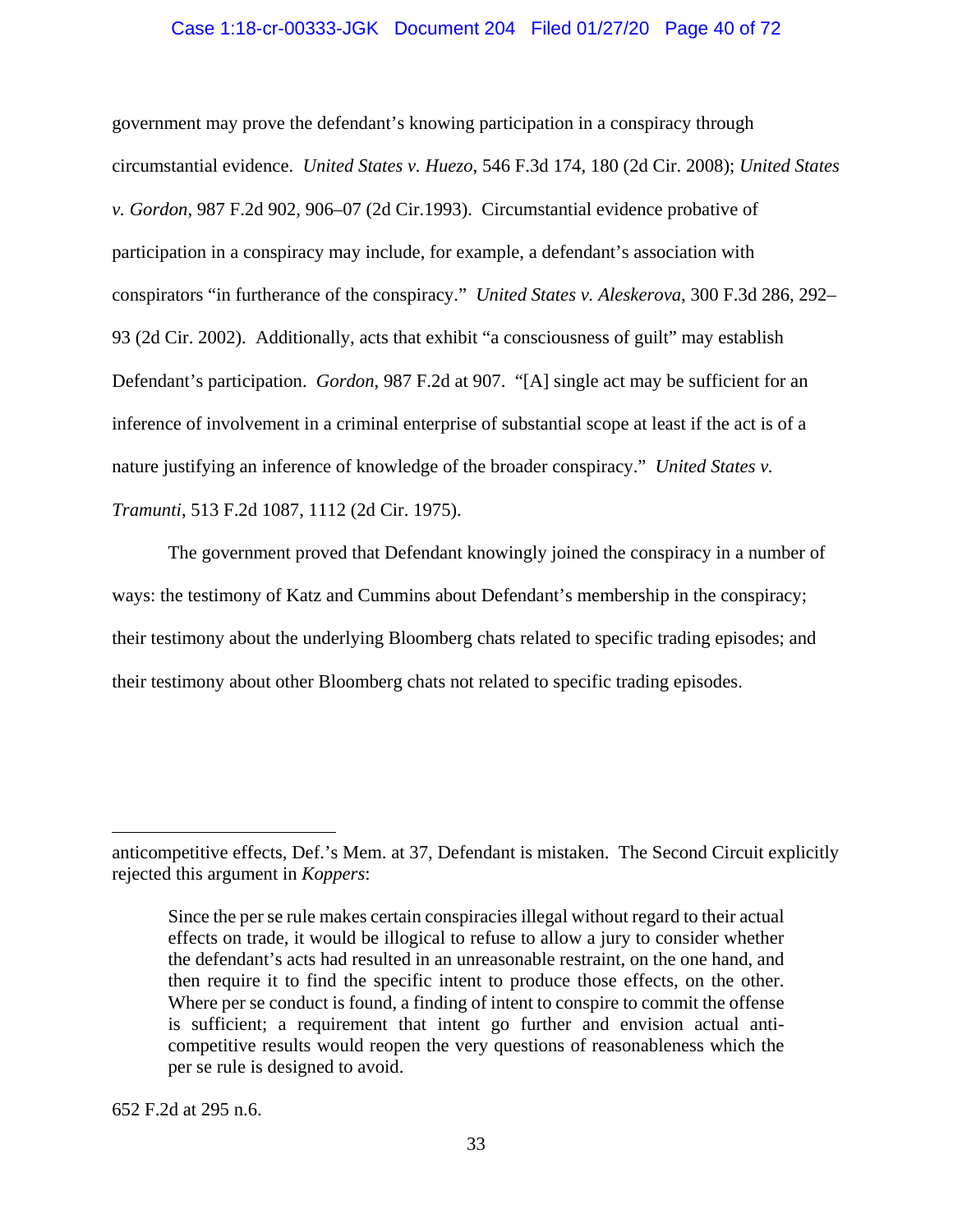# **1. Co-conspirator Testimony About Defendant's Membership in the Conspiracy**

Both Katz and Cummins testified that Defendant was an active and knowing participant

in the conspiracy to fix prices and rig bids. For example, Cummins testified:

Q. Mr. Cummins, did there come a time when you came to an understanding with Mr. Aiyer regarding your trading?

A. Yes.

Q. Was this the same understanding or a different understanding than the one you had with Mr. Katz?

A. It was the same.

Q. Pursuant to this understanding, what did you do?

A. We helped each other out during the trading day.

Q. What does that mean? How did you do that?

A. I did the same things that I did with Katz.

Q. Like what? Give me an example.

A. Like if a client called in for price, called a few of us at once, I would indicate what I was showing or what I thought the client wanted to do, pass that along to the other guys in the chat. They would pass it along to me. And then we could kind of move our pricing accordingly to either win or lose the trade and still make the client think it was competitive.

Q. What else?

A. Again, if we were both on the same side of the market, meaning we both needed to buy, I would say, Rather than risk pushing the market away from us, I'll pay for both of us, and the market will only see my interest, will only see my demand. And, in addition, I did the same things where I was kind of spoofing the market, where if he needed to buy, we'd put offers in to try to move the market lower into his hands.

Trial Tr. 211:2–212:1. Likewise, Katz testified:

Q. Mr. Katz, now that we've talked about how you implemented the agreement, let's spend some time talking about the agreement itself. Can you remind the jury with whom you had this agreement with?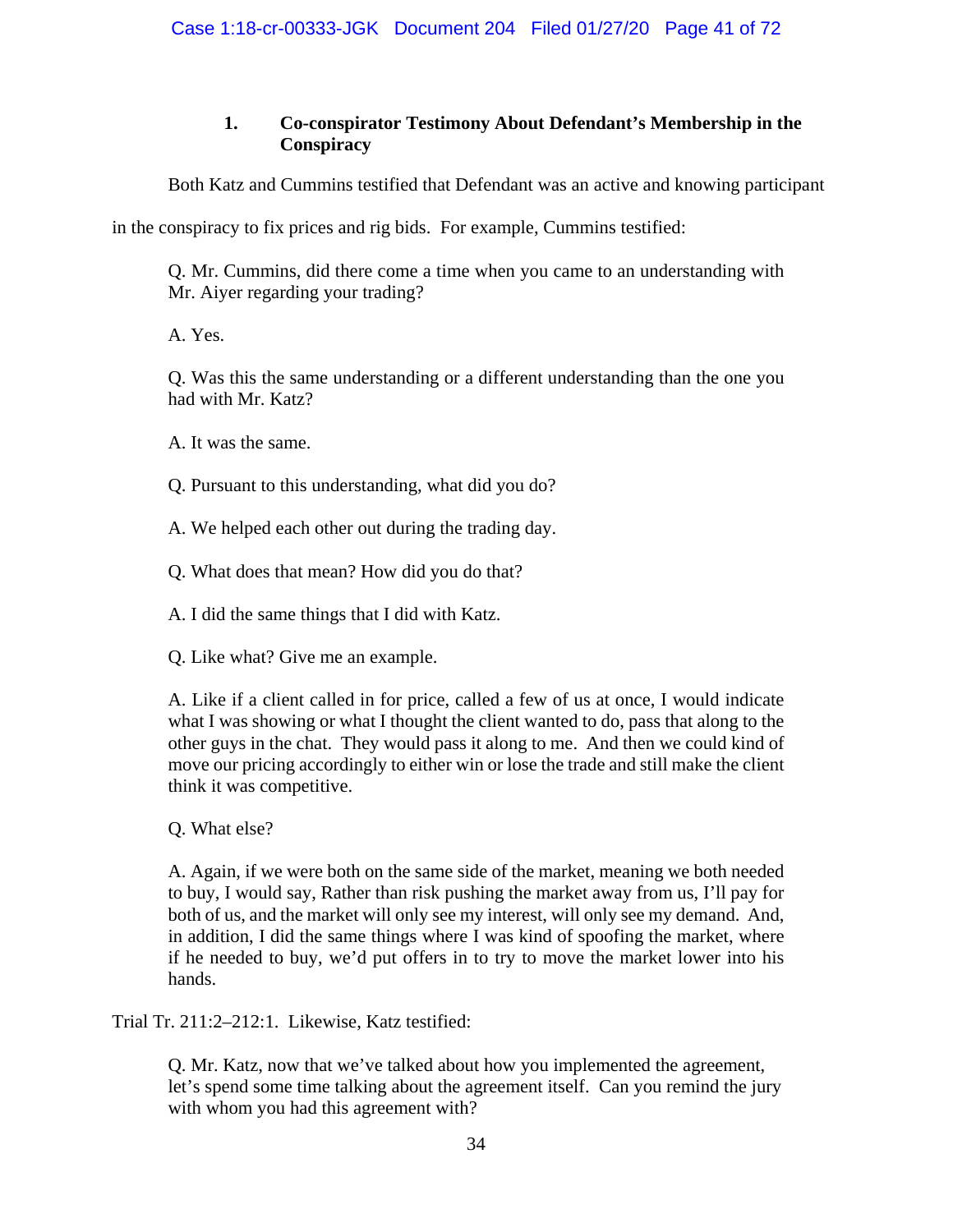A. Akshay, Chris Cummins, Nic Williams.

Q. And how often did you agree to do this conduct with the defendant, Mr. Cummins, and Mr. Williams?

A. When the opportunity manifested itself. It wasn't every day. I think from the point of not competing with each other, that was kind of an undercurrent that would just be there on a constant basis. We were always trying to, you know, lift the ship, have everyone make more money. So that was kind of there on a more constant basis. But in terms of inputting the fake trades to the global system to try to influence which direction it was going, it was when the opportunity came up. It wasn't on an everyday basis.

Q. When did you have the agreement with the defendant, Mr. Aiyer?

A. From when I joined Barclays in around 2010.

Q. Until when?

A. When I left in July 2013.

Trial Tr. 859:25–860:21. In short, both Katz and Cummins testified that Defendant was an

active and knowing member of the conspiracy.

## **2. Co-conspirator Testimony and Bloomberg Chats About Specific Trading Episodes**

Defendant's intent was further established by the testimony of Katz and Cummins and

the Bloomberg chats related to specific trading episodes. In each episode, Defendant was a knowing and willing participant in the price-fixing and bid-rigging conduct. The government will go through the three examples from above, as well as a spoofing example.

a) November 4, 2010

 On November 4, 2010, Defendant and Katz coordinated their bids to a customer related to a quote for a \$30 million Russian ruble forward trade. *See supra* Part II.B.2.a. In the chat, Defendant revealed the price that he quoted to the customer, 30.99. GX-102 at 1. Katz testified what he understood from Defendant's action: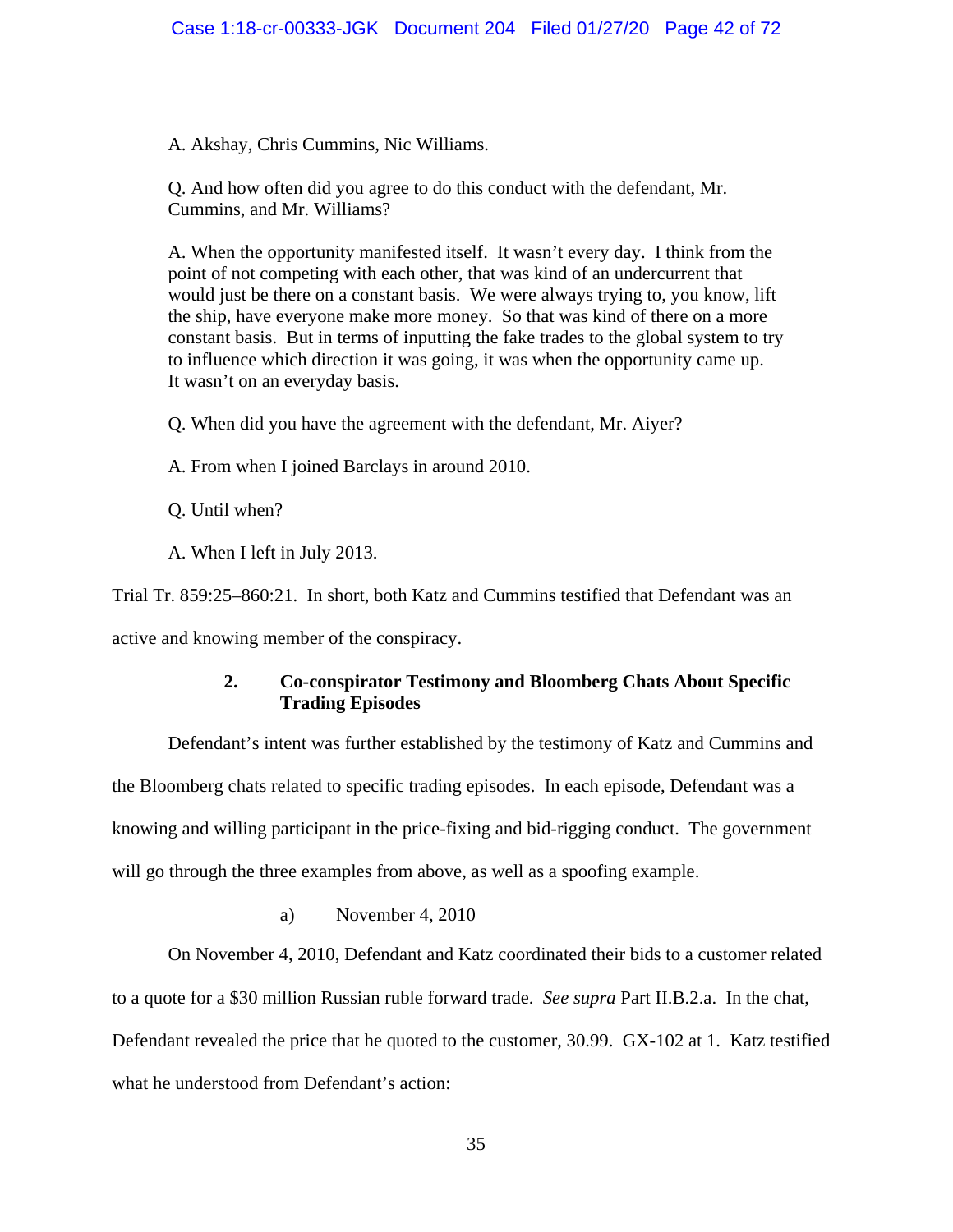## Case 1:18-cr-00333-JGK Document 204 Filed 01/27/20 Page 43 of 72

Q. To what did you understand the defendant to refer when he said, "30.99, I have shown"?

A. He's telling me the actual price that he has shown the customer.

Q. What do you understand the defendant to be saying to you by providing the price he has shown to a customer?

A. Russian ruble was one of the -- Akshay was very big in Russian ruble. That's what he wanted to try to do well in. For me, it was a secondary currency, not one that I had much interest in. So by him giving me that number, I knew that I could go under him. He's telling me, you know, go under that, he'll still win the deal and basically the customer will deal at his rate.

Q. Did the defendant specifically ask you to do anything?

A. No.

Q. How did you know what to do?

A. Because we were both doing it. We had been in the markets for a number of years. We understood that if the business -- if we're going to shift the business - the ruble -- to him, that if he tells me the rate, I know I can use that information to put a rate that would make it work so that it goes in the direction that we want it to go.

Q. What did you understand the point of the defendant showing you his price?

A. So that I would go with the rate below that, so that he would win.

Q. Did you follow through with what you understood the defendant wanted?

A. Yes.

Trial Tr. 934:10–935:13. Katz understood that when Defendant revealed the price he showed the customer, he was inviting Katz to show a worse price, which Katz did. Katz's understanding is consistent with what Defendant said later in the chat, when he told Katz "u shud show it 98.5 . . . then we both look good." GX-102 at 2. In other words, Defendant was telling Katz that for the next time, Katz should show a worse price just under Defendant's price of 30.99, which would make Defendant and Katz look good to the customer, causing the customer to come back to the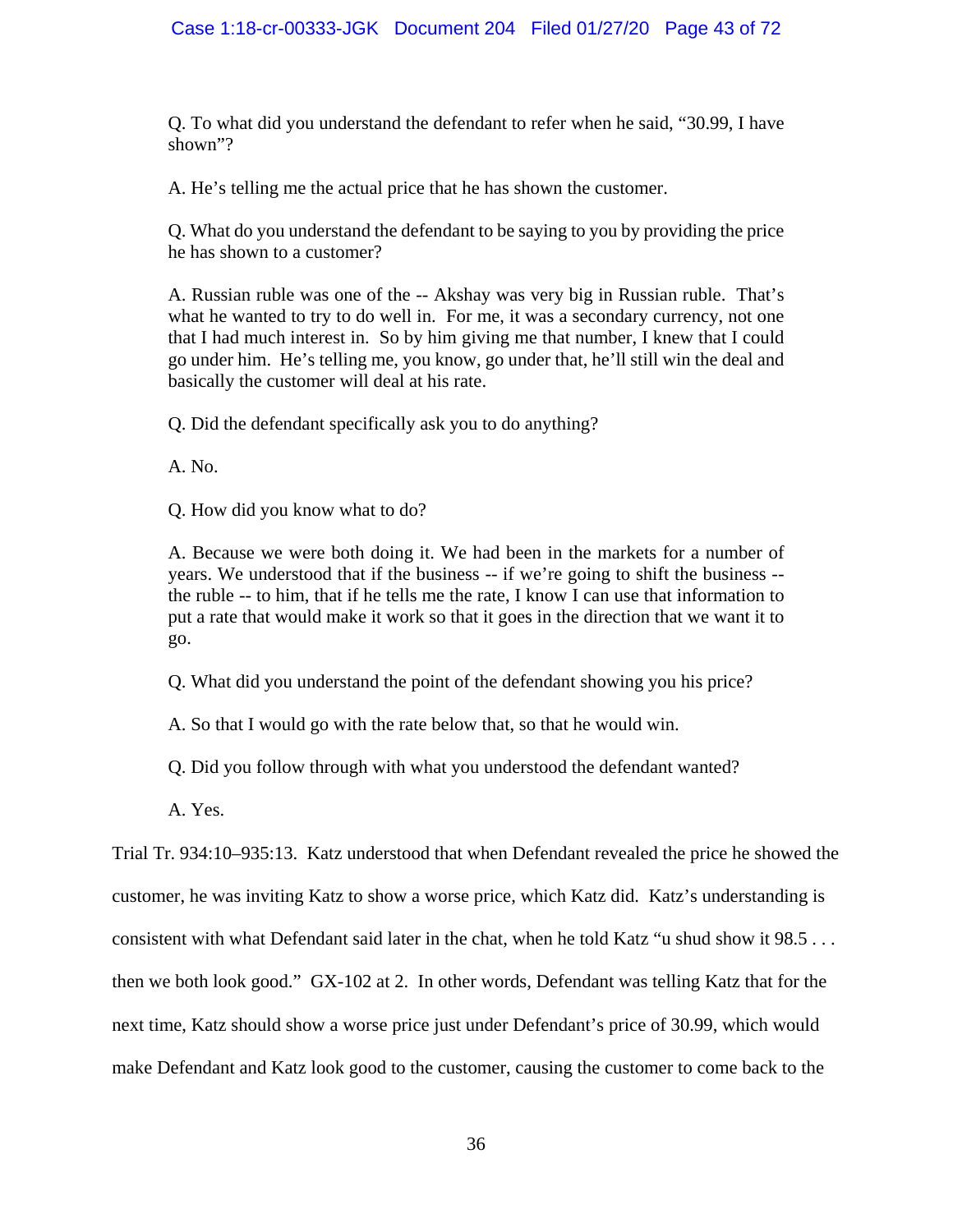#### Case 1:18-cr-00333-JGK Document 204 Filed 01/27/20 Page 44 of 72

two traders. Trial Tr. 937:3–19. Defendant was explicitly suggesting that Katz rig his bid so that it was just slightly worse than Defendant's bid in order to fool the customer. This was not an accident or mistake; Defendant suggested this price fixing and bid rigging, which demonstrates his active and knowing participation in the conspiracy.

 Defendant's intent is further revealed when Katz wrote in the chat "conspiracies are nice," and Defendant responded "hahaha . . . prolly shudnt puot this on perma chat." GX-102 at 2. In the light most favorable to the government, there is a fair inference that Defendant exhibited consciousness of guilt; he was telling Katz not to memorialize their conspiracy in the permanent chat. This consciousness of guilt likewise demonstrates that Defendant knew what he was doing.

### b) September 23, 2011

 On September 23, 2011, Defendant and Cummins coordinated their bids on the Reuters platform when they both had an interest to buy. *See supra* Part II.B.2.b. During their coordination, Defendant offered to pull his bid from the market, since Cummins was bidding. GX-128 at 4. Cummins declined Defendant's offer, but he then asked Defendant to hide buying interest for Cummins, which Defendant did. *Id.* Defendant's affirmative act of offering to pull his bid for Cummins, as well as his affirmative act of hiding demand for Cummins, demonstrate Defendant's knowing participation in the price-fixing and bid-rigging conspiracy.

## c) January 18, 2012

 On January 18, 2012, Defendant and Cummins coordinated their trading on the Reuters platform to drive price lower, in an effort to trigger a large customer stop-loss order. *See supra* Part I.B.2.b. In the chat, Defendant suggested to Cummins "im sure between us . . . we take it out," and Cummins responded "better get to weork." GX-172 at 14. In the light most favorable government, there is a fair inference from the chat that Defendant was suggesting that the two of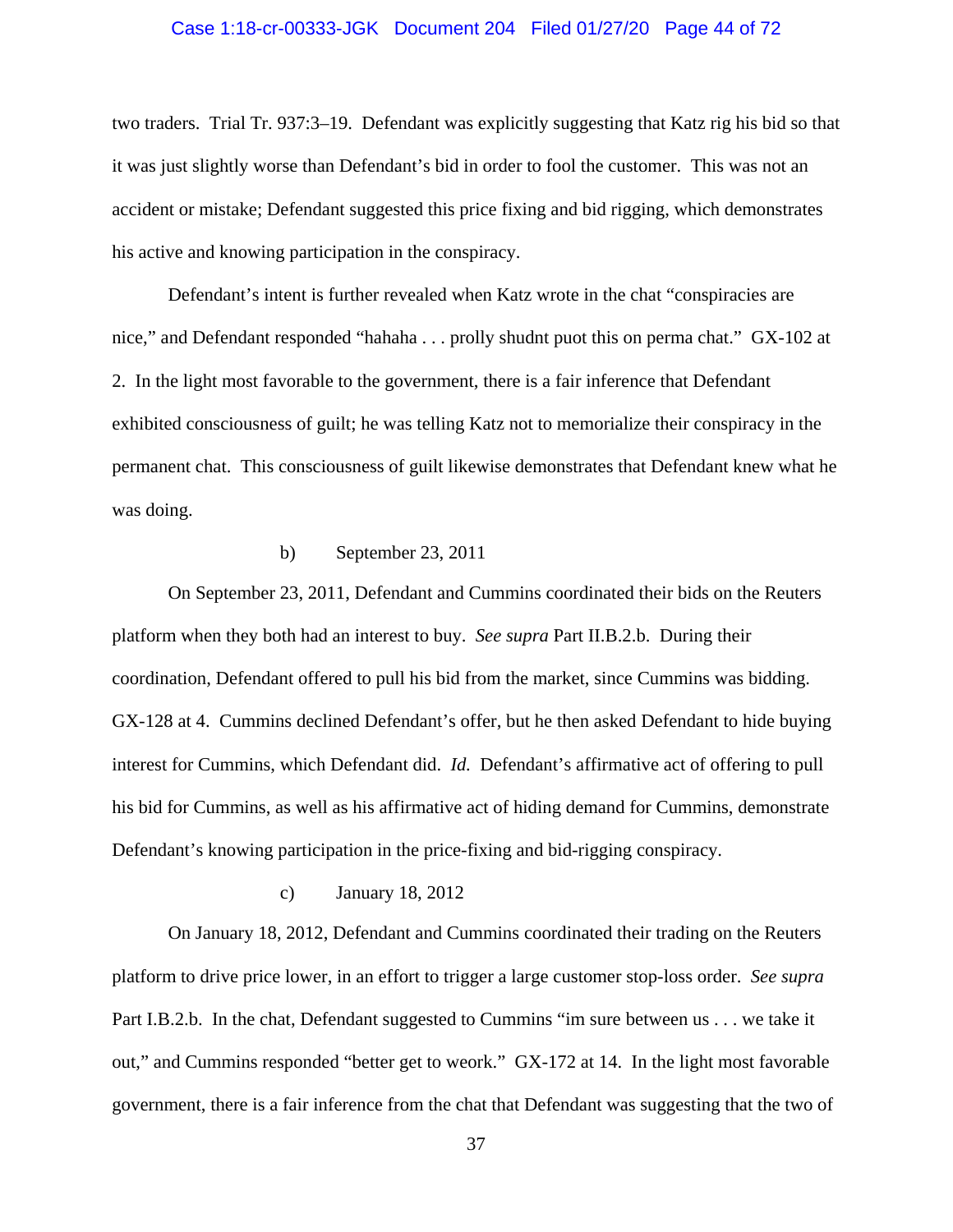#### Case 1:18-cr-00333-JGK Document 204 Filed 01/27/20 Page 45 of 72

them sell aggressively in order to drive the price through the stop level, and that trading in fact occurred. Trial Tr. 232:6–234:10. Later in the day, Defendant wrote "btw . . . salute to first coordinated . . . zar effort." GX-171 at 6. Both Defendant's suggestion that he and Cummins take out the stop-loss level, and his subsequent congratulations on their efforts, are strong evidence that Defendant knew what he was doing: coordinating with his competitor to affect price, which is price fixing.

d) Spoofing and Fake Trades

 Defendant and his co-conspirators engaged in spoofing and fake trades to push price up and down on the Reuters platform. Cummins explained:

Q. What other conduct?

A. There was  $a - I'm$  not sure if you have gone through spoofing but, anyway, we would spoof the market, meaning if someone in the chat needed to buy dollars against a certain currency, I might place offers in the market in order to try to drive the price lower into that person's hands, into someone in my chat room's hands in order to help them out or vice versa. If my friend needed to sell dollars, I might go into the market and place buy orders in the hopes of driving the price higher.

Trial Tr. 166:4–13. In a similar fashion, Defendant and his co-conspirators used fake trades on Reuters, subsequently offset or canceled, to drive price. As Katz testified, the group would use fake trades to influence what the rest of the market saw. Trial Tr. 853:16–17. For example, if the group wanted the market to go lower, they would create a fake trade with an aggressive seller, so that the rest of the market would think there was selling interest. Trial Tr. 853:17–24. The group would then cancel the fake trade by privately entering into an offsetting trade. Trial Tr. 853:24–854:7.

 As the Court instructed, the spoofing and the fake trades did not, in and of themselves, constitute the charged conspiracy, and the jury could not return a verdict of guilty solely because they found that Defendant engaged in spoofing or fake trades. Trial Tr. 2142:16–22. The jury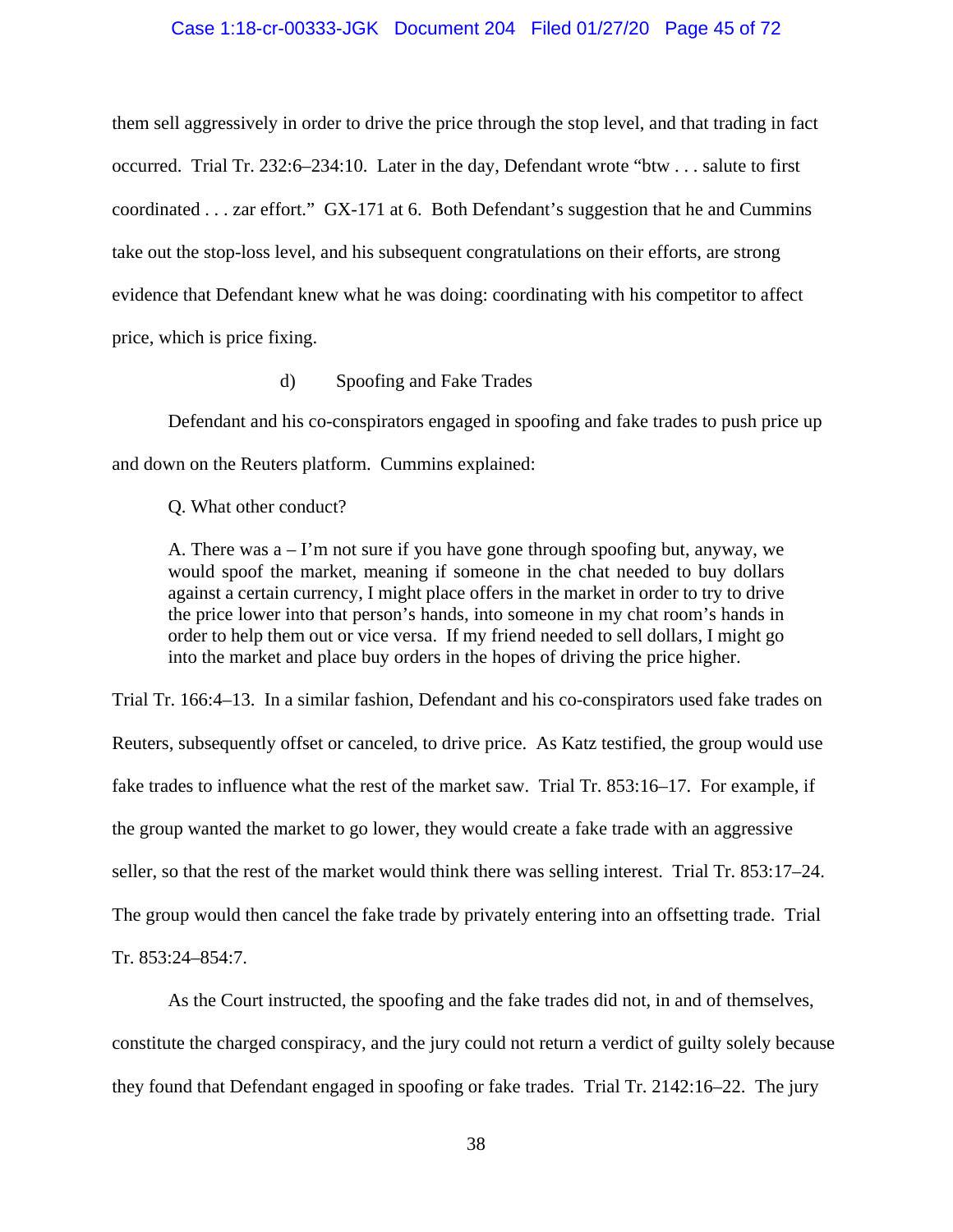#### Case 1:18-cr-00333-JGK Document 204 Filed 01/27/20 Page 46 of 72

could, however, consider such evidence to determine the relationship between Defendant and his co-conspirators, and to examine Defendant's knowledge of, and intent to, fix prices and rig bids.

 One example of spoofing took place on June 9, 2011. In the chat, Defendant and Katz had the following communication:

18:02:26 KATZ: ssbb attack 18:02:30 AIYER: in? 18:02:33 AIYER: zar? 18:02:34 KATZ: zar 18:02:42 AIYER: shud we bid it up?

GX-112 at 3. As Katz explained in his testimony:

Q. And will you please share with the jury an overview of what's happening in the portion of the chat?

A. I'm starting by giving some information: "SSBB attack." So SSBB stands for "State Street Boston," a bank that  $-$  it's one of those ones where they're not there every day, but they will occasionally get a big flow. But they're not one of the regulars. So they've attacked, they have a flow right now and they're in the rand market. So they're doing something in the South African rand. Akshay is suggesting: Hey, should we bid it up? Should we work together and, you know, try to buy dollars and try to move the market higher against them?

Trial Tr. 884:1–11. Later in the chat, the two discuss and actually attempt to push the market

lower:

|                           | 19:18:34 KATZ: dude we nneed to start bullying zar noone wants to play unless |
|---------------------------|-------------------------------------------------------------------------------|
|                           | they have to                                                                  |
| 19:18:46 AIYER: yeah      |                                                                               |
|                           | 19:18:48 AIYER: i am damn bored                                               |
| 19:18:50 AIYER: ahhaha    |                                                                               |
|                           | 19:18:53 AIYER: what should we do?                                            |
|                           | 19:18:56 KATZ: and brokers scare people now                                   |
|                           | 19:19:05 KATZ: put prices in they run away                                    |
|                           | 19:19:10 KATZ: think you have somthiong                                       |
|                           | 19:19:10 AIYER: are u long or short?                                          |
| 19:19:16 KATZ: short 10   |                                                                               |
| 19:19:22 AIYER: im long 5 |                                                                               |
| 19:19:23 AIYER: hahaha    |                                                                               |
| 19:19:26 KATZ: hahaha     |                                                                               |
|                           | 19:19:33 AIYER: shud we try and push it lower?                                |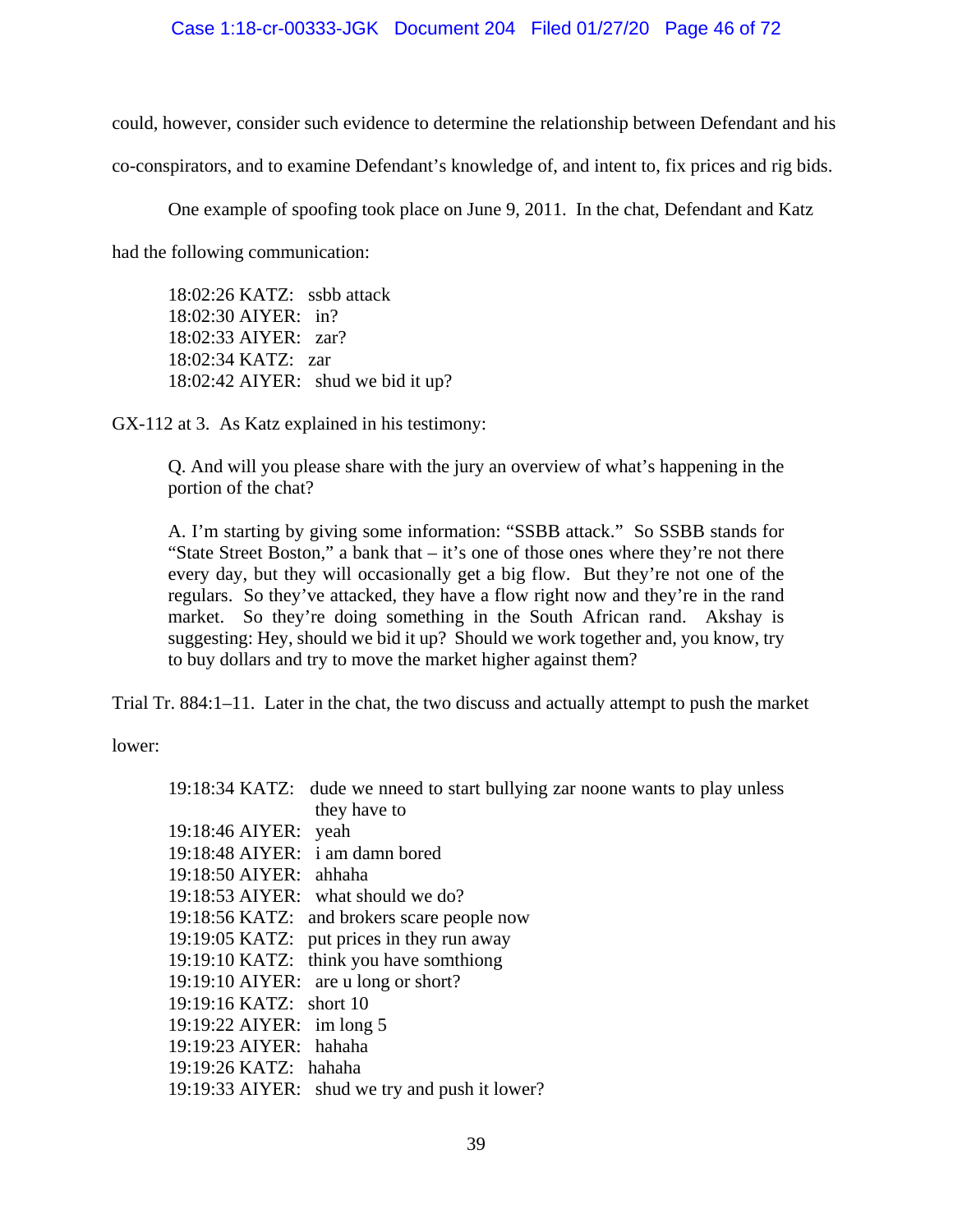19:19:38 AIYER: and get long at 72 ish? 19:19:42 KATZ: why not 19:19:52 AIYER: my offer 19:19:57 KATZ: i join

GX-112 at 4. As Katz explained in his testimony:

Q. What you do you understand the defendant to refer by, "Should we try to push it lower?"

A. So he's saying should we try to go into the market and try to, you know, sell it down, move the market lower and then after we do that together, start to buy them back and, you know, get into a position that way. Make some money and get into a position.

Q. How could you and the defendant push it lower?

A. We both sell at the same time. We could both put offers into the matching machine to signify it's going lower. We could do fake trades where we hit a bid, signal to the market we want it to go lower and do it that way.

Q. What was your understanding of the reason why the defendant suggested you push it lower?

A. Because he wanted to, you know, work together with me to move a market and hopefully make money.

Trial Tr. 886:11–887:1. On this day, their plan ultimately did not work, but Defendant suggested

that they try again on a Monday for their first experiment. Trial Tr. 888:3–7.

In this episode, Defendant first suggested that he and Katz push the price up against State

Street. Later in the chat, Defendant suggested that he and Katz push the price down, and the two

attempted to do so by placing offers into the market. The chat and the testimony of Katz

demonstrate two points: the collaborative relationship between Defendant and Katz, and

Defendant's knowledge and intent to affect price by trading in coordination with his competitor.

The spoofing and fake trade episodes highlight the co-conspirators' relationship with each other

and Defendant's intent to coordinate his trading with his competitors to affect price. These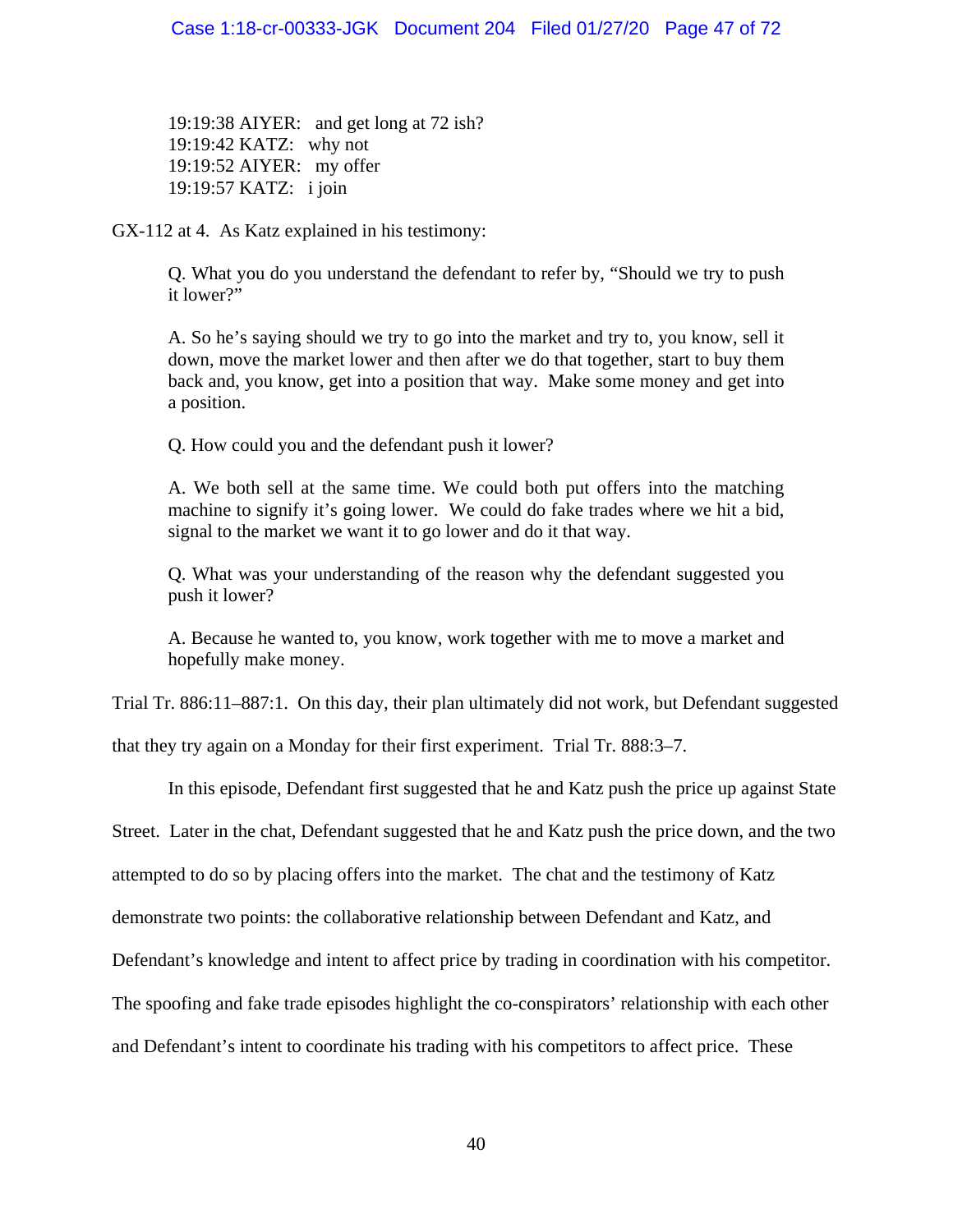episodes are relevant to Defendant's intent in joining a price-fixing and bid-rigging conspiracy,

whose object was to affect price by coordinating with the competition.

## **3. Co-conspirator Testimony and Bloomberg Chats Not Related to Specific Trading Episodes**

Both Katz and Cummins testified regarding Bloomberg chats not related to specific

trading episodes that went to Defendant's knowing participation in the conspiracy. For example,

on May 24, 2011, Defendant and Katz had the following conversation on Bloomberg chat:

17:44:41 AIYER: u shud introduce me to the zar mafia 17:44:42 AIYER: once 17:44:45 AIYER: i get a junior . . . 17:46:02 KATZ: . . . im in wanted to talk to you a bit about that on thurs if you could have gotten out 17:46:13 KATZ: i smell opportunity bet your seat and mine in zar 17:46:13 AIYER: we ll do it 17:46:15 AIYER: soon 17:46:19 AIYER: yeah i think between us 17:46:21 AIYER: we can ryun zar 17:46:24 KATZ: i agree

GX-108 at 6. Katz testified that when Defendant asked to be introduced to the ZAR mafia, Katz

understood that Defendant wanted to be introduced to the bigger players in the South African

rand market. Trial Tr. 876:6–13. With respect to Defendant's suggestion that the two could run

the rand market, Katz explained:

Q. Mr. Katz, I want to direct you to another portion of the chat, timestamped 17:46:13 through 17:46:24. What did you mean by "I smell opportunity bet your seat and mine in ZAR?"

A. I'm saying that between our two seats -- because we have good flow, good information, we have big risk limits -- that there's opportunity for us to work together and move markets in a way that are beneficial to us.

Q. And what did you understand the defendant to refer, "We'll do it soon, yeah, I think between us we can run ZAR"? What you do understand that to refer?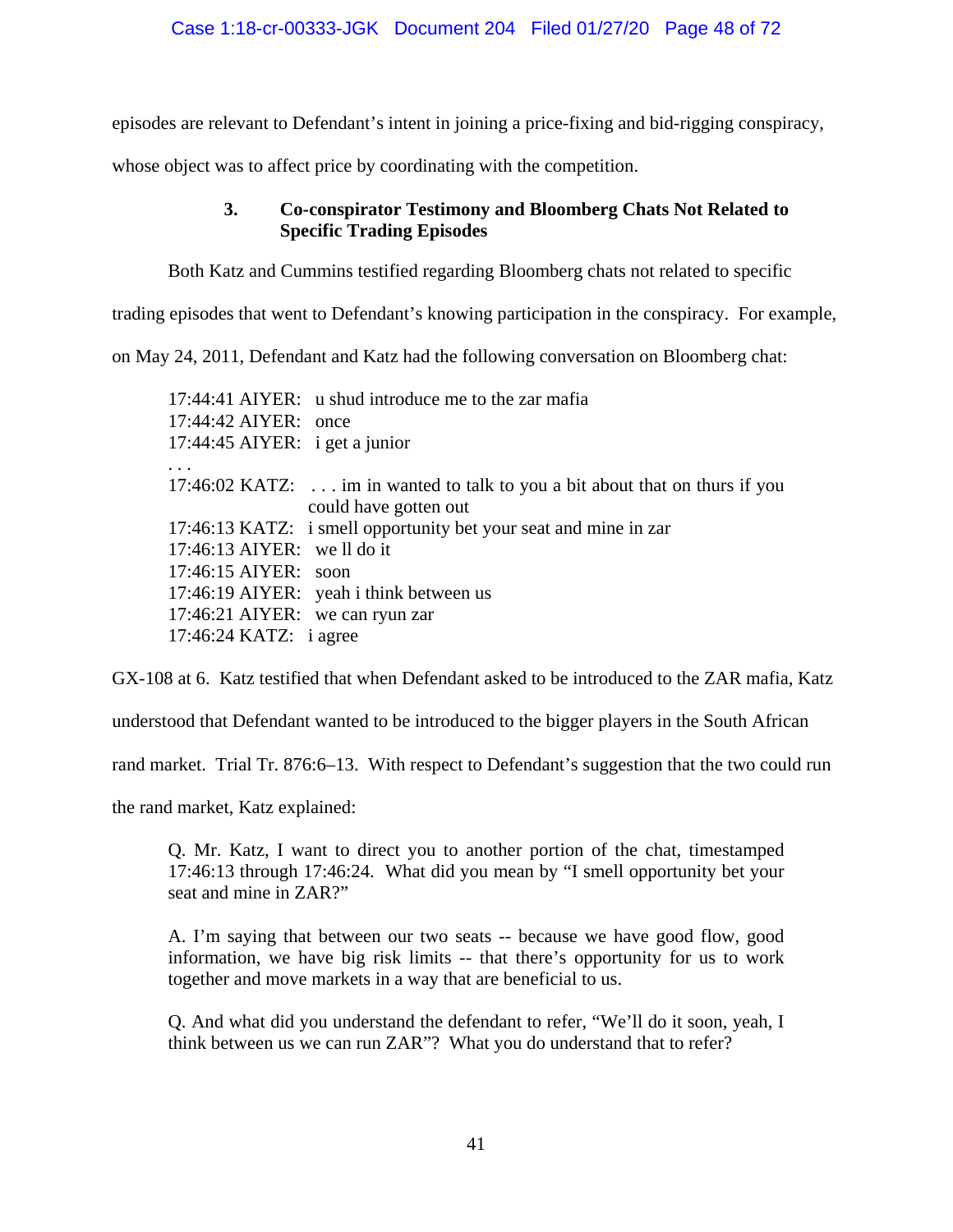A. That he has the same feeling that I do between our two seats and that, you know, that we can run ZAR, we can make it move in the New York time zone in ways that are beneficial to us if we act together.

Q. How can you run ZAR?

A. By jointly buying and selling, by working together to, you know, put fake bids and offers in. You know, working by coordinating ourselves between the two of us, we can have an advantage. It's kind of like -- if you think about it, it's like sitting at the poker table. You expect everyone to be independent, but what you don't expect is two people to be sitting next to each other sharing their hands, giving information. You know, it gives you an advantage. So we'll be much more able to move things and do things if we're sharing that information and working together.

Trial Tr. 878:9–879:9. This chat and Katz's related testimony go to Defendant's state of mind;

he was ready and willing to work with his competitor to run the market, i.e., push price.

Defendant was not some innocent bystander; instead, he contemplated and agreed to price fixing and bid rigging with his competition.

## **D. The Conspiracy Concerned Interstate Commerce**

 The final element that the government proved was that the price-fixing and bid-rigging conspiracy concerned interstate commerce. As the Court instructed, the government could prove this element by showing that the conspiracy was imposed on goods and services in interstate commerce, or that the conspiracy had a substantial effect on interstate commerce. Trial Tr.  $2147:2-9$ .

 The government proved the interstate commerce element in a number of different ways. The government's expert, Dr. David DeRosa, testified that foreign exchange customers existed throughout the United States. Trial Tr. 95:20–23. Similarly, both Katz and Cummins testified that their customer base was global. Trial Tr. 184:24–185:1 (Cummins); 831:2–3 (Katz). The government proffered the testimony of three of those customers: Amy Flynn of Bank of New York Mellon, Robert Davis of Putnam Investments, and Denise Simon of Lazard Asset Management. Mellon was located in Boston, *see* GX-636, Trial Tr. 761–74; and Putnam was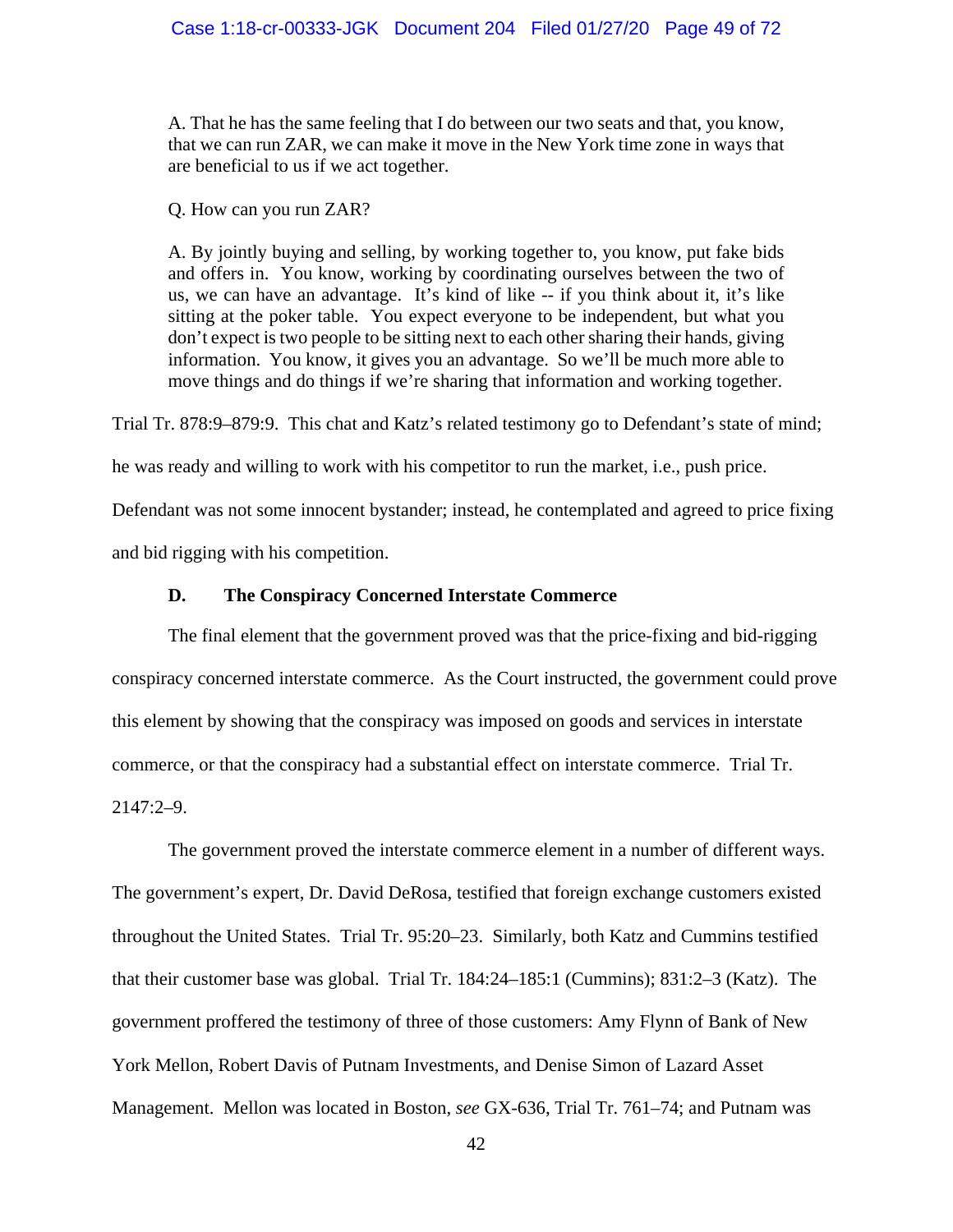#### Case 1:18-cr-00333-JGK Document 204 Filed 01/27/20 Page 50 of 72

also located in Boston, *see* GX-618, Trial Tr. 780:12–783:5. Mellon, Putnam, and Lazard had their own clients, who were located throughout the United States and the world. Trial Tr. 762:8– 12 (Flynn); 776:8–9 (Davis); 1462:12–14 (Simon). In another trading episode, March 1, 2012, the customer for the rigged USD/RUB trade was Pacific Investment Management Company ("PIMCO"), referred to in the chat as "west coast." *See* GX-197 at 11–12; GX-S18; GX-618. PIMCO was located in Newport Beach, California. GX-S18; GX-618. Thus, the government proved that, for trades with customers, foreign exchange flowed through interstate commerce.

 Moreover, for trades in the interbank market, the conspirators used, among other vehicles, the Reuters trading platform. Trial Tr. 175:13–183:17 (Cummins); 848:17–856:18 (Katz). The conspirators were all located in Manhattan, New York. Trial Tr. 160:22–23 (Cummins); 162:16–21 (Cummins); 163:7–8 (Cummins); 827:24–25 (Katz); 828:21–22 (Katz); GX-628, GX-629 (Katz's address: 757 Seventh Avenue, 31st Floor New York, NY 10019; Cummins's address: 390 Greenwich Street, New York, NY 10013; Aiyer's address: 383 Madison Avenue, New York, NY 10167); Trial Tr. 1620:16–18 (taking judicial notice that "zip codes 10019, 10167 and 10013 are United States Postal Service zip codes for Manhattan, New York"). Reuters trades, including those done through Reuters Matching, as well as direct trades through Reuters Dealing, were routed to and from Reuters' data center in Nutley, New Jersey. GX-STIP11. Thus, the government proved that for trades using Reuters, foreign exchange flowed through interstate commerce.

#### **E. None of Defendant's Arguments Have Merit**

Defendant argues that neither the ruble/zloty conduct nor the Reuters conduct support the jury's guilty verdict. In doing so, he is essentially applying the legal arguments made in Part I of his memorandum, Def.'s Mem. at 5–33, to the individual episodes featured at trial. Each episode of conduct was properly admitted in this *per se* case, and the conduct supports the jury's verdict.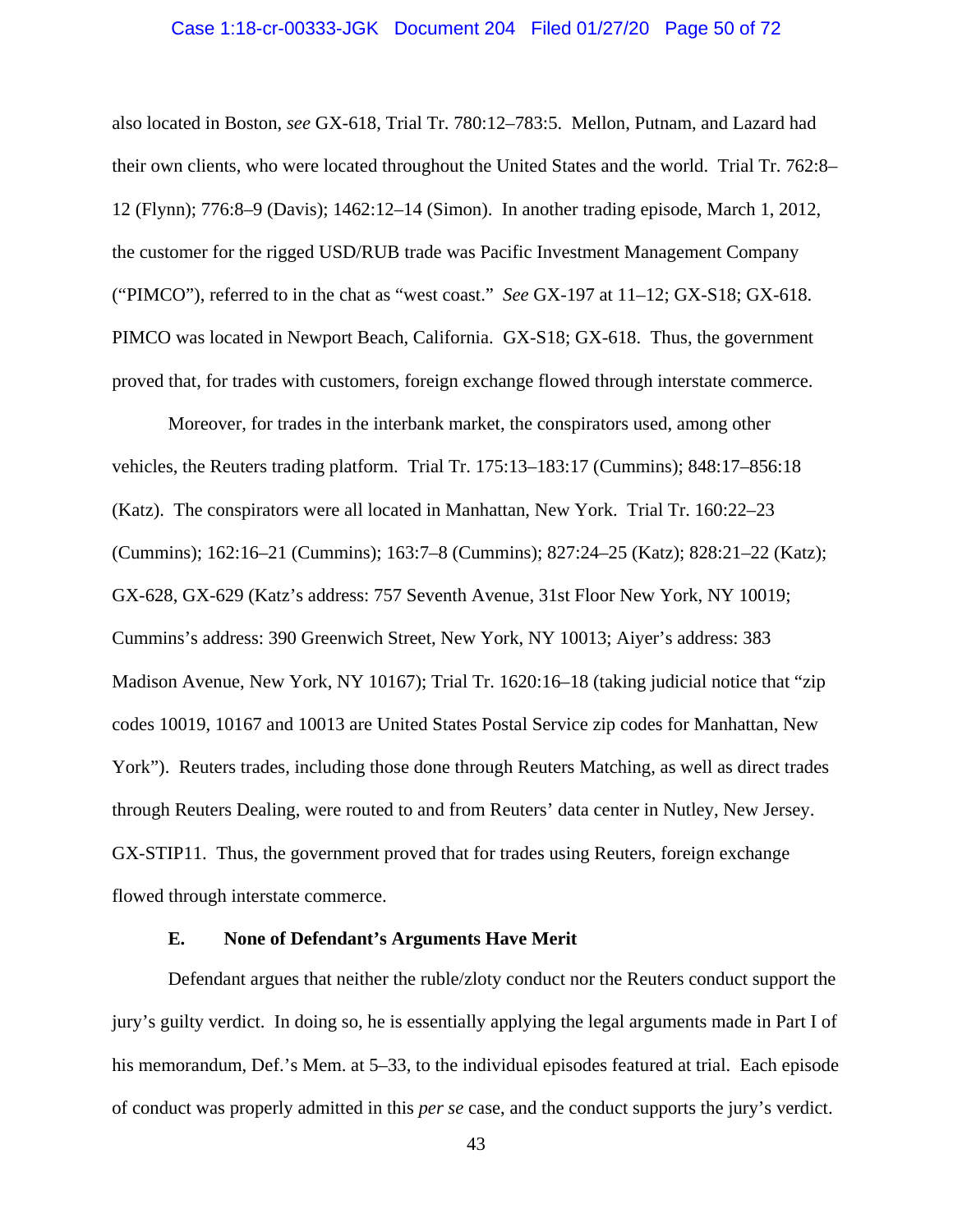### **1. Conduct Involving the Russian Ruble and Polish Zloty**

Defendant identifies six ruble and zloty transactions that he says cannot support the jury's verdict because (a) Defendant was in a vertical relationship with his co-conspirators, and (b) their bid-rigging conduct was merely independent decision-making. The six transactions are as follows: October 14, 2010; November 4, 2010; November 22, 2011; February 23, 2012; February 28, 2012; and March 1, 2012. Defendant's argument as to verticality is addressed, *supra* Part I.C.1. The evidence is clear that Defendant and his co-conspirators were operating at the same level of the market structure at all times, including the six instances identified by Defendant. They were, therefore, in a horizontal relationship. *See Topco Assocs. Inc.*, 405 U.S. at 608.

Defendant's argument that these instances of conduct do not support the verdict because they exemplify independent decision-making, as opposed to collusive price fixing and bid rigging, is also belied by the evidence and testimony at trial. Four of the transactions referenced by Defendant—October 14, 2010; November 4, 2010; February 23, 2012; and February 28, 2012—are discussed *supra* Part I.C.1. As discussed, the evidence showed that Defendant and his co-conspirators were in a horizontal relationship, i.e., they were competitors, in each of these instances, and that they rigged their bids pursuant to their agreement.

The same is true with respect to the transactions on November 22, 2011 and March 1, 2012. On November 22, 2011, both Defendant and Katz were approached for price quotes on a Russian ruble forward transaction. GX-139 at 7; Trial Tr. 965:22–966:6. Defendant shared his price with Katz, and Katz responded, "i will show worst." GX-139 at 8*.* Defendant then directed Katz what price to show. GX-139 at 8 ("make it 28"). In arguing that Katz acted "independently" with respect to this transaction, Defendant fails to account for the fact that Katz specifically testified that he understood Defendant to be directing him as to the price to show.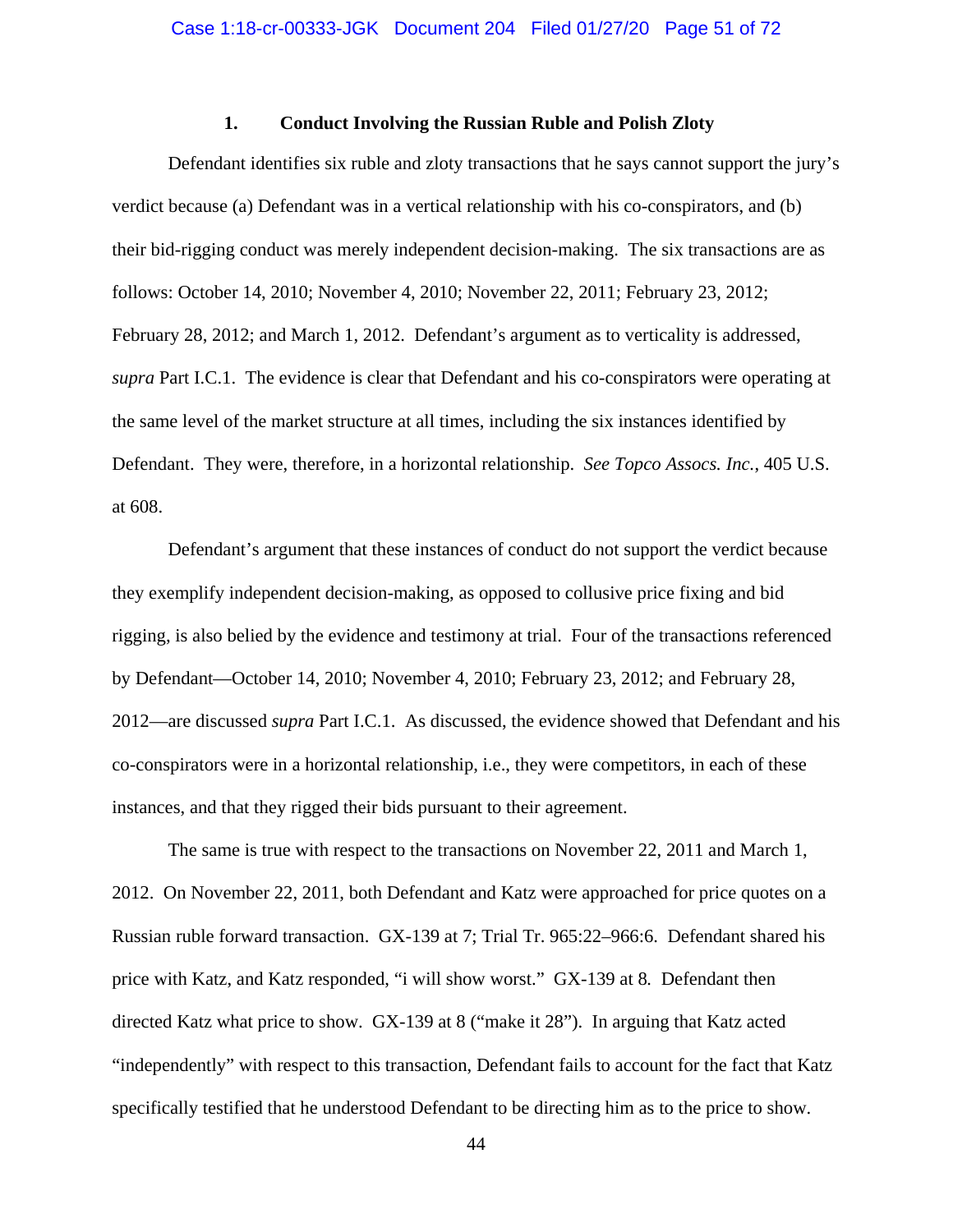#### Case 1:18-cr-00333-JGK Document 204 Filed 01/27/20 Page 52 of 72

Trial Tr. 967:14–968:2. He further testified that he understood that Defendant did so in order trick the customer into thinking it was getting competitive prices from the two banks so that the customer would continue to approach both of them. Trial Tr. 967:14–967:23. Far from acting independently, Defendant and Katz specifically agreed on the price to show the customer to give the illusion of competition. Katz did not act independently; he acted at the direction of Defendant and provided a rigged bid to the customer.

The March 1, 2012 transaction similarly illustrates the collusive nature of the conduct engaged in by Defendant and his co-conspirators. On this day, Cummins was asked to bid on a Russian ruble forward. Trial Tr. 256:16; GX-197 at 11. Defendant's co-conspirator Williams told Cummins to avoid winning the deal by moving his price lower. Trial Tr. 256:17–20; GX-197 at 12. Cummins did exactly that, *see* GX-197 at 12 and Trial Tr. 258:10–11, and he testified that his conduct was pursuant to his agreement with Defendant and Williams. Trial Tr. 256:21– 23 ("Q. And was this conduct part of your understanding with Mr. Aiyer and Mr. Williams? A. Yes."). A reasonable jury could readily conclude that Cummins's submission of a low-ball bid—an intentionally non-competitive, losing bid—was not "independent decision-making" but rather conduct furthering a price-fixing and bid-rigging agreement.

All of the ruble and zloty transactions proffered by the government support the jury's verdict. The government proved that Defendant was in a horizontal relationship with his coconspirators and that they coordinated their bids pursuant to the charged price-fixing and bidrigging agreement.

#### **2. Conduct on Reuters Platform**

Again, Defendant reasserts here many of the arguments he raised in his prior section, applying them to specific episodes of conduct presented at trial. He again argues that spoofing and fake trades do not constitute the crime charged and that the rest of the Reuters conduct was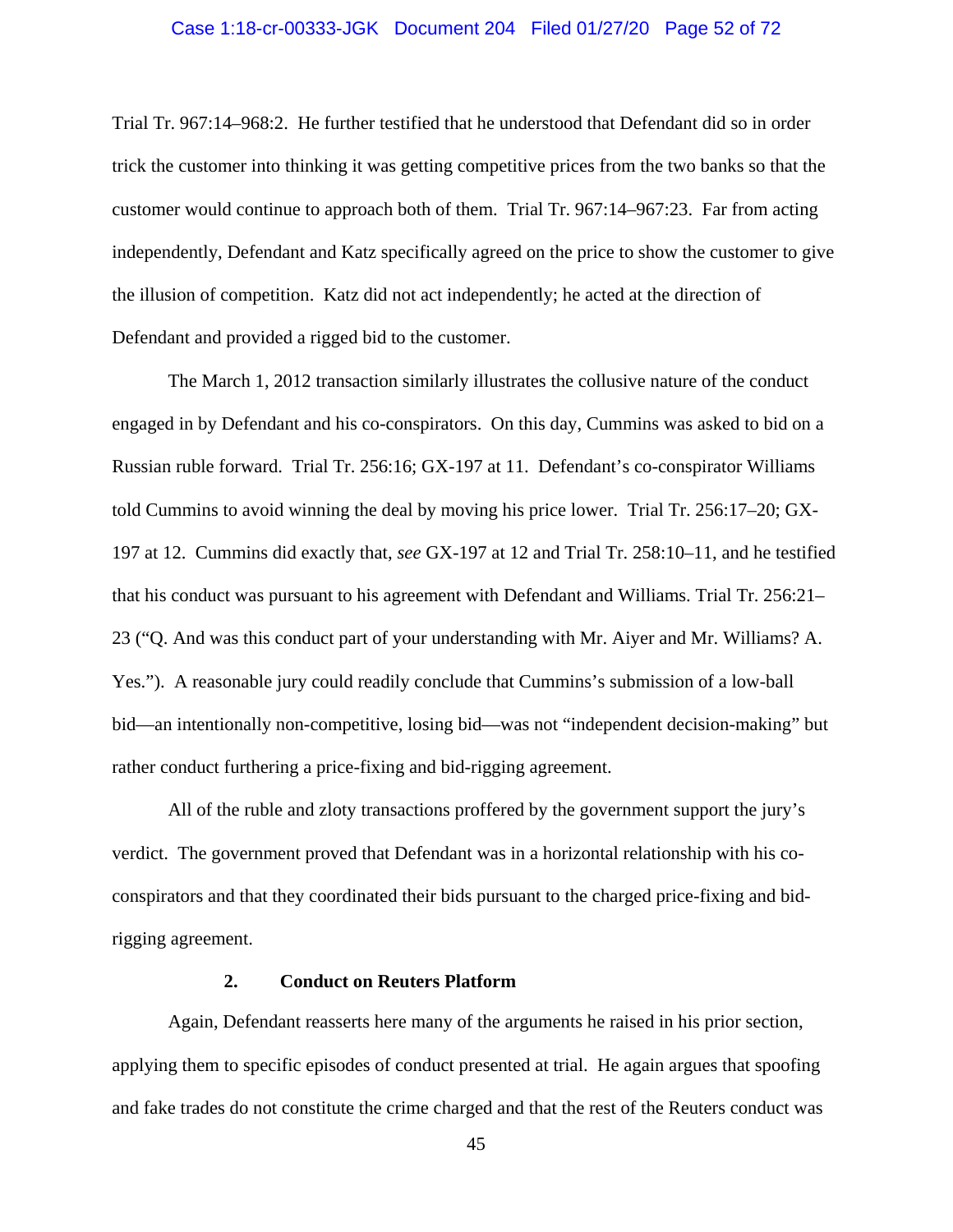#### Case 1:18-cr-00333-JGK Document 204 Filed 01/27/20 Page 53 of 72

not done pursuant to a price-fixing and bid-rigging agreement but rather was "the product of traders' independent decision-making, and . . . the behavior had no impact on the price, or the supply or demand visible, on Reuters." Def.'s Mot at 50. None of these arguments have merit.

## a) Spoofing and Fake Trades

Defendant argues that spoofing and fake traders do not constitute the charged offense. This argument is addressed *supra* Part I.C.2 and Part II.C.2.d. The government's case-in-chief included five episodes of conduct that could be characterized as solely spoofing or fake trades, specifically April 20, 2011 (fake trade); April 26, 2011 (fake trade); June 9, 2011 (spoofing); November 30, 2012 (spoofing); and January 15, 2013 (spoofing). These instances of conduct were offered to, and did in fact, show the nature of the relationship between Defendant and his co-conspirators; Defendant's knowledge of the purpose of the agreement (to move price); and his knowing intent to do so. *See, e.g.*, *supra* Part II.C.2.d. (discussing June 9, 2011).

The Court correctly determined that this conduct was "inextricably intertwined with the evidence regarding the charged offense, and it [was] necessary to complete the story of the crime on trial." Hr'g Tr. 29: 8–10 (Sep. 24, 2019), ECF No. 119 (quoting *United States v. Carboni*, 204 F.3d 39, 44 (2d Cir. 2000)). This evidence was properly before the jury as direct evidence of the crime charged, and the Court gave an appropriate limiting instruction, Trial Tr. 2142:16–22, that the jury is presumed to have followed. *See Richardson v. Marsh*, 481 U.S. 200, 211 (1987).

#### b) Other Reuters Conduct

As to the rest of the Reuters trading episodes presented at trial, each and every one showcases the nature of the price-fixing and bid-rigging conspiracy and Defendant's knowing participation in it. Defendant contends that none of the episodes support the guilty verdict because (a) there was no demonstrated effect on price, and (b) the conduct was independent decision making.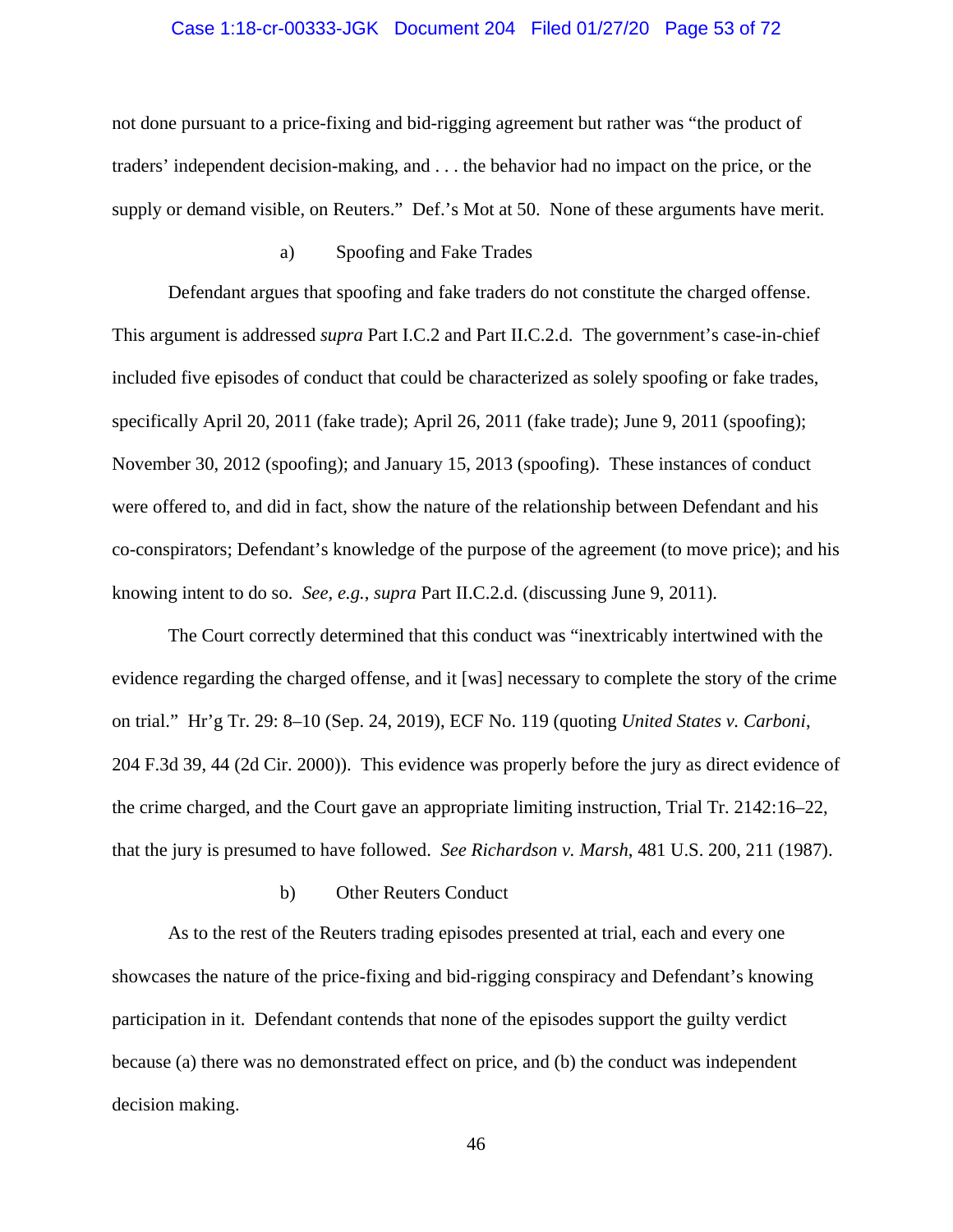### Case 1:18-cr-00333-JGK Document 204 Filed 01/27/20 Page 54 of 72

As to the first argument, it is well-settled that to prove a price-fixing and bid-rigging agreement, the government need not show, and the jury need not find, that there was an effect on price. *See, e.g.*, *Gelboim*, 823 F.3d at 776 ("No further showing of actual adverse effect in the marketplace is necessary. This attribute separates evaluation of *per se* violations—which are presumed illegal—from rule of reason violations."). Rather than effect on price, the government must show, and the jury must find, that Defendant and his co-conspirators had an agreement or mutual understanding to "fix, control, raise, lower, maintain, or stabilize the prices charged for products or services" and "to eliminate, reduce, or interfere with competition for a job or contract that is to be awarded to the basis of competitive bids." Trial Tr. 2138:11–13 (price fixing); Trial Tr. 2141:9–11 (bid rigging).

In this respect, the government has more than met its burden. The two examples of "hiding" identified by Defendant—December 21, 2011 and March 16, 2012—are illustrative of the charged agreement. These examples demonstrate Defendant's and his co-conspirators' intent to affect price and the means by which they effectuated their agreement. The relevant parts of each chat are as follows:

| <b>December 21, 2011</b>      | <b>March 16, 2012</b>            |
|-------------------------------|----------------------------------|
| 19:05:37 KATZ: thats me at 70 | 18:44:35 CUMMINS: thats me at 50 |
| 19:05:37 KATZ: want me to hid | 18:44:47 CUMMINS: want me to put |
| 19:05:40 KATZ: hide salami    | some more on the bid or hid some |
| 19:05:48 AIYER: yeah          | 18:44:49 AIYER: there he is      |
| 19:05:49 AIYER: sure          | 18:44:51 AIYER: where u been     |
|                               | 18:44:54 AIYER: yeah pls mate    |
|                               |                                  |
| GX-144 at 5.                  | GX-209 at 19.                    |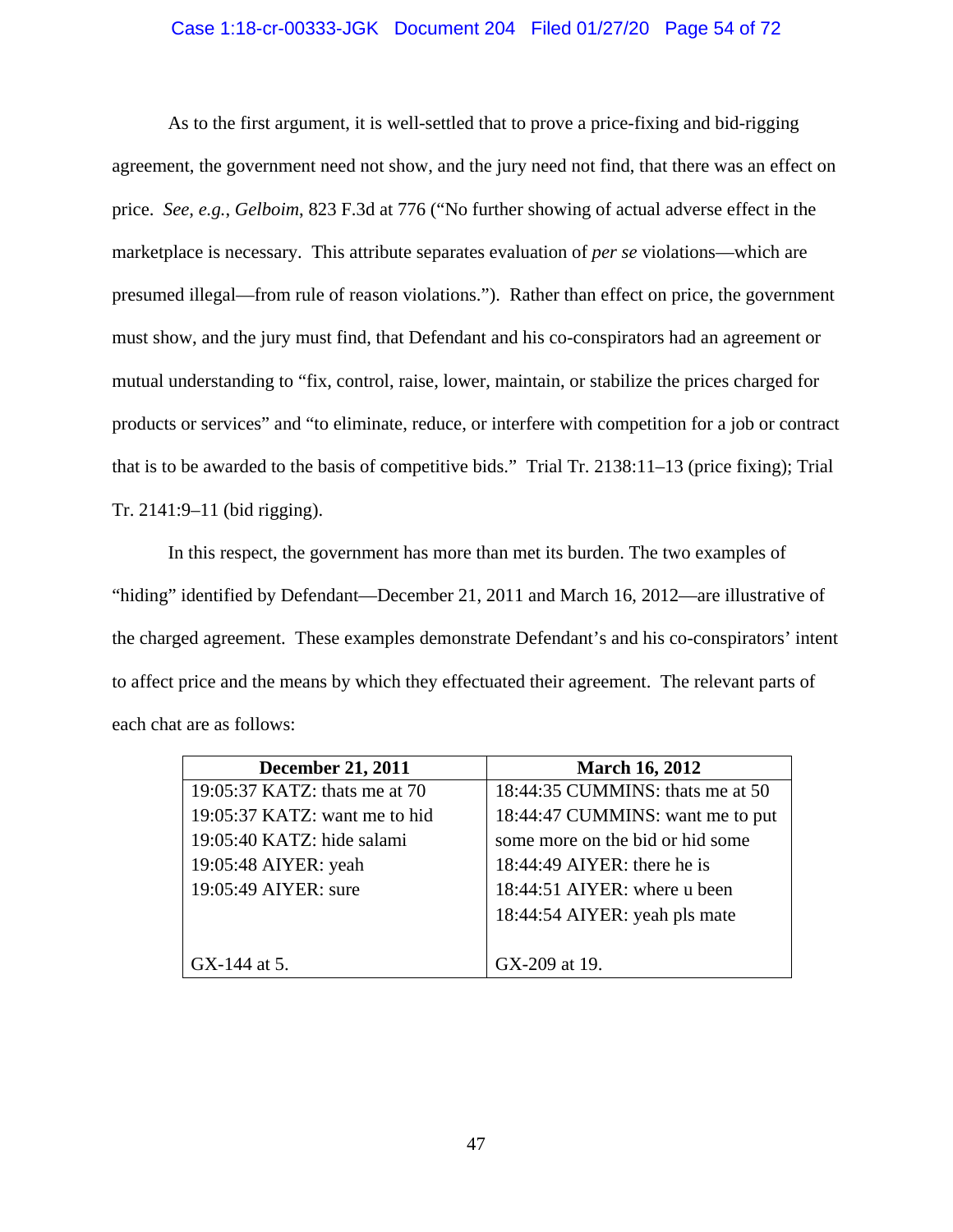Consistent with the chat communications, the data indicates that both Katz and Cummins hid

buying interest for Defendant. GX-S11 (December 21, 2011); GX-S20 (March 16, 2012). At

trial, Katz and Cummins explained the purpose of this conduct.

As to the December 21, 2011 episode, Katz explained:

If both of us had to buy, you could see a situation where the market would see demand from both of us, which could potentially push the price higher.

In this case, because we were going to work as one unit where one of us would do it and split it without a market knowing, effectively, it didn't look like anything had changed in terms of the demand side. So hopefully keeping the price stable while we got out of our position.

Trial Tr. 981:10–17. Put another way, he explained:

If you see more demand, someone may step in front. So, like I said earlier, you know, if there's lots of houses and there's only a few houses, you know, the price can go higher. It's largely the same thing. You know, if all of sudden, instead of seeing -- if they only saw \$1 million to buy, you know, it won't have a change. But if they saw both of us bidding at the same time, maybe they saw five million or seven million, people could take that information. Say there's better buyers in the market, they may move in front of us. They may go into the market and say, you know what, I'm not even going to try to buy on the bid, I'm just going to pay that offer to get the dollars that I need now, which could shift the whole market against us.

So, by us hiding that extra demand, by us hiding the idea that there's more buyers out there, we're hoping the market will stay stable and we'll get an opportunity to buy at more attractive rates for us.

Trial Tr. 984:12–985:3. As to the March 16, 2012 episode, Cummins explained:

Someone buys some dollars from Akshay, in the dollar/Turkish lira market. I let him know that I'm in the market trying to buy, show him my bid. I bid for the both of us and eventually I'm able to buy our dollars back at the price I had in the market. . . .

So, again, we need to buy dollars, so that means we both have demand to buy dollars. So we prefer a lower price. And I suggest that since I'm already in the market, maybe I could bid for both of us so that if the market sees that this is already demand -- if the market sees additional bidding, that would indicate more of a demand. That might push the price against us, push the price higher or lower to a less desirable price for us. So I suggest that I will bid for the both of us and hide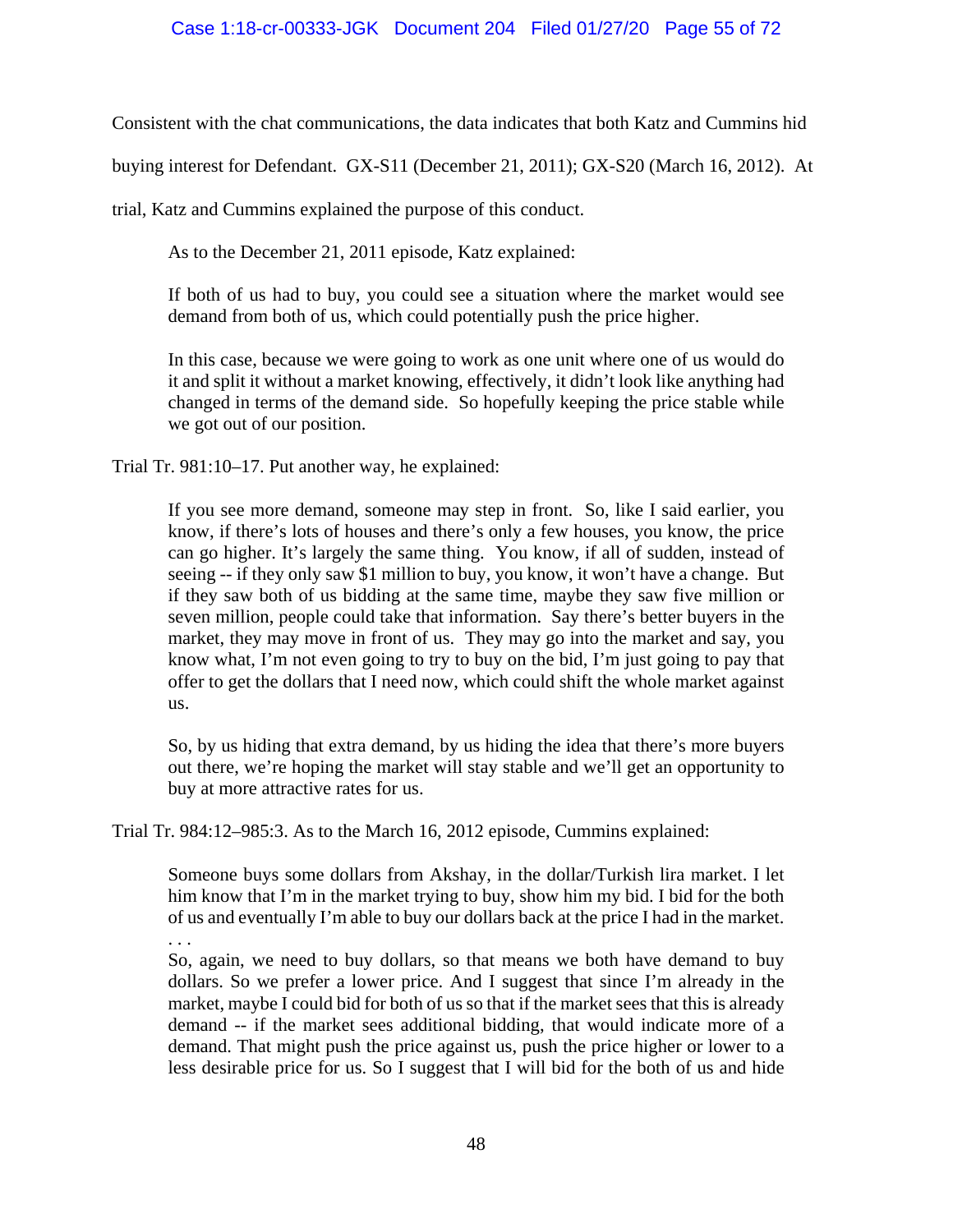#### Case 1:18-cr-00333-JGK Document 204 Filed 01/27/20 Page 56 of 72

some so that the market only sees this, so there's less risk of the market moving against us.

Trial Tr. 268:11–15; 268:18–269:2.

Both Katz and Cummins explained that this conduct was pursuant to the conspiracy with Defendant. Trial Tr. 985:14–16 (Katz); 269:3–5 (Cummins). A reasonable jury could readily conclude that this coordinated conduct, which was intended to affect the price of the USD/TRY currency pair, was evidence of a price-fixing and bid-rigging agreement. A reasonable jury could likewise conclude that Defendant was a knowing participant in this conduct, as demonstrated by his familiarity with the conduct and his agreement to the conduct as expressed in the chat.

Defendant's second argument, that the Reuters conduct merely illustrated independent decision-making, as opposed to collusion, fares no better than his first. First, his argument is undermined by instances when members of the conspiracy explicitly directed one another to do certain things in order to move the price in a particular direction. For example, on December 12, 2012, Cummins explicitly directed Defendant, "pull that bid AA," and Defendant did so. GX-279 at 2; GX-S26. Cummins explained that he directed Defendant to pull his bid so that he could move the price of the EUR/CZK currency pair down. Trial Tr. 326:14–327:9. On January 27, 2012, Defendant directed Katz, "Jason . . . pull ur bids . . . in il . . . s," and Katz did so. GX-181 at 7; GX-S37. Katz explained that Defendant asked him to pull his bids in order to keep the price of the USD/ILS currency pair low at the fix. Trial Tr. 991:25–992:11; 992:16–993:8; 994:11–13; 995:12–18.

Second, Defendant's "independent decision-making" argument is undermined by the fact that when members of the conspiracy did not act in accordance with the agreement, Defendant chastised them. For example, on September 10, 2012, Defendant directed his co-conspirators to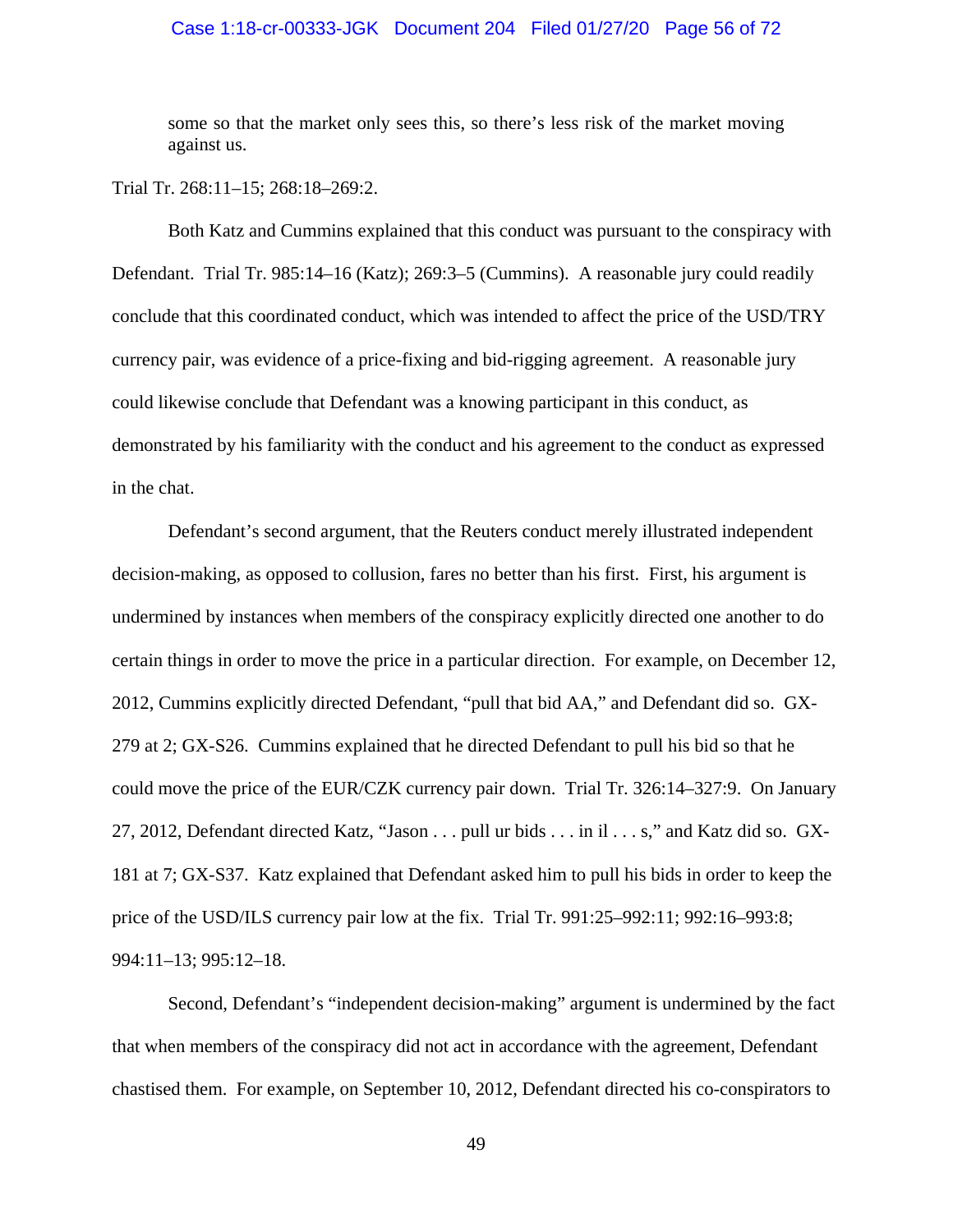#### Case 1:18-cr-00333-JGK Document 204 Filed 01/27/20 Page 57 of 72

suppress their bids in the USD/ZAR currency pair. GX-244 at 9 (Aiyer: "dont touch zar guys"). When Katz mistakenly traded against Defendant, Defendant chastised him, and Katz apologized because his inadvertent conduct was contrary to what was expected under the agreement. GX-244 at 9; Trial T. 1006:13–18. Similarly, on May 20, 2013 (EUR/CZK), Defendant again chastised Katz for trading against him. GX-300 at 2 (Aiyer: "stop . . . running this eu4czk . . . in my dface . . . i got paid"; Katz: "ah okay . . . cxl the deal i did on reuters"); Trial Tr. 1012:21– 1013:10. Katz explained that, pursuant to their understanding, he then canceled the deal they had entered into. Trial Tr. 1014:4–9.

Finally, Defendant's "independent decision-making" argument is undermined by the evidence of coordinated conduct among the conspirators. Coordinated conduct is circumstantial evidence of an agreement. *See, e.g.*, *Pica*, 692 F.3d at 86 ("[I]n a conspiracy case, as in any other, 'the government is entitled to prove its case solely through circumstantial evidence.'") (quoting *Rodriguez*, 392 F.3d at 544)); *Desimone*, 119 F.3d at 223 ("[T]he conspiratorial agreement itself may be established by proof of a tacit understanding among the participants, rather than by proof of an explicit agreement."). At trial, Katz and Cummins both explained that the co-conspirators did not need to spell out for each other every action to be taken in pursuit of the agreement. For example, Katz testified as follows:

Q. And when you and the defendant engaged in this wrongdoing, did you have to give instructions to each other every time when you did it?

A. No.

Q. Why not?

A. We were all in the market for a while. We knew what we had to do in different situations. . . . But in terms of other things, you know, we knew people's positions and we knew what was going on and what they wanted. We knew how the market worked. We knew what needed to be done to get the person to get the result that they wanted.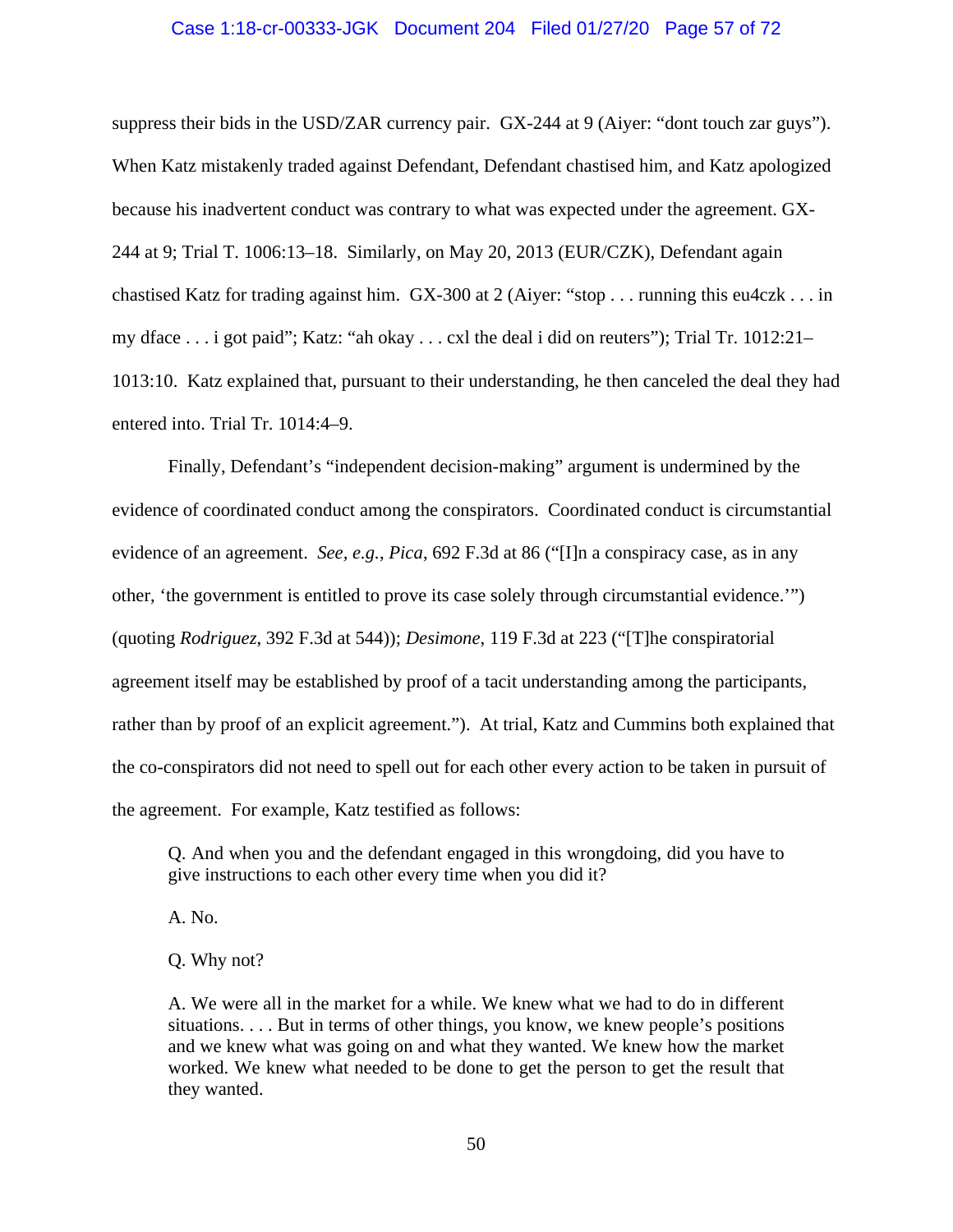#### Trial. Tr. 861:8–862:3. Cummins likewise testified:

Q. And when you guys acted to help each other and engage in this wrongdoing, did you have to spell out everything or give explicit instructions each and every time?

A. No, we didn't.

Q. Then how would it work? How would you know?

A. I knew what he needed to do in the market, and to stay with the example of spoofing, I would say, like, all right, I will -- thinking, I will help you out in this way, and hopefully it will drive prices down to your bid, because I know the way that the market works and so did everyone else in the chat."

Trial Tr. 719:21–720:6.

Defendant and his co-conspirators engaged in a multi-year conspiracy to fix prices and rig bids and offers for CEEMEA currencies. They were skilled traders who understood the machinations of the market and knew how best to effectuate their conspiracy in different circumstances. For example, when two or more of them were the same way (i.e., both short or both long), the one with the smaller position would let the person with the larger position trade first (i.e., the one with the smaller position would suppress his bids or offers). *See, e.g.*, Trial Tr. 1017:11–22. The trading episode from August 25, 2011 is illustrative. On that day, both Cummins and Defendant were both short in the USD/TRY. Rather than trade according to his own independent judgment, Defendant first checked in with Cummins to see if he was still short. GX-121 at 3. Cummins replied, "still short . . . go ahead." GX-121 at 3. Similarly, on April 2, 2012, Defendant and Cummins were short in the USD/ZAR currency pair and Cummins told Defendant, "you can go first, you got 2x the amnt," to which Defendant replied, "ok but dont want to push it higher and then u lose out." GX-213 at 8. Likewise, on May 20, 2013, both Defendant and Katz needed to buy USD in exchange for TRY, but Defendant had the larger position. Katz, accordingly said, "you go in fornt of me . . . im only 10," as compared to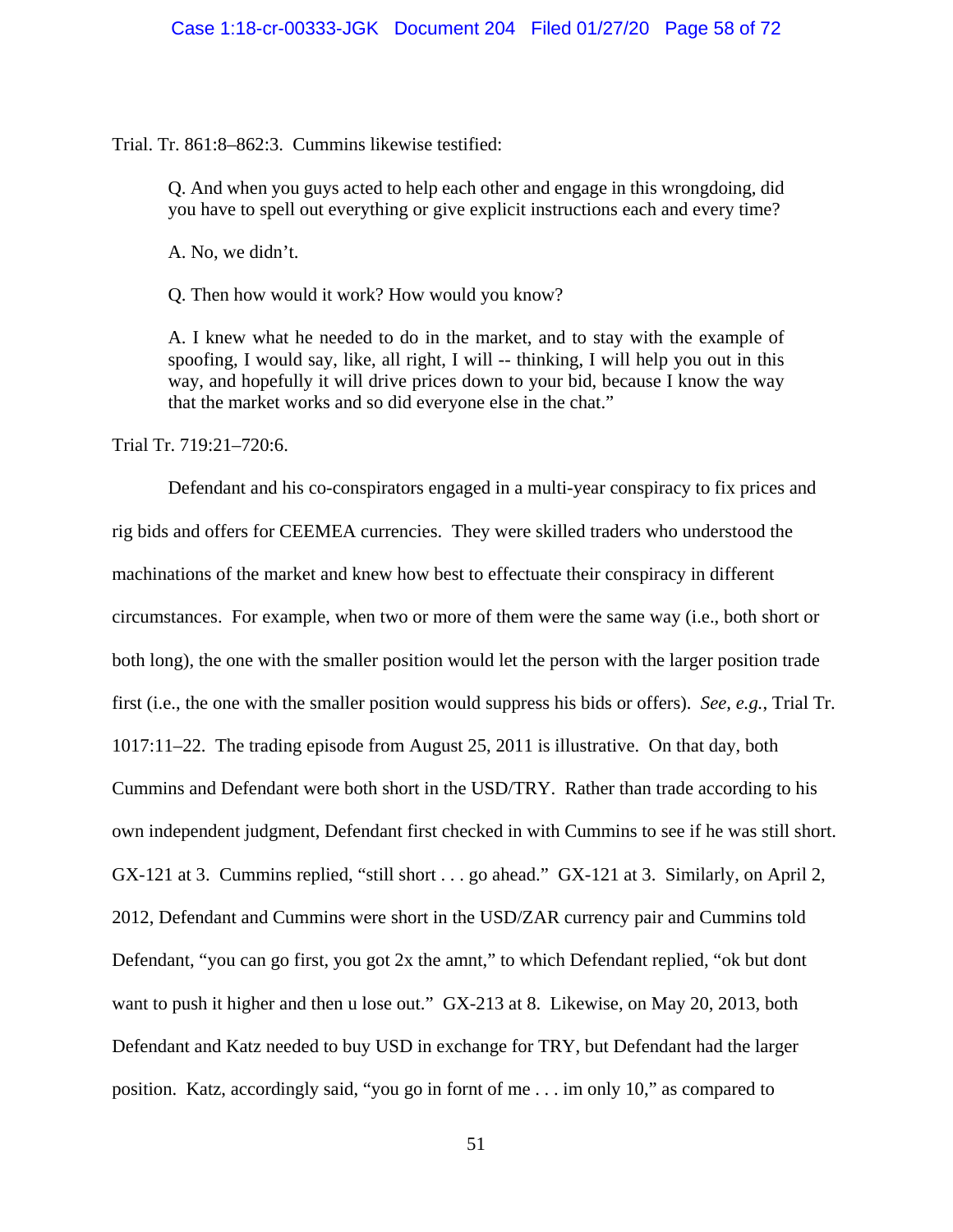#### Case 1:18-cr-00333-JGK Document 204 Filed 01/27/20 Page 59 of 72

Defendant's 40. GX-300 at 4. A reasonable jury could also infer similar coordination and agreement with respect to the conduct on May 8, 2012. There, Defendant disclosed that he needed the fix price to be low and Cummins responded, "wil ensure there are offersin there." GX-220 at 11. Cummins did as he said, placing an offer for \$10 million during the fix window. GX-S22. Cummins testified that this was done pursuant to their agreement. Trial Tr. 316:3–5 ("Q. . . . Mr. Cummins, was this conduct part of your understanding with Mr. Aiyer? A. Yes.").

A reasonable jury could conclude, based on the documentary and testimonial evidence, that the conduct presented at trial was not mere "independent decision-making," but rather was action taken pursuant to the charged price-fixing and bid-rigging conspiracy.<sup>6</sup>

## **III. Defendant Is Not Entitled to a New Trial**

 $\overline{a}$ 

For the same reasons that acquittal is unwarranted under Rule 29, Defendant is not entitled to a new trial, and the Court should deny his motion brought pursuant to Federal Rule of Criminal Procedure 33. Motions for new trials are disfavored and should be granted only in "extraordinary circumstances." *United States v. McCourty*, 562 F.3d 458, 475 (2d Cir. 2009) (quoting *United States v. Torres*, 128 F.3d 38, 48 (2d Cir. 1997)). The "ultimate test on a Rule 33 motion is whether letting a guilty verdict stand would be a manifest injustice." *United States v. Ferguson*, 246 F.3d 129, 134 (2d Cir. 2001). To grant a new trial, a district court must have "a real concern that an innocent person may have been convicted." *Id.* (quoting *United States v.* 

<sup>&</sup>lt;sup>6</sup> Defendant argues in a footnote that "[t]he Court should enter a judgment of acquittal for the alternative reason that the Sherman Act is void for vagueness." Def.'s Mem. at 34 n.3. To the extent he is making a facial vagueness challenge to criminal enforcement of the Sherman Act, such an argument is foreclosed by *Nash v. United States*, 229 U.S. 373, 376–78 (1913). To the extent he is making an as-applied challenge, his argument is merely a tautology reasserting his sufficiency challenge. He essentially argues that because "[t]he conduct detailed by the Government's trial evidence does not demonstrate that Mr. Aiver engaged in or agreed to engage in 'manifestly anticompetitive' conduct of the type that is condemned under the Sherman Act," no reasonable person could conclude that he violated the Sherman Act. Def.'s Mem. at 34 n.3. His "vagueness" challenge, then, fails for the same reasons that his sufficiency challenge fails.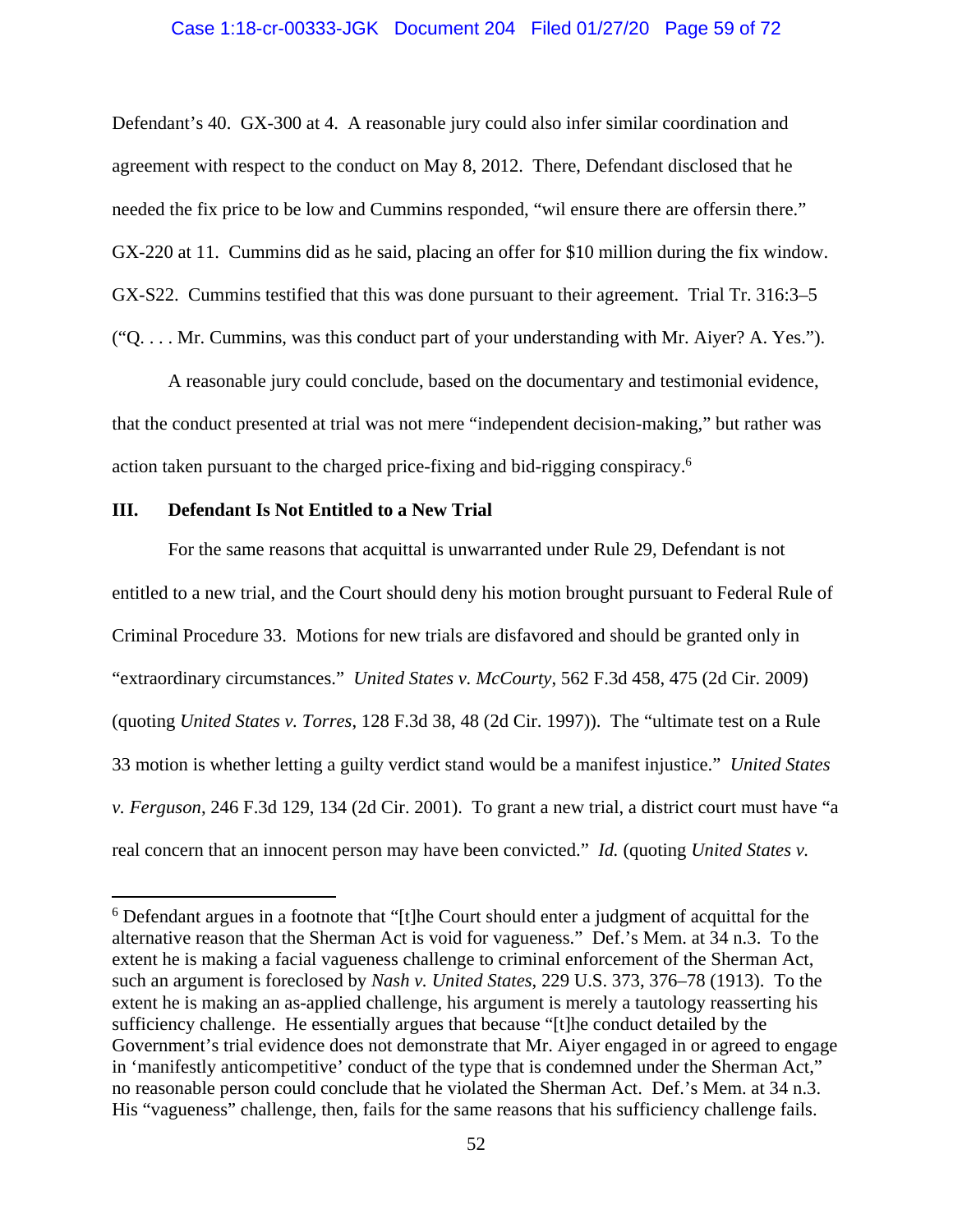#### Case 1:18-cr-00333-JGK Document 204 Filed 01/27/20 Page 60 of 72

*Sanchez*, 969 F.2d 1409, 1414 (2d Cir. 1992)). While a district court has broader discretion to grant a new trial under Rule 33 than to grant a motion for acquittal under Rule 29, the district court "nonetheless must exercise the Rule 33 authority 'sparingly.'" *Ferguson*, 246 F.3d at 134 (quoting *Sanchez*, 969 F.2d at 1414).

As detailed above, the witness testimony, documents, and data presented at trial established each element of the crime charged beyond a reasonable doubt. This evidence showed that, as charged in the indictment, Defendant participated in a conspiracy to fix prices of, and rig bids and offers for, CEEMEA currencies. The evidence showed that the conspiracy charged in the indictment actually existed, that Defendant knowingly joined the conspiracy, and that the conspiracy concerned interstate commerce. In his motion, Defendant raises six bases for a new trial. None of these bases, individually or collectively, constitute a "manifest injustice" meriting a mistrial or a new trial. Accordingly, the Court should deny Defendant's motion.

#### **A. The Evidence Was Properly Admitted.**

The evidence presented at trial was properly admitted. Defendant unpersuasively argues that he suffered prejudice from "irrelevant and prejudicial evidence that should have been excluded: all evidence related to the vertical transactions in the ruble and zloty and the interdealer transactions." Def.'s Mem. at 74. The admission of this evidence was subject to a motion *in limine*, *see* Defendant's Standing Motion *in Limine* to Exclude Evidence of Coordinated Interdealer Trading and Coordinated Ruble Trading, ECF No. 98, that was fully briefed by the parties and denied by the Court. Hr'g Tr. 30:8–9 (Sep. 24, 2019). For the reasons set forth in the government's opposition to Defendant's motion, *see* The United States' Memorandum of Law in Opposition to Defendant's Standing Motion *in Limine* to Exclude Evidence of Coordinated Interdealer Trading and Coordinated Ruble Trading, ECF No. 102, this evidence was relevant as direct evidence of the crime charged and admissible under Federal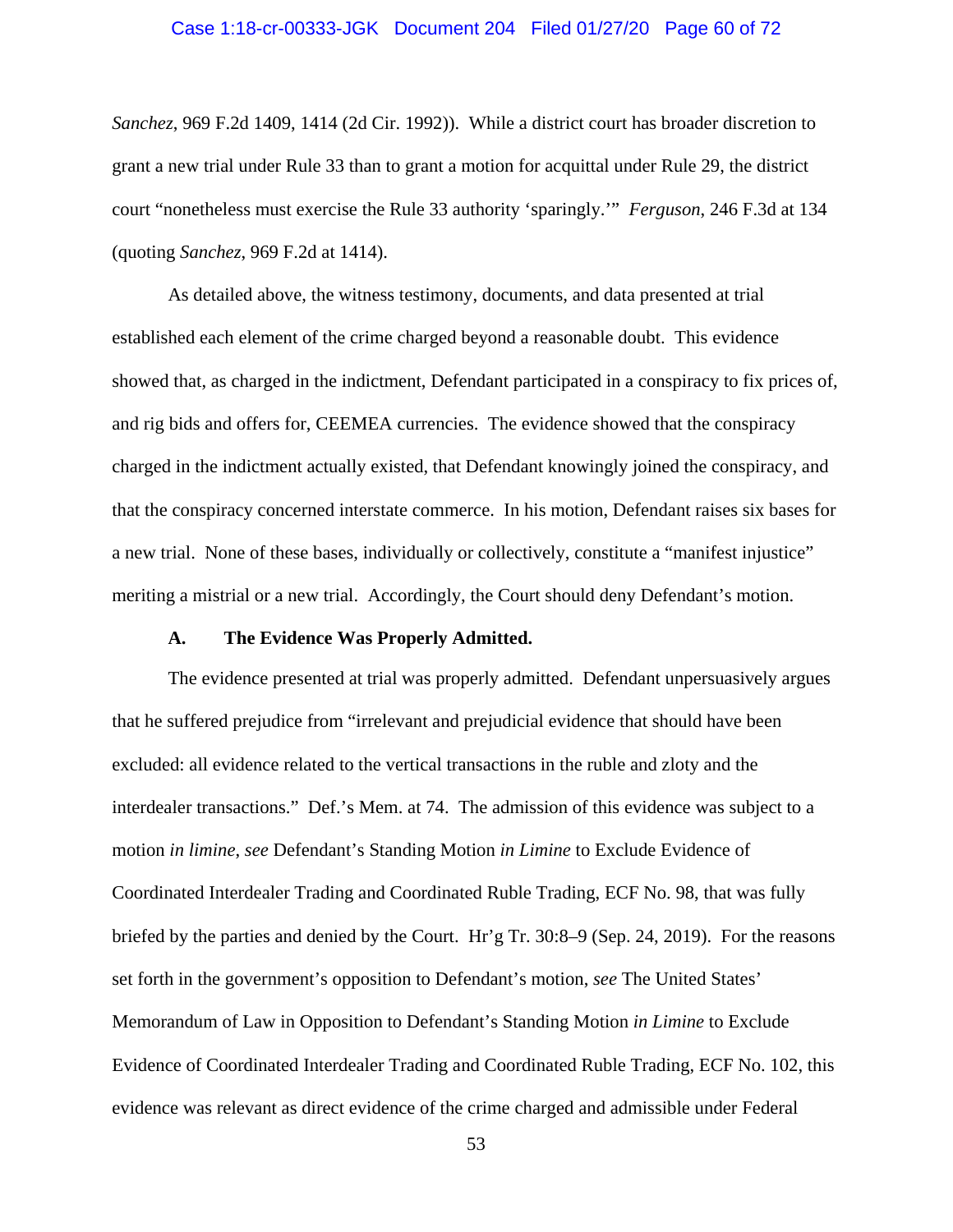#### Case 1:18-cr-00333-JGK Document 204 Filed 01/27/20 Page 61 of 72

Rules 401, 402, and 403. Defendant is, therefore, not entitled to a new trial on the basis of the proper admission of this evidence.

Defendant's instant motion also seems to encompass evidence of spoofing and fake trades, conduct that was subject to another motion *in limine*. *See* Defendant's Motion *in Limine* to Exclude Evidence or Argument Concerning "Spoofing" or Cancelled Trades, ECF No. 96; The United States' Memorandum of Law in Opposition to Defendant's Motion *in Limine* to Exclude Evidence or Argument Concerning "Spoofing" or Cancelled Trades, ECF No. 103. The Court properly denied this motion, concluding that evidence of spoofing and fake trades was relevant and "inextricably intertwined with the evidence regarding the charged offenses, and it is necessary to complete the story of the crime on trial." Hr'g Tr. 29:5–10 (Sep. 24, 2019) (quoting *Carboni*, 204 F.3d at 44). The court also rightly concluded that there was "no basis to exclude the evidence under Rule 403." Hr'g Tr. 29:13–14 (Sep. 24, 2019). Because the evidence was admissible, Defendant's argument that he suffered prejudice because the evidence was inadmissible, *see* Def's Mot. at 75, must fail.

Furthermore, to the extent that any prejudice or confusion could have resulted from evidence of spoofing or fake trades, such prejudice was mitigated by the Court's limiting instruction:

You have heard evidence in this case about "spoofing" conduct or canceled trades which do not, in and of themselves, constitute the charged criminal conspiracy and are not in themselves illegal. You may not return a verdict of guilty solely because you find that the defendant alone or in combination with others engaged in spoofing or trades that were subsequently canceled. However, such evidence may be considered to determine the relationship between the defendant and his coconspirators, and his knowledge of, and intent to advance, the purpose of the conspiracy charged in the indictment, namely, to fix prices and rig bids.

Trial Tr. 2142:16–2143:1. Indeed, it is well-established that a district court may minimize any potential prejudice through jury instructions. *See United States v. Abu-Jihaad*, 630 F.3d 102,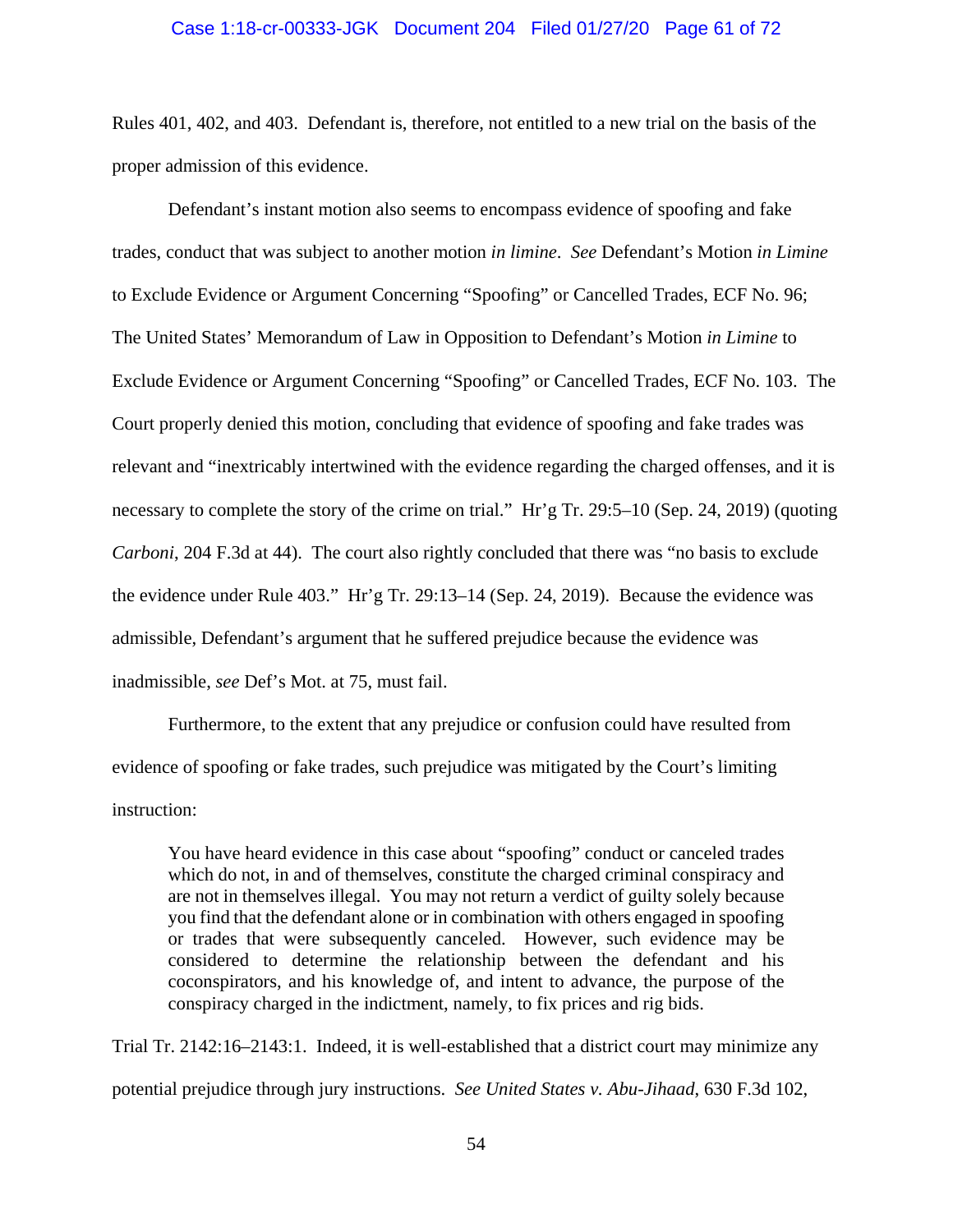#### Case 1:18-cr-00333-JGK Document 204 Filed 01/27/20 Page 62 of 72

133 (2d Cir. 2010) ("In any event, the district court properly minimized the risk of unfair prejudice through limiting instructions.") (citing *United States v. Mercado*, 573 F.3d 138, 142 (2d Cir. 2009)); *see also Richardson*, 481 U.S. at 211 ("[J]uries are presumed to follow their instructions.").

Defendant's reliance on *United States v. Guiliano*, 644 F.2d 85 (2d Cir. 1981), is misplaced. In *Guiliano*, Guiliano was convicted on two counts of bankruptcy fraud and one count of racketeering (RICO), which was predicated on both bankruptcy counts. The Court of Appeals for the Second Circuit reversed one of the bankruptcy convictions, thereby "undermin[ing] the RICO conviction." *Id.* at 88. The court also went out of its way to express its skepticism as to the application of RICO to Guiliano's activities. *Id.* Although the court concluded that there was likely sufficient evidence to support the second bankruptcy count, it ordered a new trial "because of the distinct risk that the jury was influenced in its disposition of this count by improper evidence and by the allegations of the RICO count." *Id.* at 88–89. The court noted, that "[o]ne of the hazards of a RICO count is that when the Government is unable to sustain a conviction under this statute, it will have to face the claim that the prejudicial effect of tarring a defendant with the label of 'racketeer' tainted the conviction on an otherwise valid count." *Id*. at 89. There is no such hazard here in this single-count, one-defendant case. *Cf. United States v. Napolitano*, 564 F. Supp. 951, 954–55 (S.D.N.Y. 1982) (deeming reliance on *Guiliano* "misplaced" because defendant was not found guilty on a RICO count and so the "spillover claim" was not present). The evidence challenged here was direct evidence of the single count against Defendant. It was properly subjected to Rule 403's balancing test and any potential prejudice was further mitigated by a limiting instruction. There was, therefore, no "spillover" prejudice suffered by Defendant.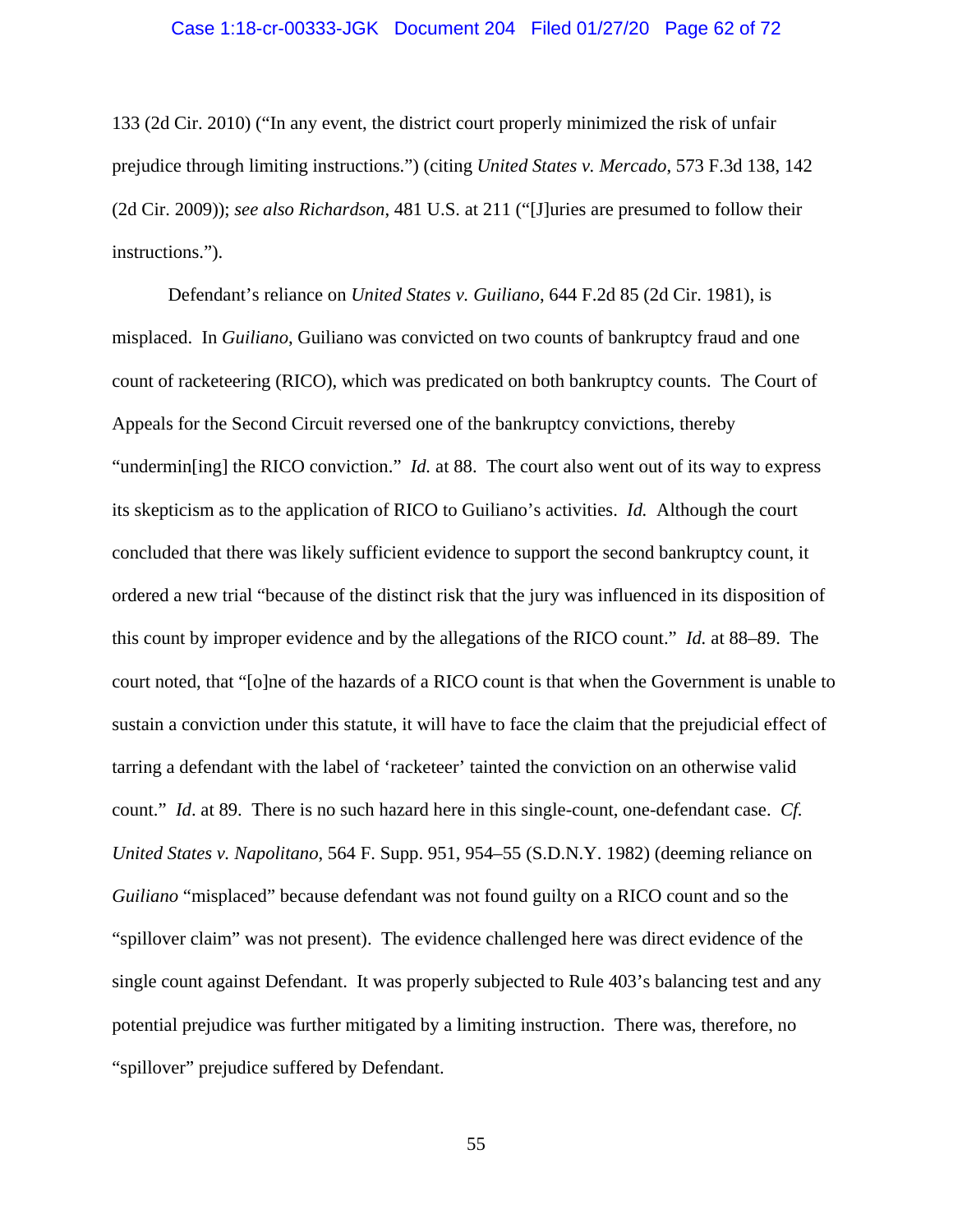## **B. The Jury Was Properly Instructed as to the Applicable Legal Standard.**

Defendant's argument that the jury was potentially "confused about the proper legal standard" because witnesses testified that they knew their conduct was "wrong," *see* Def.'s Mem. at 76–77, lacks merit. First, Defendant never objected to the admissibility of this testimony at trial. Second, to the extent that such testimony had any potential to confuse the jury, such confusion was mitigated by the Court's limiting instruction, which it gave at Defendant's request, *see* Defendant's Supplemental Submission Regarding Jury Instructions, ECF No. 144, at 1–4. The Court instructed the jury as follows:

You have heard testimony that the defendant engaged in conduct that witnesses believed was "wrong" or was likely to make customers "angry." Such conduct does not constitute the crime of conspiracy charged in this case unless that conduct was in furtherance of a conspiracy to fix prices and rig bids as I have defined those terms for you. I remind you that, regardless how witnesses describe certain conduct, you and you alone must determine whether the conspiracy to fix prices and rig bids did, in fact, exist, in accordance with my instructions on the elements of that crime. You may not return a verdict of guilty against the defendant unless you find that there was a conspiracy to fix prices and rig bids and that the defendant knowingly joined that conspiracy.

Trial Tr. 2143:2–14. Defendant did not object to this charge at the charging conference, or at any time before the charge was given. *See generally* Trial Tr. 1888–1933. Even now, Defendant offers no explanation as to why this charge was inadequate, and he certainly provides no basis for the Court to grant him a new trial.

# **C. The Government's Summations Were Appropriate.**

Defendant unpersuasively argues that a new trial is warranted because of the "improper and prejudicial" content of the government's summations. Def.'s Mem. at 77. He is wrong. "A defendant bears a substantial burden when arguing for a new trial based on prosecutorial misconduct in the summation." *United States v. Caracappa*, 614 F.3d 30, 41 (2d Cir. 2010). "An improper summation will only warrant a new trial when the challenged statements are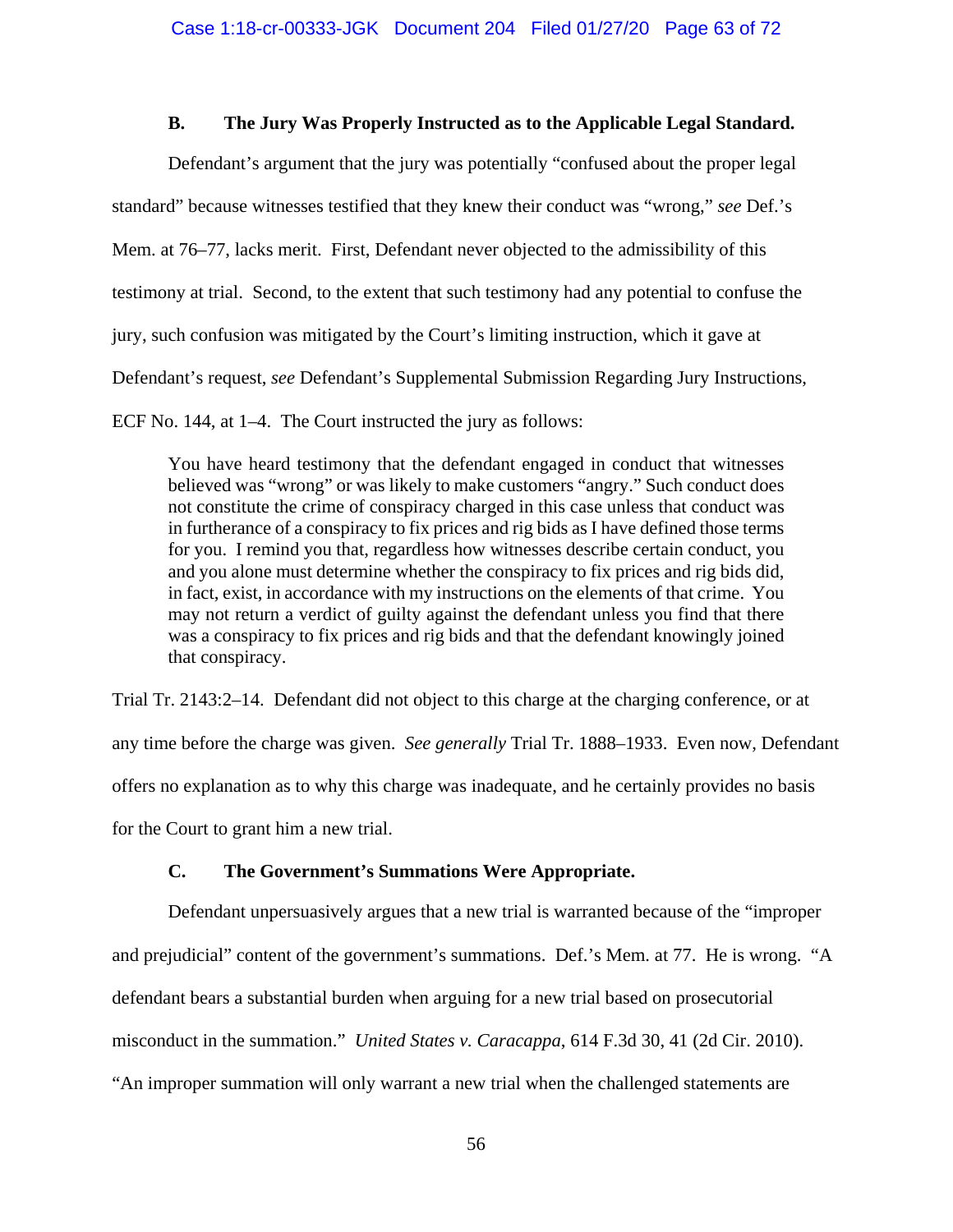#### Case 1:18-cr-00333-JGK Document 204 Filed 01/27/20 Page 64 of 72

shown to have caused substantial prejudice to the defendant; rarely will an improper summation meet the requisite level of prejudice." *United States v. Daugerdas*, 837 F.3d 212, 227 (2d Cir. 2016). In this circuit, "the test for substantial prejudice looks to 'the severity of the misconduct, the measures adopted to cure the misconduct, and the certainty of conviction absent the misconduct.'" *United States v. Pauling*, 256 F. Supp. 3d 329, 339 (S.D.N.Y. 2017) (quoting *United States v. Certified Envtl. Servs., Inc.*, 753 F.3d 72, 95 (2d Cir. 2014)). Where, as here, "a defendant did not object to the challenged remarks at trial, courts have required a showing of 'flagrant abuse.'" *Id.* (quoting *United States v. Germosen*, 139 F.3d 120, 128 (2d Cir. 1998)). Defendant argues that the government's reference to Defendant's own statements, including "zar domination," was improper because his statements were merely "aspirational." Def.'s Mem. at 85. Defendant does not argue that the evidence itself was inadmissible, nor could he. Rather, he argues that reference to this properly admitted evidence during summation was misleading. However, to the extent that the statements were subject to multiple interpretations, it is wellestablished that "[t]he government has broad latitude in the inferences it may reasonably suggest to the jury during summation." *United States v. Zackson*, 12 F.3d 1178, 1183 (2d Cir. 1993) (quoting *United States v. Casamento*, 887 F.2d 1141, 1189 (2d Cir. 1989)). Additionally, Defendant thoroughly presented his own interpretations to the jury through cross-examination of Cummins and Katz. *See, e.g.*, Trial Tr. 684:16–685:7 ("Q. Mr. Katz had some idea that if you, and he, and others did activity in the rand in the afternoon, you might then be able to get some advantage the next day in trading. Is that a rough summary of what the ZAR domination was thinking Mr. Katz communicated to you? A. Yes that's fair. . . . Q. And so far as you know, Mr. Aiyer, Mr. Williams did not buy into it either; is that right? A. That's right. Q. And so you never did it? A. That's correct.") (Cummins); 1180:13–1187:19 ("Q. All right. Let's go to another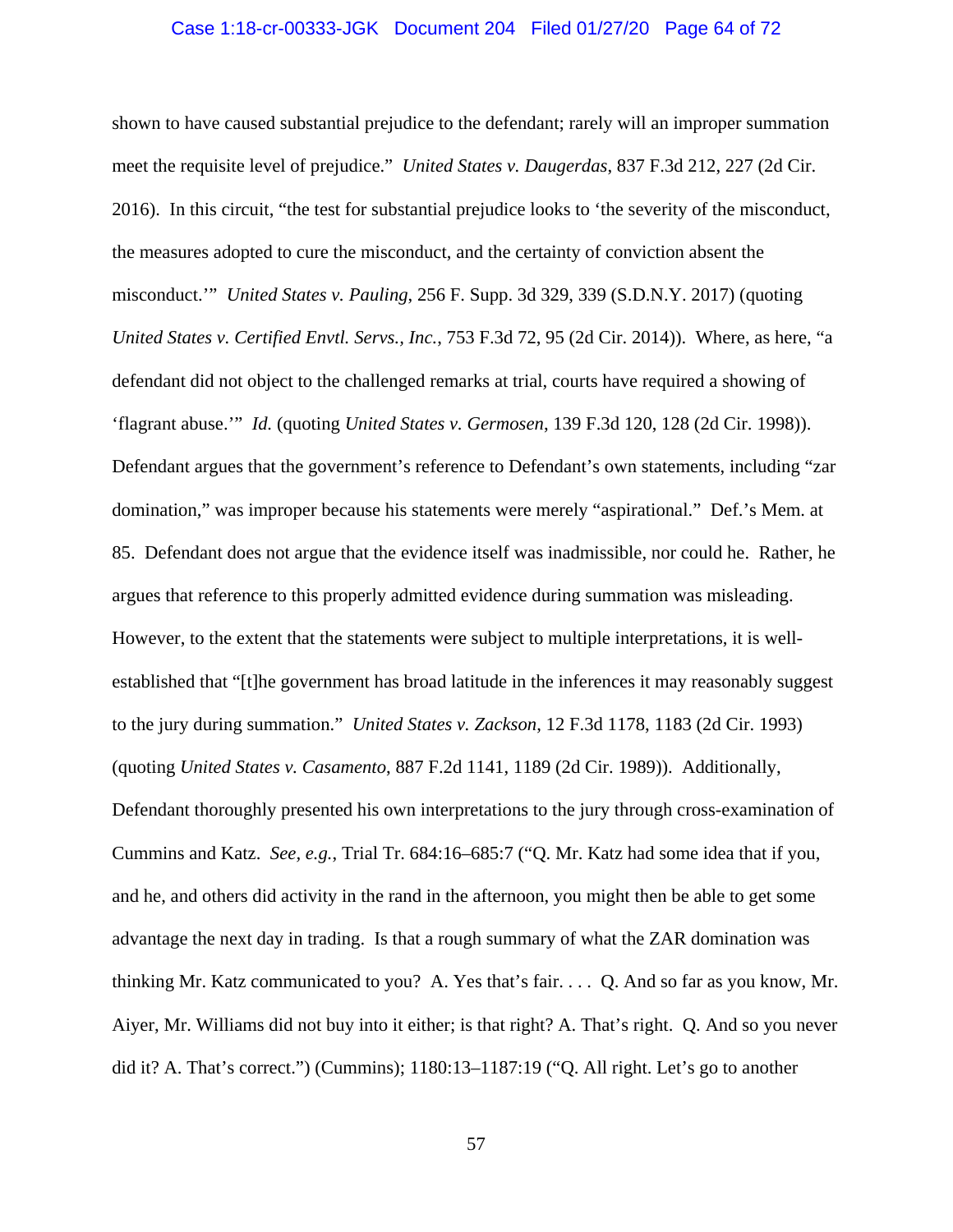#### Case 1:18-cr-00333-JGK Document 204 Filed 01/27/20 Page 65 of 72

item. And this is ZAR domination. Do you remember you testified about ZAR domination? A. Yes. Q. And were you trying to give the impression to the jury that ZAR domination was Mr. Aiyer's idea? A. No. Q. It wasn't Mr. Aiyer's idea, right? A. I believe it was a discussion, but I don't believe it was his initial idea to call it that, no.") (Katz). Additionally, during his summation, Defendant advocated for his interpretation of these statements to the jury. Trial Tr. 1996:2–16 ("Now, what happened to the ZAR domination plan, the plan to push the ZAR around? . . . There is no ZAR domination plan put into practice."). With Defendant's gloss on these statements, the jury was well-equipped to evaluate any reference thereto made during summation.

 Defendant further claims that the "only conceivable aim of such a strategy was to exploit the inflammatory nature of the language." Def.'s Mem at 77. However, Defendant ignores the value this language had in establishing, for instance, Defendant's degree of trust with his coconspirators ("chat of trust") and Defendant's intent to coordinate his trading with his coconspirators ("salute to first coordinated ZAR effort"). Defendant also ignores the coconspirator testimony that linked these comments to relevant elements of the broader conspiracy such as their coordinated trading, shared confidence, and motivation. *See, e.g.*, Trial Tr. 726:12– 18 ("Q. And here you see Mr. Aiyer saying in those first three lines, 'BTW' -- by the way -- "salute to first coordinated ZAR effort." Do you see that? A. Yes. Q. To your understanding, what is Mr. Aiyer saluting? A. Working together on the stop-loss."); 902:18–21 ("Q. What made it a chat of trust? A. We were working together. We are all in the same boat trying to help each other make more money. We trusted each other."). Viewed in the context of the whole trial, these properly admitted statements were highly probative of Defendant's guilt and were not merely "inflammatory," as Defendant suggests.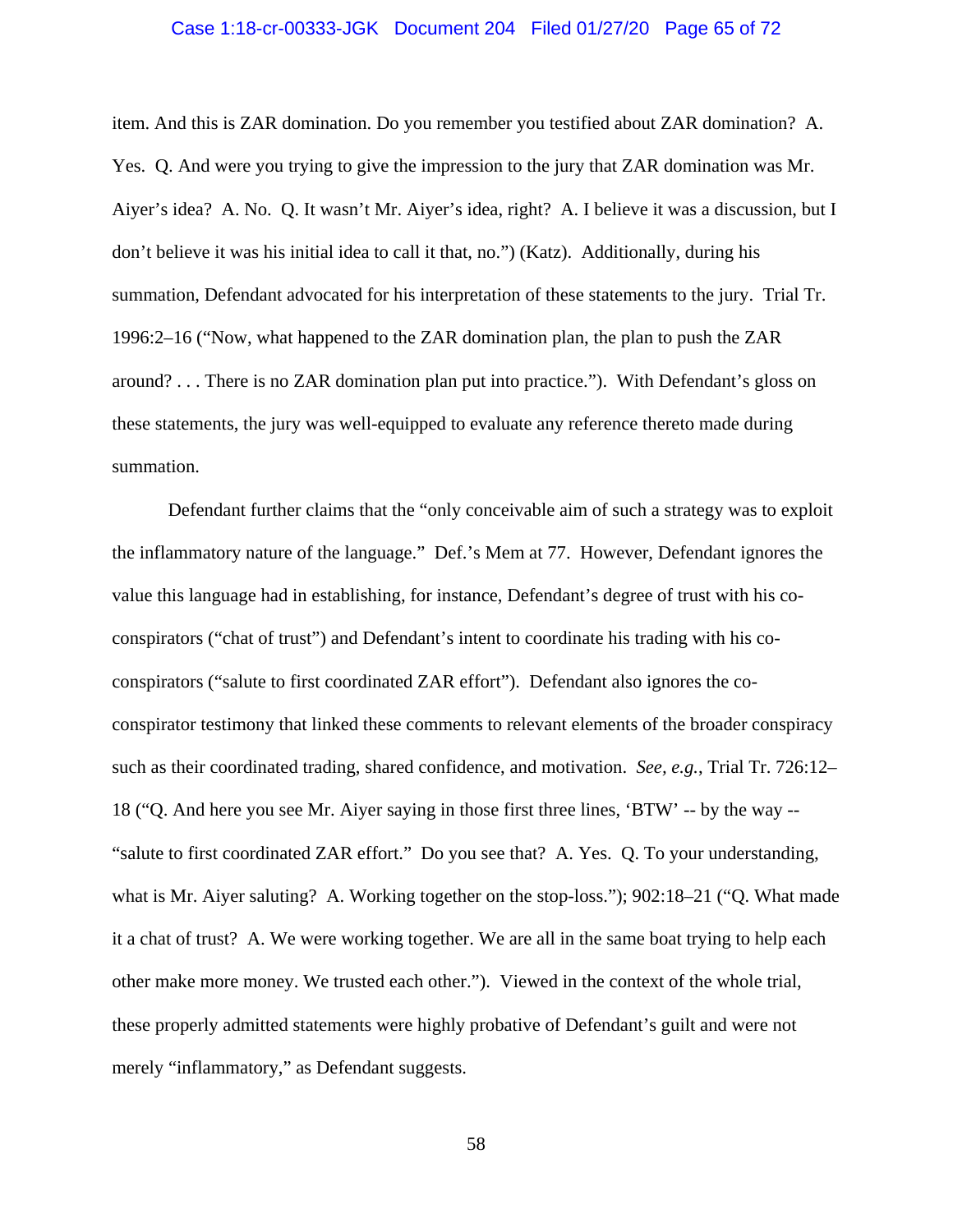#### Case 1:18-cr-00333-JGK Document 204 Filed 01/27/20 Page 66 of 72

 Defendant also unpersuasively argues that the government's use of the phrase "speaks for itself" is misleading and contradicts the government's position set forth in its motion *in limine* to admit lay opinion testimony. Def.'s Mem. at 87–88. However, Defendant misconstrues the nature of the government's motion *in limine*. The government's motion *in limine* to admit lay opinion testimony specifically addressed "jargon and code words to refer to customers, methods of coordinating trades, and their trading positions." Memorandum of Law in Support of the United States' Motions *in Limine*, ECF No. 93, at 6. Examples of such language included: "ndf . . . Mar 27," "she gave me 10 already," "made her 22 25," "not short now," "i will pur a 00 offer in usd try," "get paid in 25 by scumbag," and "machines getting their bids in front of me now." *Id.* at 7–11. Such language is not familiar to lay people, and the Court properly permitted percipient witnesses to explain such phrases to a lay jury. None of the language in summations that Defendant now complains of is the sort of "jargon" the lay opinion testimony was helpful to clarify.

 Defendant makes out no colorable claim for misconduct, much less a flagrant abuse causing substantial prejudice. There is no basis for granting Defendant a new trial based on the government's summations.

## **D. Evidence of Procompetitive Justifications and Anticompetitive Effects Was Properly Excluded.**

The Court properly excluded evidence of procompetitive justifications and anticompetitive effects, as such evidence is not relevant in a *per se* case. *See Koppers*, 652 F.2d at 295 n.6 ("Where *per se* conduct is found, a finding of intent to conspire to commit the offense is sufficient. A requirement that the intent go further and envision actual anticompetitive results would reopen the very questions of reasonableness which the *per se* rule is designed to avoid."); *Maricopa Cty Med. Soc'y,* 457 U.S. at 345 ("Thirteen years later, the court could report that 'for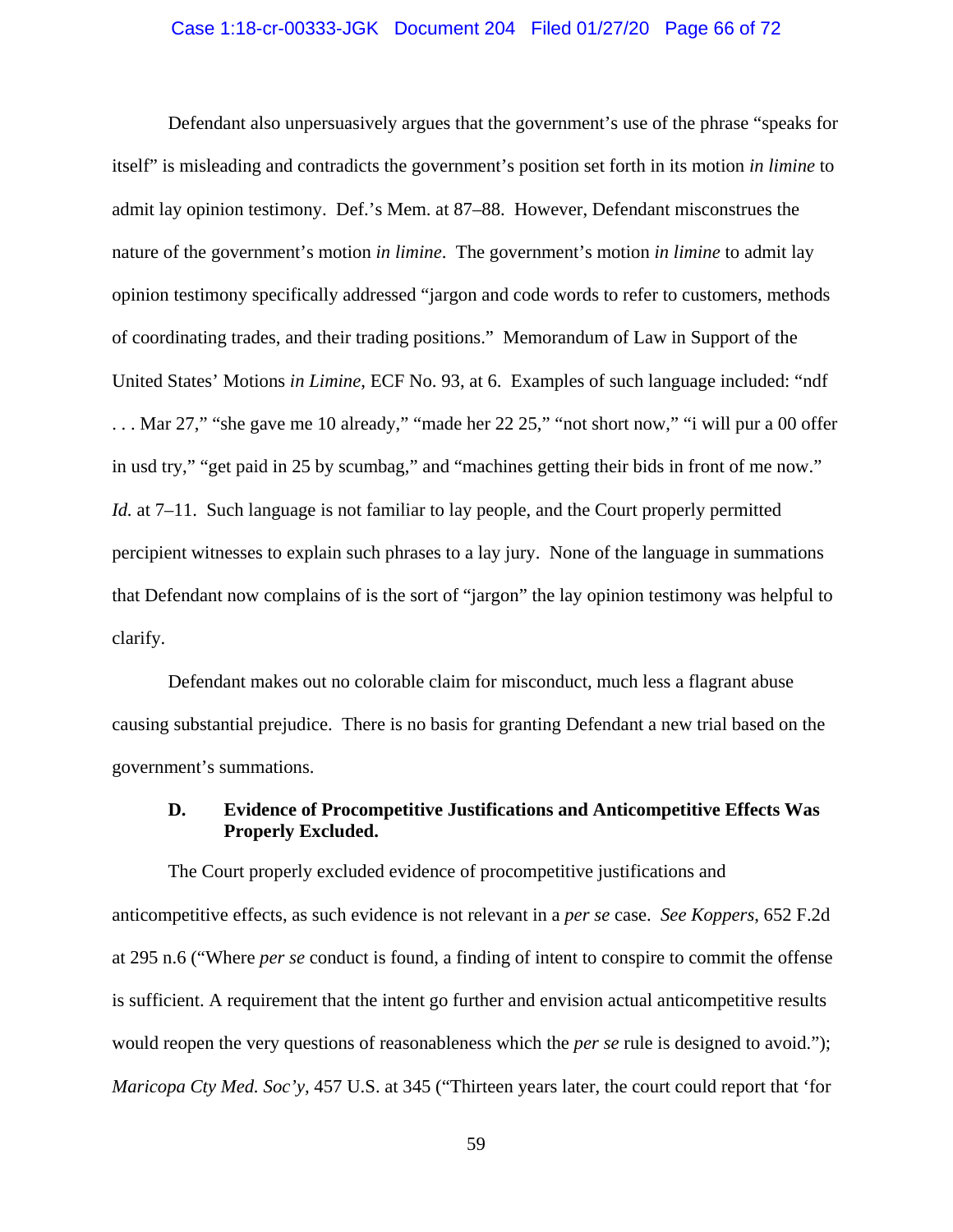#### Case 1:18-cr-00333-JGK Document 204 Filed 01/27/20 Page 67 of 72

over 40 years, this court has consistently and without deviation adhered to the principle that price-fixing agreements are unlawful *per se* under the Sherman Act and that no showing of socalled competitive abuses or evils which those agreements were designed to eliminate or alleviate may be interposed as a defense.'"); *United States v. Guillory*, 740 F. App'x 555, 556 (9th Cir. 2018) ("The district court did not preclude any relevant evidence by granting the government's motion *in limine* to prohibit Guillory from introducing evidence or argument that the bid-rigging agreements were reasonable. Bid rigging is a *per se* violation of the Sherman Act.").

Although the Court granted the government's motion *in limine* to exclude evidence of competitive effects, the Court acknowledged Defendant's argument, raised here, that such evidence could be relevant to his intent. Hr'g Tr. 14:25–15:5 (Sep. 24, 2019). At the time, the Court concluded that it did not have sufficient evidence to determine such relevance. *Id.* 15:5–8. The Court, therefore, granted the motion, "*without prejudice to the ability of the parties to raise the issue with respect to specific evidence at trial*." *Id*. 15:15–16 (emphasis added).

During trial, Defendant did, in fact, raise the issue with respect to specific evidence. *See* Defendant's Offer of Proof Concerning the Proposed Expert Testimony of Professor Richard Lyons, ECF No. 140, and Professor Dennis Carlton, ECF No. 141. As to that evidence, the Court engaged in a careful analysis of whether particular evidence could be relevant to Defendant's intent and whether any relevance was substantially outweighed by the danger of unfair prejudice. *See, e.g.*, Trial Tr. 1601:18–21 ("Evidence of pro-competitive effects, or the lack of harm, is not relevant and should be excluded under Rule 403 because its prejudicial impact substantially outweighs any arguable relevance. Moreover, to the extent that the analysis of Professor Lyons is based on an analysis of market conditions to negate the intent of the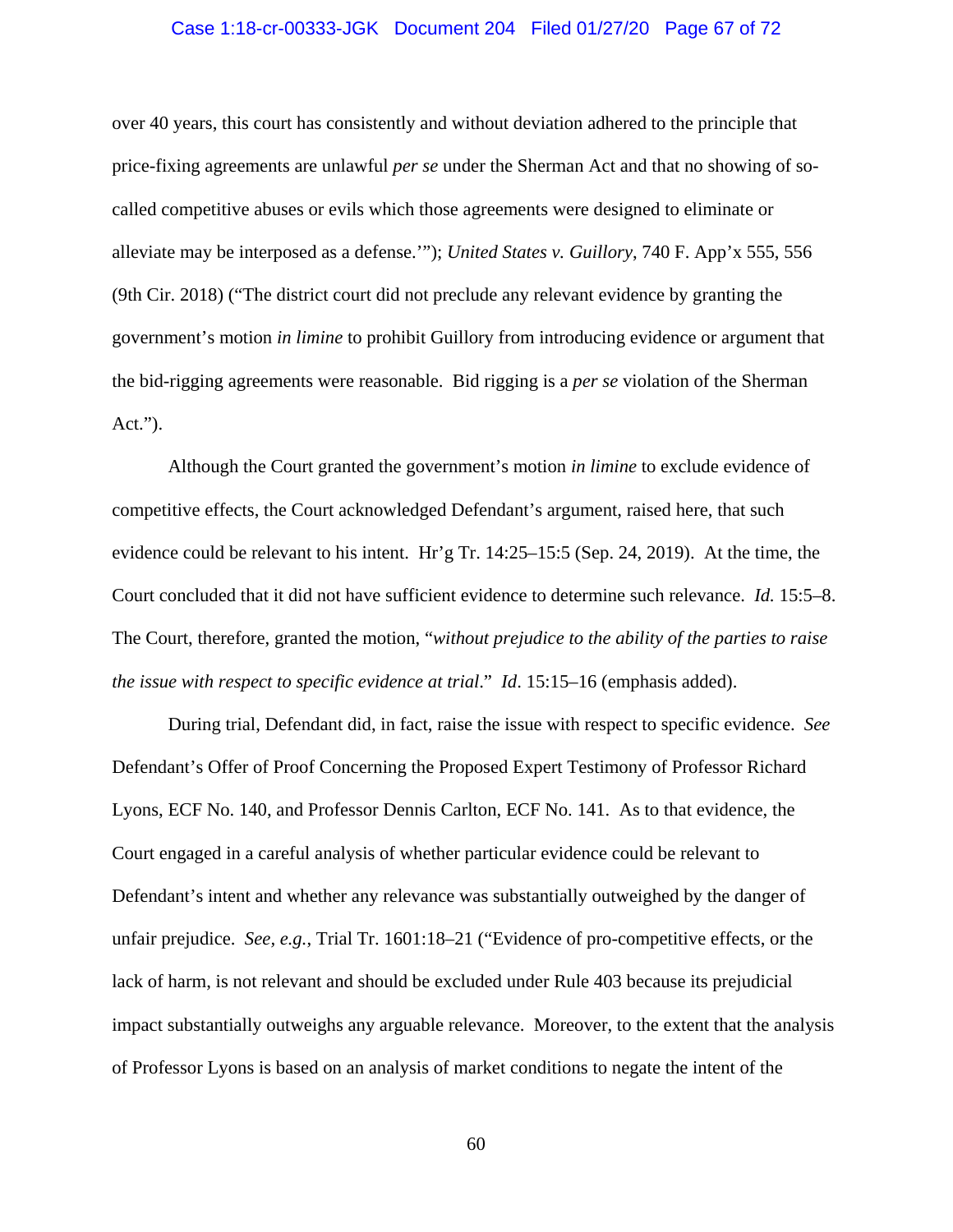#### Case 1:18-cr-00333-JGK Document 204 Filed 01/27/20 Page 68 of 72

conspirators, the evidence should be excluded for the additional reason that there is no proffer that the alleged conspirators were aware of the conditions relied upon by Professor Lyons.").

Defendant was permitted to admit effect evidence when a sufficient proffer was made that Defendant would have been aware of the relevant conditions. Such a proffer was made, for example, with respect to the trading on January 18, 2012. Accordingly, Defendant was permitted to admit effect evidence as to this trading day. *See* Trial Tr. 1756:8–1761:15. The same was true for January 27, 2012. *See* Trial Tr. 1768:14–25 ("Q. -- can you explain what caused the fixed price to be lower than the price before the fix? A. Well, in general, the determination of a price is the crossing of supply and demand, buying and selling. So it is the total amount of buying and the total amount of selling that occurred during the fix window. Q. Based on your review of all of the trading activity during this period of time, do you have an opinion of how much Mr. Katz's trading affected trading activity, affected the fix outcome? A. The fix outcome would have been driven by the trading in that fixing window, so I don't see an impact there."). Elsewhere, when the Court found there "[was] sufficient evidence that Aiyer was following Reuters in order to affect his subsequent transaction," such effect evidence was admitted. *See* Trial Tr. 1832:12–14.

Defendant otherwise declined the opportunity, and in fact the Court's invitation, to make a suitable proffer of the foundation for admitting other effects evidence as probative of his intent. *See, e.g.*, Trial Tr. 1691:6–19 ("As I indicated yesterday, the defense really hasn't given me the proper purpose for the exhibits which appear to be precluded because they were originally offered for an improper purpose, and the defendant hadn't come forward with a proper purpose for the exhibits. I add both Mr. Cummins and Mr. Katz have testified. To the extent there was a question, were you aware of what was going on in the market? [W]hat were you aware of?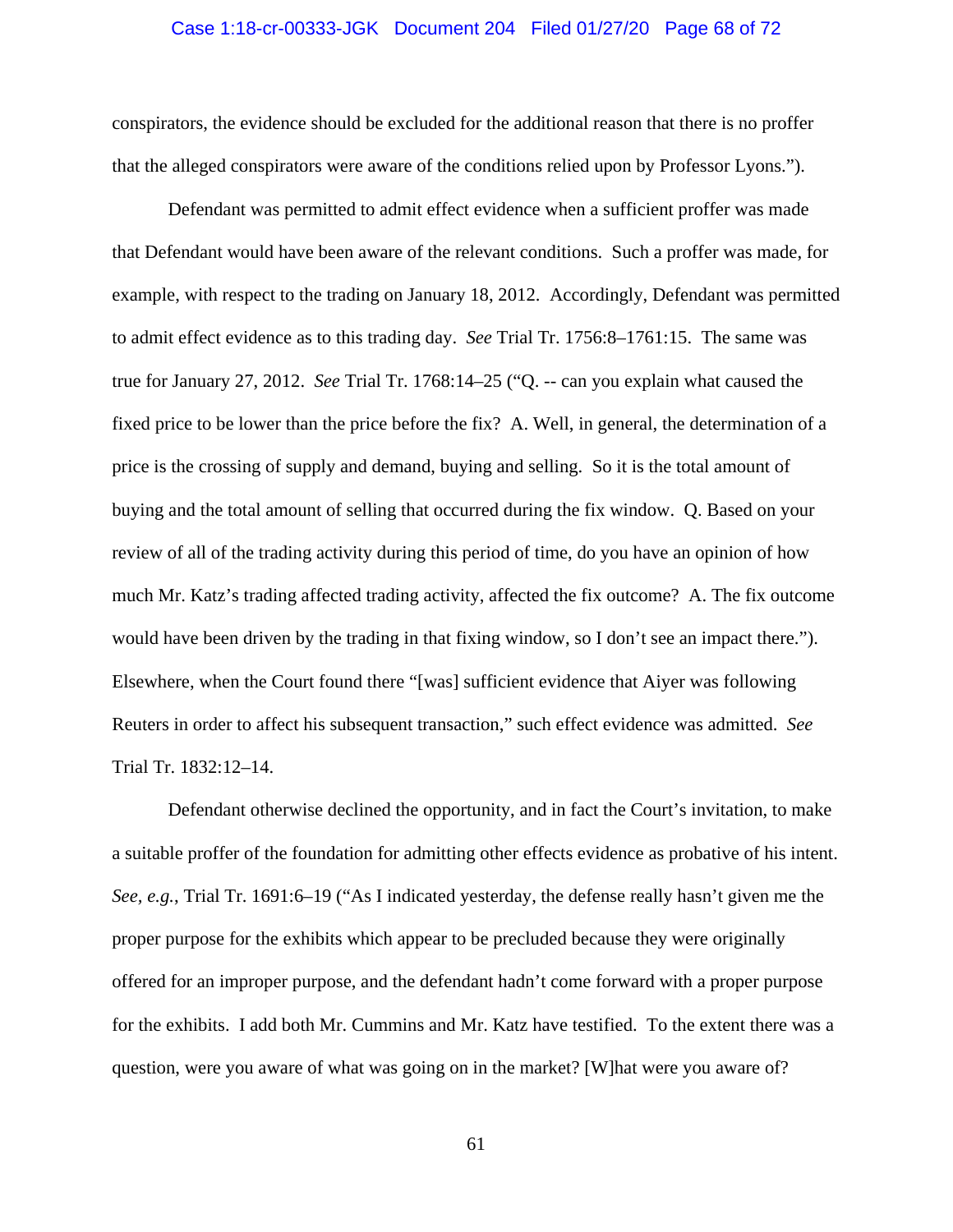#### Case 1:18-cr-00333-JGK Document 204 Filed 01/27/20 Page 69 of 72

[T]hose questions plainly could have been asked. To the extent that there is a question of lack of foundation of knowing something, it's the defense case. The defense has no obligation to call any witnesses or present any evidence, but to the extent that there's a foundation to be laid, presumably those witnesses could be re-called.").

Notwithstanding his failure to make the additional proffers at trial, Defendant seeks to relitigate the issue here, but his efforts are to no avail. "Where an evidentiary ruling is the basis of a defendant's Rule 33 motion, the question is not whether there was error in the evidentiary ruling, but whether there is 'manifest injustice' and a real concern that an innocent person may have been convicted." *United States v. Soto*, No. 12-cr-556 (RPP), 2014 WL 1694880 at \*5 (S.D.N.Y. Apr. 28, 2014). "This Court joins the majority of courts in this Circuit in finding that, in the absence of a manifest injustice, a Rule 33 motion is an inappropriate vehicle to relitigate the trial court's earlier evidentiary decisions." *Id.* at \*7 (citing *United States v. Smith*, No. 08-cr-390 (BSJ), 2009 WL 4249120, at \*8 (S.D.N.Y. Nov. 25, 2009); *United States v. Castro*. 669 F. Supp. 2d 288, 293–94 (E.D.N.Y. 2009)).

Defendant, in his Rule 33 motion, does not appear to advance arguments besides those already properly rejected by the court. Contrary to his complaints here, this ruling did not preclude Defendant from suggesting "some other reasonable way of understanding the trading behavior at issue." Def.'s Mem. at 88. Defendant, for instance, elicited extensive testimony about the possibility that the traders were sharing information only to "match off" with one another. *See, e.g.*, Trial Tr. 551:3–11; 651:6–16; 692:20–694:3; 1280:23–1282:6; 1349:12–18. This justification was apparently rejected by the jury. Defendant was only foreclosed from admitting certain evidence of the effects of trading when there was no basis to believe that Defendant or his co-conspirators were aware of the information when they were making the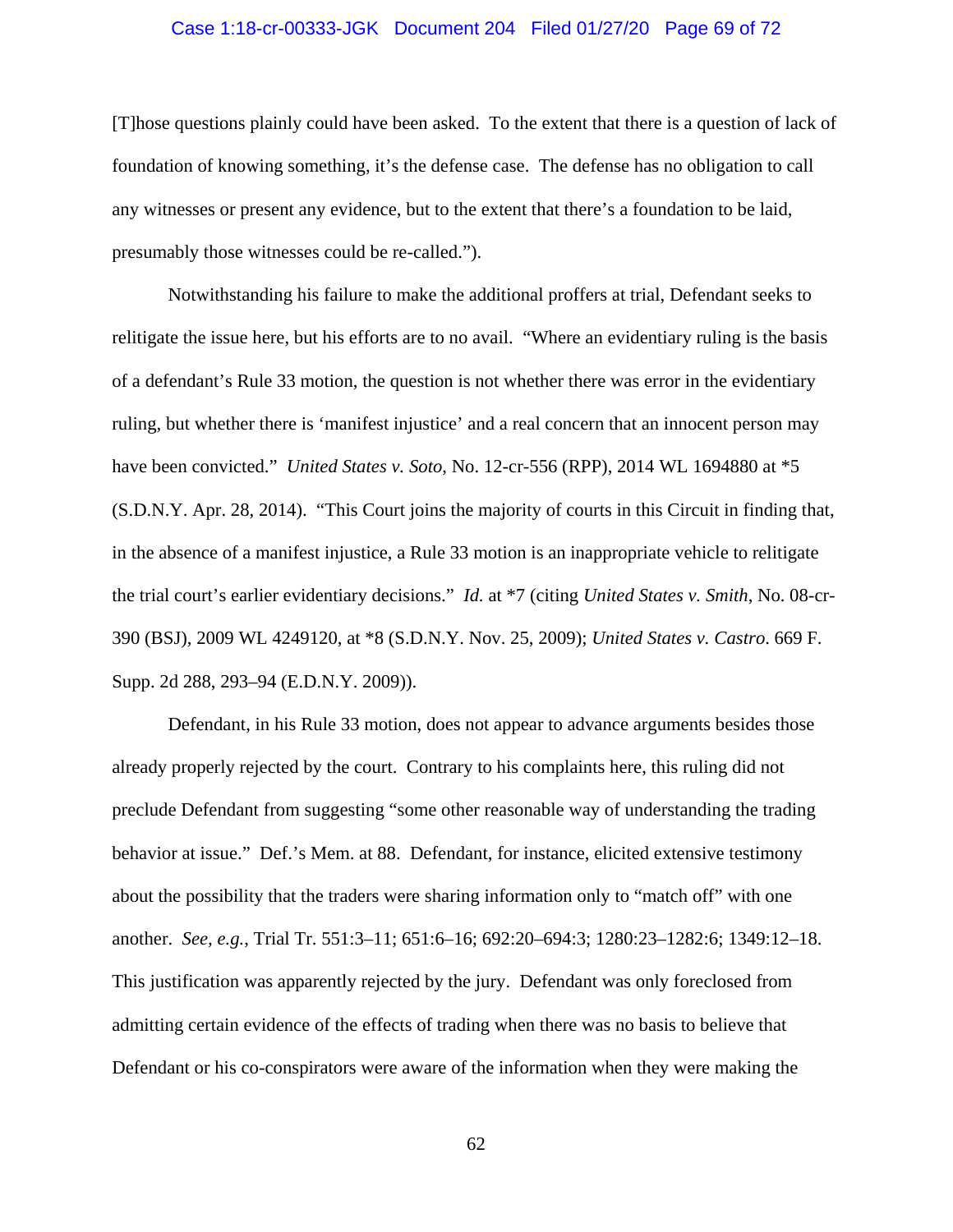#### Case 1:18-cr-00333-JGK Document 204 Filed 01/27/20 Page 70 of 72

trades. Defendant could not make such a proffer at trial, nor can he explain how this evidence, which was unknown to the co-conspirators, could possibly have influenced their state of mind. Defendant thus cannot show that the Court's well-reasoned evidentiary ruling constituted a "manifest injustice," and so no relief should be granted on this ground.

## **E. The Government Witnesses Were Credible.**

The government's witnesses, specifically Katz and Cummins, were credible. Although a district court may consider the credibility of witnesses in assessing a Rule 33 motion, the court "generally must defer to the jury's resolution of conflicting evidence and assessment of witness credibility." *McCourty*, 562 F.3d at 475. Accordingly, "[i]t is only where exceptional circumstances can be demonstrated that the trial judge may intrude upon the jury function of credibility assessment." *Id.* at 475–76 (quoting *Sanchez,* 969 F.2d at 1414). The Court of Appeals for the Second Circuit has cited testimony that is "patently incredible or defies physical realities" as examples of such exceptional circumstances. *Id.* Even if a district court rejects trial testimony, that "by itself does not automatically permit Rule 33 relief." *Ferguson*, 246 F.3d at 134. There are no such "exceptional circumstances" here that would merit the court's "intru[sion] upon the jury function of credibility assessment." To the contrary, Katz and Cummins gave consistent, clear testimony about the nature of the conspiracy, their own participation in it, and Defendant's knowing participation in it.

Defendant's argument is based on cherry-picked moments of cross-examination and an inaccurate interpretation of the standard under Rule 33. He argues that such testimony should be disregarded because it was "riddled with inconsistencies." Def.'s Mem. at 82. First, Defendant unpersuasively attacks Katz's cross-examination testimony as to his conduct with other traders. Defendant takes issue with Katz's inability, as a lay person, to identify what of his conduct (with various traders) constituted an antitrust violation or other illegality. However, Katz is not an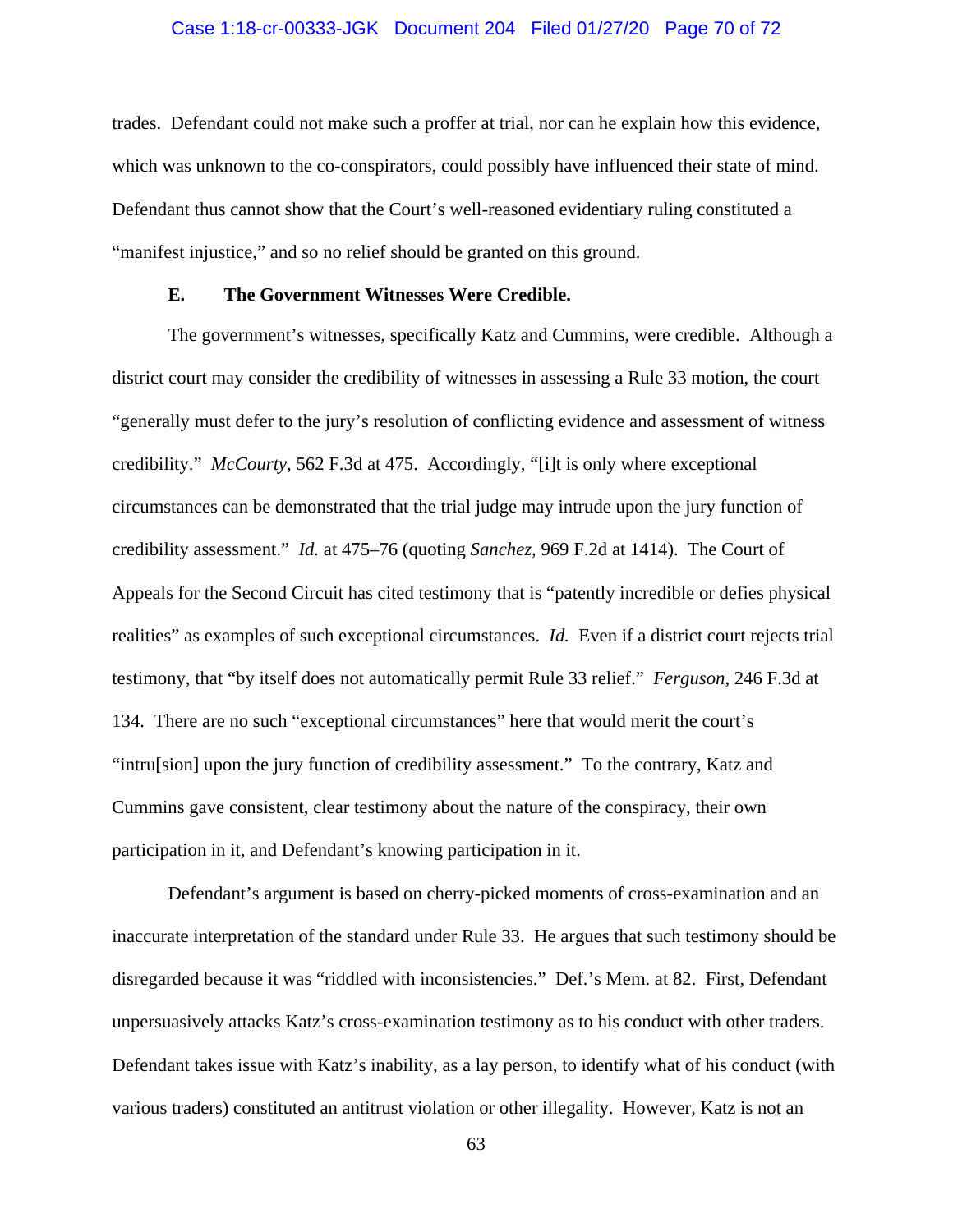#### Case 1:18-cr-00333-JGK Document 204 Filed 01/27/20 Page 71 of 72

attorney and his uncertainty as to such legal distinctions does not undermine his credibility. Second, Defendant argues that Katz and Cummins testified inconsistently on direct and cross as to particular trading episodes. Not only are the alleged inconsistencies a far cry from an "extraordinary circumstance" involving "patently incredible" testimony, but the witnesses were *extensively* cross-examined, testifying at least twice as long on cross-examination than they did on direct, which allowed the jury to effectively assess their credibility. The Court of Appeals for the Second Circuit has spoken on precisely this issue:

[Defendant] argues that these witnesses were not credible because their accounts were riddled with inconsistencies, and they had motives to testify falsely. These arguments, however, were forcefully presented to the jury through the vigorous cross-examinations and arguments of [Defendant's] able trial counsel. Nevertheless, the jury, which had the opportunity to see the witnesses testify, to weigh their testimony against the other evidence in the case, and to hear the arguments of the prosecution, found [Defendant] guilty beyond a reasonable doubt on four of the five charges tried. . . . Under these circumstances, the district court's decision not to grant [Defendant] a new trial fell well within its broad discretion."

*United States v. Canova*, 412 F.3d 331, 349 (2d Cir. 2005); *see also United States v. Vaval*, 209 F. App'x 24, 25 (2d Cir. 2006) ("Given the testimony at trial, the District Court reasonably concluded that Karl Lewis's inconsistent testimony was the product of his faulty, drug-addled memory, as well as normal forgetfulness over time, instead of perjury. We thus view Lewis's inconsistent testimony as no more than impeachment evidence that is cumulative of the testimony adduced on cross examination.").

Defendant fails to contend with the fact that the testimony of co-conspirators Katz and Cummins was largely consistent between them and was corroborated by the documentary evidence. Collectively, their testimony, and the rest of the evidence admitted at trial, supports the jury's sound verdict. The allegations raised in Defendant's motion fall well short of the